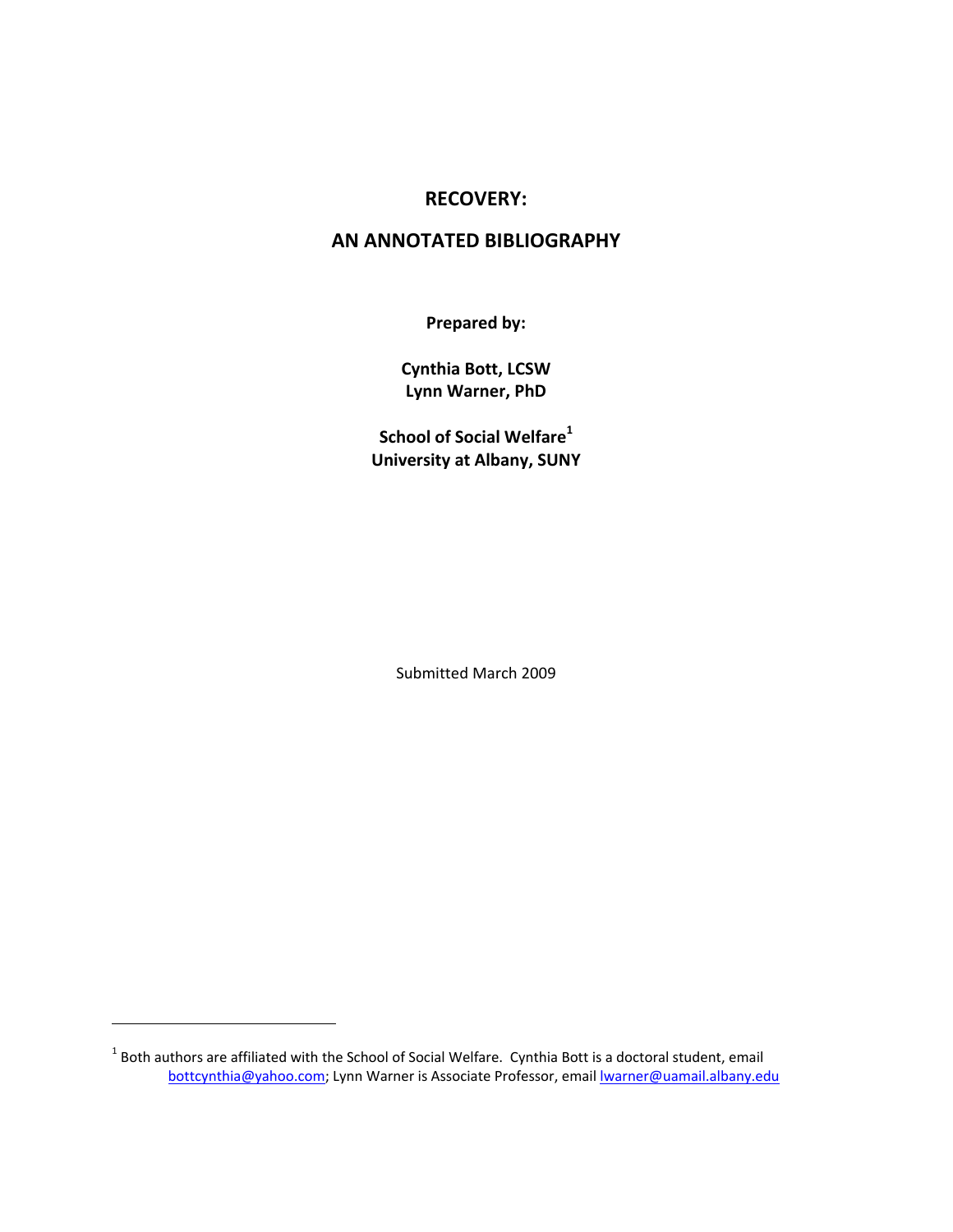# **TABLE OF CONTENTS**

|                                | 3   |
|--------------------------------|-----|
| <b>LONGITUDINAL STUDIES</b>    |     |
|                                | 9   |
|                                | 22  |
|                                | 30  |
|                                | 32  |
| <b>CROSS SECTIONAL STUDIES</b> |     |
|                                | 33  |
|                                | 36  |
|                                | 45  |
|                                | 46  |
| <b>QUALITATIVE STUDIES</b>     |     |
|                                | 47  |
| <b>REVIEW ARTICLES</b>         |     |
|                                | .51 |
|                                | .59 |
|                                | 65  |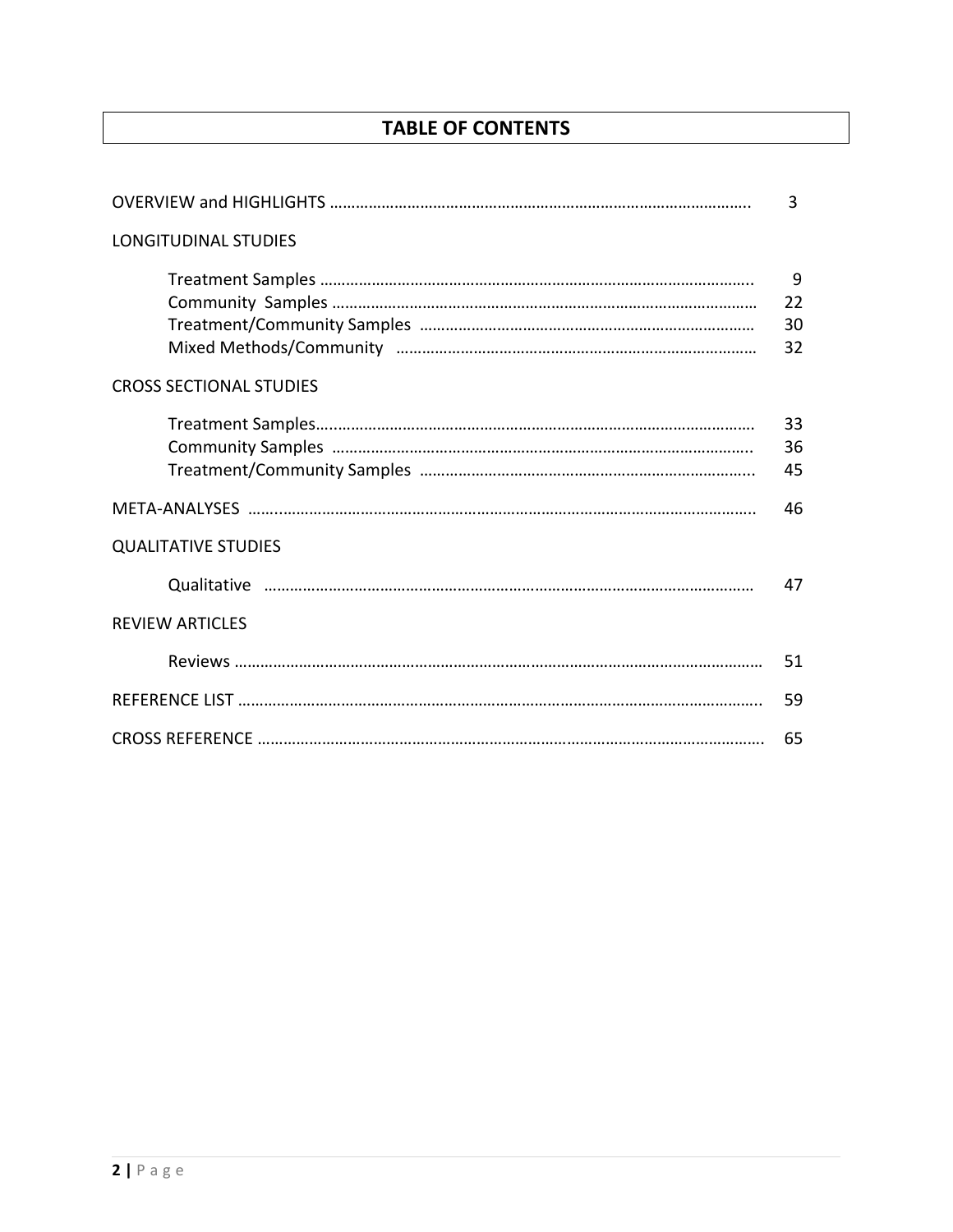## **OVERVIEW and HIGHLIGHTS**

#### *OVERVIEW*

#### *Search Strategy*

As a first step, Medline and PubMed were searched using the terms "recovery" or "remission" combined with "addiction" or "drug" or "alcohol" or "substance use," and the search was limited to studies published in the last 10 years. Given that recovery occurs over time, preference for review was given to longitudinal studies. From that yield, we iteratively reviewed the bibliographies of articles to locate potentially relevant research studies published earlier. A total of 76 studies published in peer‐reviewed journals were reviewed for the annotated bibliography.

#### *Organization of Document and Focus of Review*

Summaries of each study are presented in this document. As the Table of Contents shows, studies are organized into categories based on whether they were quantitative, qualitative, meta‐analyses or review articles. Within the quantitative studies category, we further organized based on the study design (longitudinal or cross‐sectional) and the nature of the sample (i.e., treatment, community, or both).

To facilitate comparison across studies, the following information is presented for each article:

- **Purpose**
- Data source/method including whether the study focused on alcohol, other drugs or both; general demographic information for the sample
- Measures including diagnostic schemes used and any definitions of recovery, remission or abstinence.
- **Main Results results that speak to patterns and rates of addiction and recovery, and factors** associated with different recovery patterns, are highlighted

To enhance the utility of the document, a complete alphabetical reference list is provided after the annotated bibliography. Additionally, we provide a cross‐reference list of articles at the end of the document to flag studies by substance (e.g.., alcohol, heroin, methamphetamine) or by sample characteristics (e.g., female, Native American).

#### *HIGHLIGHTS*

The summary tables below underscore that most of the studies focus on alcohol, suggesting a need for studies of populations for whom other drugs are the primary drug of abuse.

| Number of Studies by Study Design and Primary Substance of Abuse |                   |         |      |                   |         |             |                   |         |             |  |
|------------------------------------------------------------------|-------------------|---------|------|-------------------|---------|-------------|-------------------|---------|-------------|--|
| Type of study $\rightarrow$                                      | Longitudinal      |         |      | Cross sectional   |         |             | Qualitative       |         |             |  |
|                                                                  | Type of Substance |         |      | Type of Substance |         |             | Type of Substance |         |             |  |
| Population $\downarrow$                                          | Drug              | Alcohol | Both | <b>Drug</b>       | Alcohol | <b>Both</b> | Drug              | Alcohol | <b>Both</b> |  |
| Treatment                                                        | 6                 | 10      | 6    |                   |         |             |                   |         |             |  |
| Community                                                        |                   | q       |      |                   | 10      |             |                   |         |             |  |
| Treatment/Community                                              |                   |         |      |                   |         |             |                   |         |             |  |

Note: Table does not capture meta‐analyses or review articles.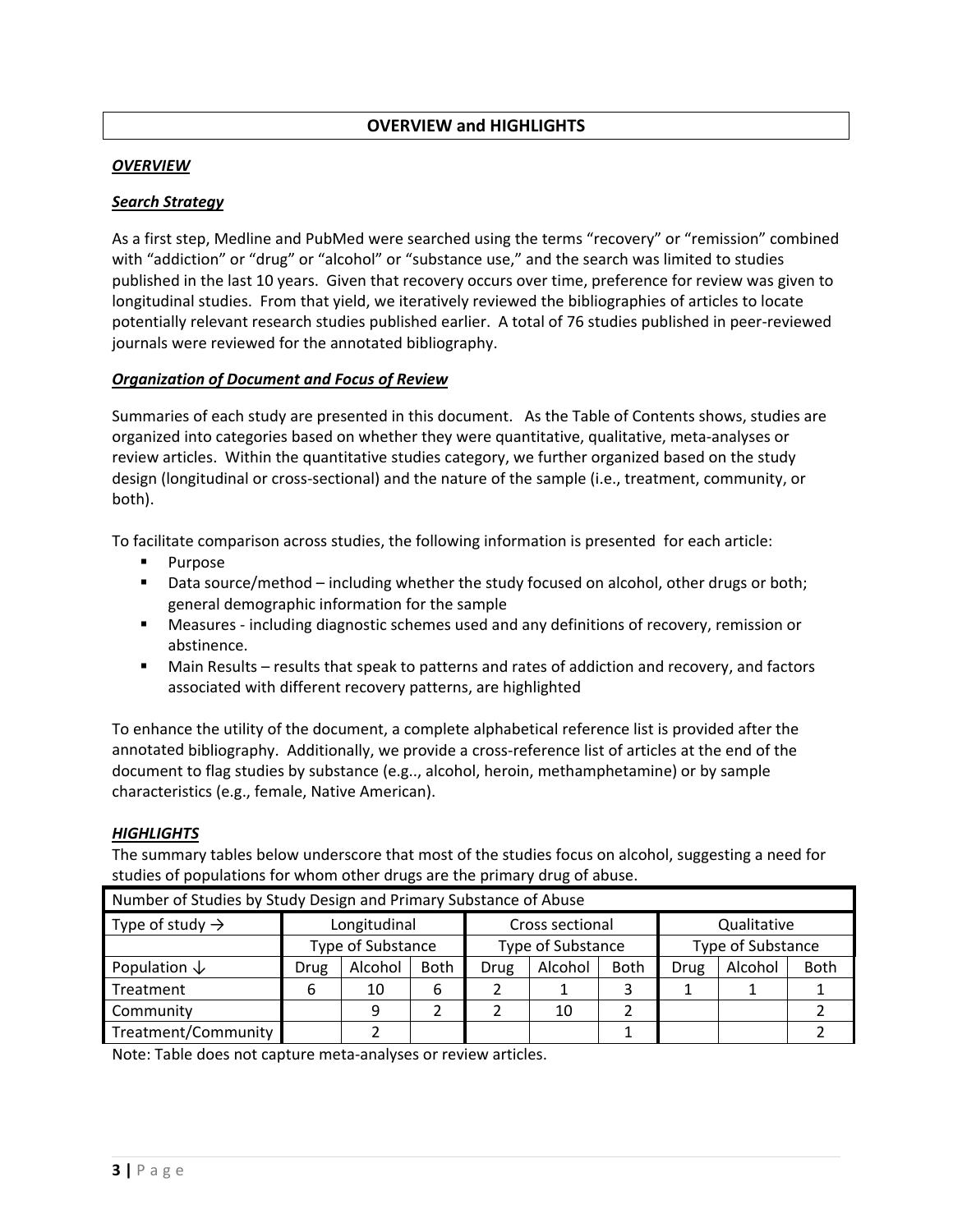#### *Definitions and measures are not consistent across studies.*

#### *Few studies provide a definition of recovery …*

The experience (a process and sustained status) through which individuals, families, and communities impacted by severe alcohol and other drug (AOD) problems utilize internal and external resources to voluntarily resolve these problems, heal the wounds inflicted by AOD‐related problems, actively manage their continued vulnerability to such problems, and develop a healthy, productive and meaningful life (White, 2007)

Paradoxical nature of recovery ‐ one is perpetually in recovery but never fully recovered (Vigilant, 2005)

#### *Studies rely on various measures of "Recovery" ….*

Not meeting DSM‐IV criteria of alcohol dependence within the last 12 months (Bischof et al., 2003; Bischof et al., 2007) Not meeting AUD diagnosis criteria for three years (McAweeney et al., 2005) Negative urine and hair drug screens (Flynn et al., 2003) Three or more years of abstinence (Blomqvist, 2002) No more than moderate substance use (Laudet, 2007) Being a low risk drinker or abstainer (Dawson et al., 2005)

#### *And various measures of "Abstinence" …*

No alcohol consumption in prior month (Weisner et al., 2003), prior six months (Moos & Moos, 2004; Booth et al., 2001), prior 12 months (Greenfield et al., 2002; Laudet et al., 2007)

Less than one drink a month for a year (Vaillant, 2003); three ounces of alcohol or less per day and no alcohol related problems (Moos & Moos, 2003); less than a drink a month for 12 consecutive months or remaining totally abstinent for 24 months except for a single drinking bout of less than 7 days (Vaillant & Milofsky, 1982)

#### *And various measures of "Remission" …*

Abstinence from illicit drug use and either abstinence from or non‐problem use of alcohol; in addition, those who did not have alcohol use disorders allowed some use of alcohol as long as it was not associated with any substance abuse problem (Ritsher et al., 2002)

Abstinence from alcohol or light moderate drinking in each of the past six months, no drinking problems in the last six months, and no intoxication or consumption of more than two ounces of alcohol on drinking days in the past month (Moos & Moos, 2007)

Anyone who had not been hospitalized for alcoholism and had not missed work because of alcoholism in the prior two years, consumed less than five ounces of alcohol per drinking day in the past month, had consumed less than three ounces of alcohol per day on average in the last month and had no problems associated with drinking (Finney & Moos, 1991)

Met alcohol use disorder at baseline but recovered in at least two consecutive later time points (Buu et al., 2007)

No current diagnosis (Cunningham, 2000); no drug use in the last year (Cunningham, 1999)

## Given the range of measures and study designs, it is not surprising that reported rates and patterns of *recovery, remission and abstinence vary widely.*

*Recovery and remission rates range …*

17% in recovery; treatment sample (Scott et al., 2005)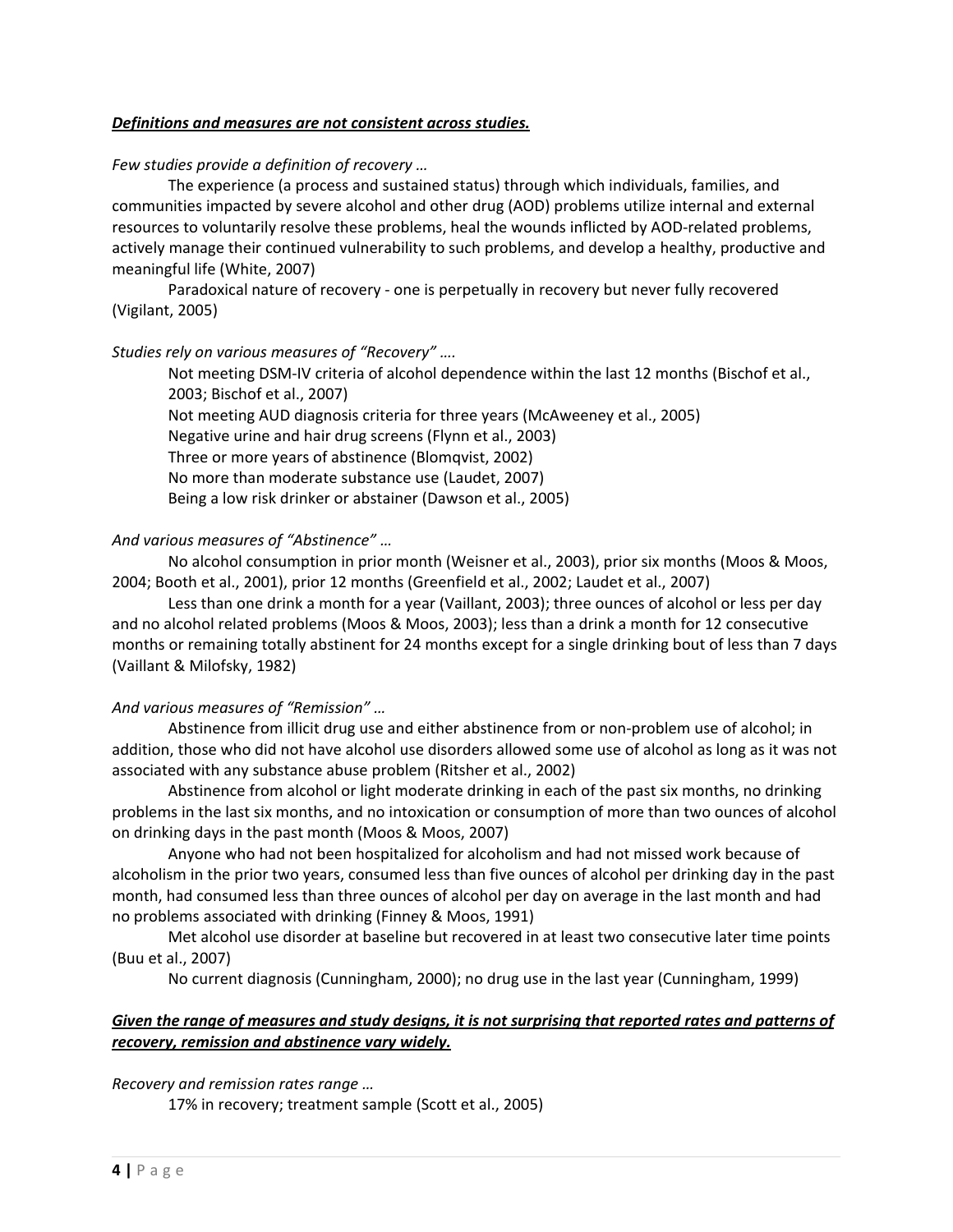33.2% in recovery; treatment sample (Flynn et al., 2003)

46% in recovery; courts and community sample (McAweeney et al., 2005); 46% remitted; information and referral program sample (Moos & Moos, 2003)

66.2% did not use drugs between baseline and follow up period; 78.9% considered self in recovery; community sample (Laudet, 2007)

## *Abstinence rates and duration of abstinent periods range….*

12.1% maintained abstinence for 6 months; community sample (Booth et al., 2001) 21.5% sustained abstinence continuously throughout the one year treatment period; treatment sample (Laudet et al., 2007)

By the 7th year of follow up, 36% of those with one to twelve months abstinence sustained it; 66% of those with one to three years sustained abstinence; treatment sample (Dennis et al., 2007)

54% reported abstinence for one year; treatment sample (Finney & Moos, 1991) 57% of treatment sample but only 12% of untreated sample abstinent after one year; treatment sample (Weisner et al., 2003)

62.6% reported abstinence during follow up period; treatment sample (Hser et al., 1999) At six months, 72.6% reported abstinence from any substance use; treatment sample (Black et al., 2004)

## *The phenomenon of "Natural Recovery" has received special attention…..*

*Because recovery trajectories do not typically include formal drug treatment*.

Vast majority of prior drug users have never come in contact with any drug treatment services (Cunningham, 1999)

77.5% in national U.S. survey and 77.7% in Ontario survey resolved alcohol problems without formal treatment or help (Sobell et al., 1996)

## *Natural Recovery defined as…*

Seriously ceasing drug use on one's own with sustained effort for at least two weeks continuous time without help from a formal program (Hser 2007) [used term self treatment]

Meeting DSM‐IV criteria for sustained full remission without the formal utilization of formal self help at baseline (Bischof et al., 2007) [used term stable natural remission]

Recovery without treatment defined as self quitters, self change, spontaneous remission, natural remission, natural resolution, spontaneous recovery, untreated remission, spontaneous resolution, natural recovery, autoremission (Sobell et al., 2000)

No inpatient or outpatient treatment, no self help participation, no psychotherapy within two years before and one year after remission (Bischof et al., 2000)

#### *Self‐help has an important role in recovery.*

#### *Participation in self‐ help measured by….*

Attendance at a mutual help group (12 step, Secular Organizations for Sobriety, Self Management and Recovery Training, Women for Sobriety (Atkins Jr. & Hawdon, 2007); attendance at NA or AA meetings (Flynn et al., 2003); either attending 12‐step meetings or reporting affiliation with 12‐step group (Laudet & White, 2008)

*Researchers are inconsistent in their classification of self‐ help as treatment.*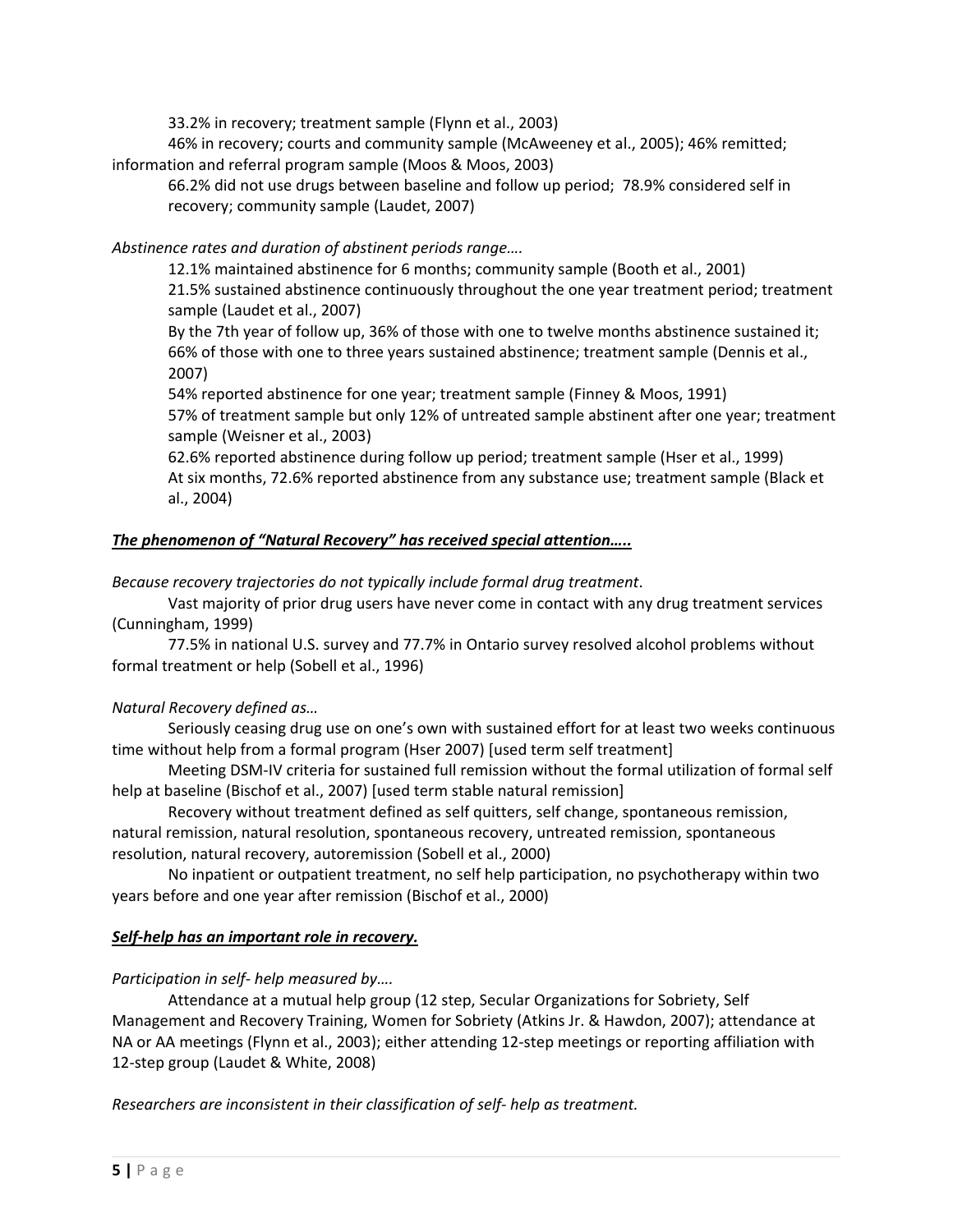Self help counted as treatment (Cohen et al., 2007; Cunningham, 2000, 2005; Dawson et al., 2005; McAweeney et al., 2005; Sobell et al., 1996)

Attendance at more than two self help groups defined as treatment (Rumpf et al., 2006) Self help not counted as treatment (Weisner et al., 2003)

*Self‐help participants compared to those who did not use self‐help…*

Had higher abstinence rates (Humphreys & Moos, 2007; Kelly, et al., 2006; Moos & Moos, 2004), lower rates of alcohol consumption (Kelly, et al., 2006; Staines et al., 2003), fewer alcohol‐related problems (McKellar et al., 2003), fewer relapses (Vaillant, 2003)

Were more likely to be in recovery (Laudet & White, 2008; Vaillant, 2003), maintain abstinence (Laudet, 2007) and remission (Moos & Moos, 2003, 2007; Ritsher, 2002)

Had fewer inpatient days and outpatient visits (Humphreys & Moos, 2007)

Had better social functioning (Moos & Moos, 2004) and higher self‐efficacy (Moos & Moos,

2003)

*Self‐ help as part of the continuum of care.*

Self‐help tended to be treatment of last resort for binge drinkers and those with more symptoms (Vaillant & Milofsky, 1982)

Of all respondents who said they had used some type of treatment or help, the predominant resource was AA (Sobell et al., 1996)

12-step attendance during treatment significantly associated with continued self-help attendance after treatment (Laudet et al., 2007)

#### *Although receipt of formal treatment is not common, it is associated with recovery and remission.*

Those with substance use disorders who had longer periods of continuing care were more likely to be remitted at year five (Ritsher, 2002)

Individuals who obtained longer duration of treatment more likely to be remitted at all four follow up periods (Moos & Moos, 2007)

Recovery more likely with more intervening treatment experiences (McAweeney et al., 2005) Individuals in recovery at year five were more likely to have remained in DATOS treatment beyond recommended critical retention thresholds (Flynn et al., 2003)

Proportion of past year abstainers was three times as high among those who had received treatment as among those who did not (Dawson et al., 2005)

#### *Recovery patterns are often characterized by long periods without any change in drinking patterns.*

Stable recovery more likely after five years rather than one or two years; alcohol abuse could persist for decades without remission, death, or progression to dependence (Vaillant, 2003)

A typical recovery pattern might consist of continued drinking, accompanied by symptoms of alcohol use disorder that persist for 5 to 10 years before resolving into asymptomatic risk drinking and ultimately low risk drinking or abstinence (Dawson et al., 2005)

62% had stable drinking patterns over nine years (i.e., they were either stable in their remission or in their substance dependence) (McAweeney et al., 2005)

#### *Recovery, remission, and abstinence are LESS likely when…*

The substance abuse profile includes both alcohol and other drugs (Hser et al., 2007) and greater symptom severity (Dawson et al., 2005; Scott et al., 2005)

Substance use first occurred at relatively young ages (DeWitt et al., 1997; Hser et al., 2007)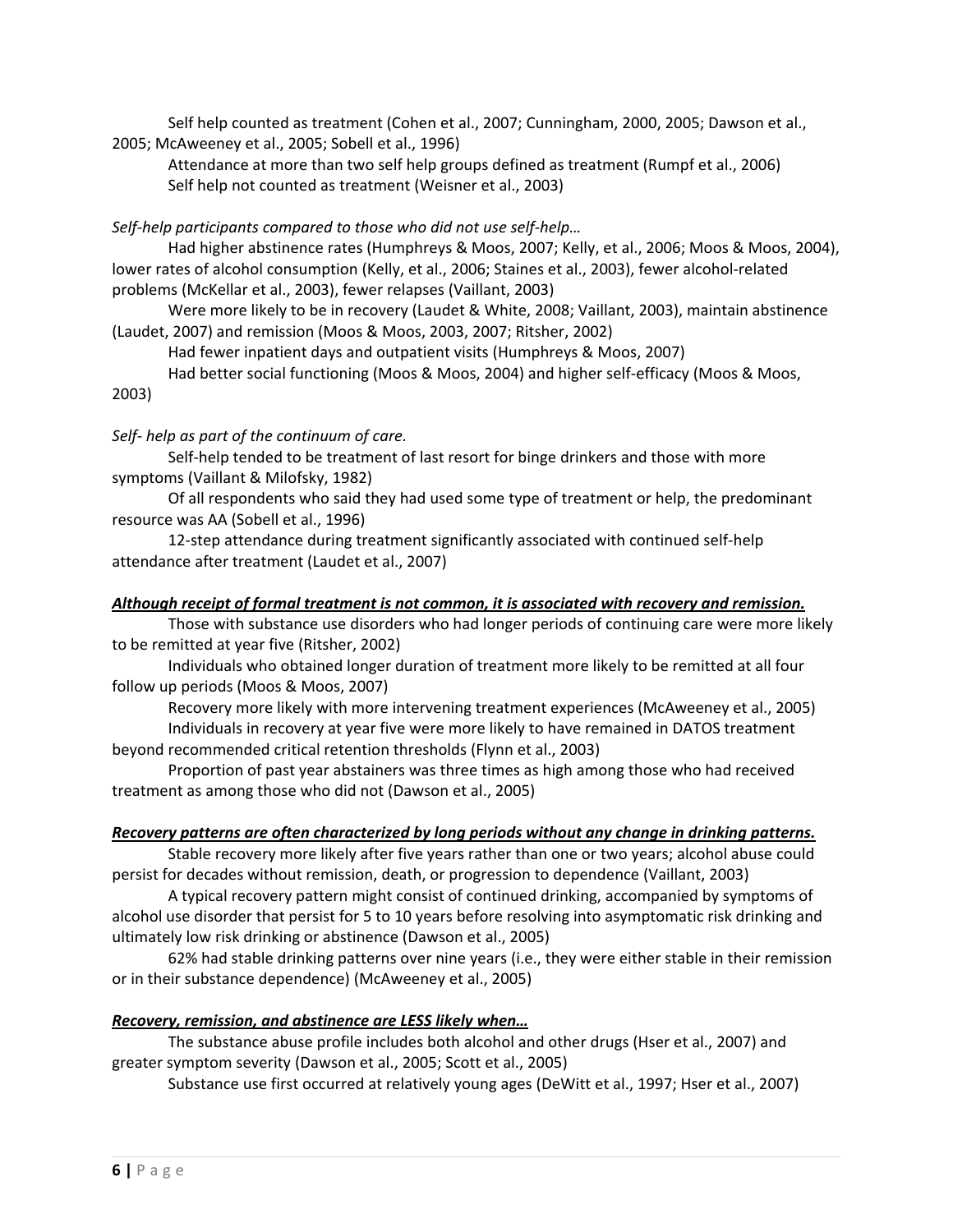The clinical profile includes co-occurring psychiatric symptoms or disorder (Ritsher et al., 2002; Weisner, 2003)

There is history of sexual abuse (Greenfield, 2002) or negative life events (Finney & Moos, 1991) Partners use drugs (McAweeney et al., 2005; Tuten & Jones, 2003) Family and social environments are stressed (Buu et al., 2007; Finney & Moos, 1991)

## *Recovery, remission, and abstinence are MORE likely when…*

Substance use initiated at a later age (Hser et al., 2007) There are lower levels of psychological problems (Hser, 2007), Greater levels of baseline recovery capital (Laudet & White, 2008) More non-substance users in the social network, including partners (Atkins & Lawdon, 2007; Hser et al., 2007; McAweeney et al., 2005; Weisner, 2003) Higher self-efficacy and approach coping (Moos & Moos, 2007)

There are substantial changes in lifestyle behaviors (leisure/recreation, social/family, coping/spiritual) (LePage & Garcia‐Rea, 2008)

## *Recovery, abstinence associated with other positive outcomes.*

As duration of abstinence increased days of illegal activity for money and incarceration decreased; family income increased with significant reductions in families living below poverty line; increased social support, spiritual support, self efficacy to resist relapse (Dennis et al., 2007)

Compared to persons not in recovery, those in recovery reported fewer depression symptoms and better emotional well being and general health (Hser, 2007); mental health problems peaked between one and three years of abstinence, followed by decreases (Dennis et al., 2007)

## *Areas identified for future study.*

#### *AA and self‐help*

Effects of 12 step attendance over multiple years on drug dependent persons (Laudet et al., 2007)

Does AA provide specialized benefits in lowering long‐term alcohol problems when compared with other self help groups or outpatient after care programs; does AA affiliation provide the same benefits that any good therapeutic treatment would provide; does meeting attendance alone predict the same outcomes and to the same extent as does degree of engagement in 12 step practices; future research should focus on how clinicians facilitate patients participation in AA (McKellar et al., 2003)

Specify the characteristics of individuals who are most likely to benefit from AA and the optimal duration and frequency of AA for individuals who vary in the severity of their disorder and level of community resources (Moos & Moos, 2004)

#### *Role of partners in recovery*

Investigating the nature of the relationship between alcoholic men and their partners in maintaining recovery (McAweeney et al., 2005)

Partner studies should attempt to include direct interview of the partners, more closely examine partner incarceration and economic support, women with female partners (Tuten & Jones, 2002)

## *Longitudinal studies that do a better job of minimizing loss to follow up.*

Lost cases in fup more likely to have psychiatric comorbidity and be unmarried – some evidence suggests worse outcomes for these groups and lost to fup limits generalizability (Kelly et al., 2006)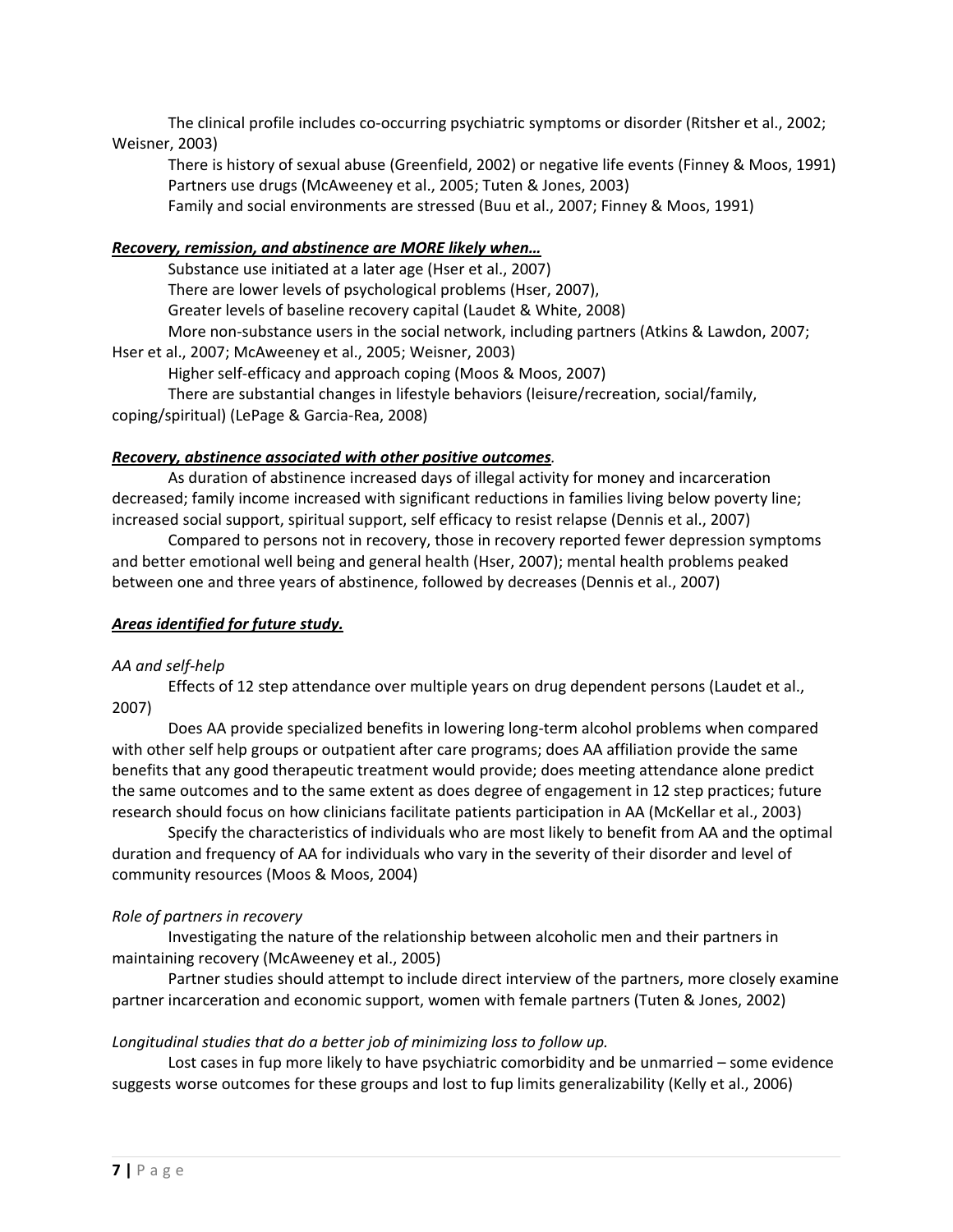#### *Studies of representative samples of special populations (women, people of color, seniors)*

Investigate less favorable outcomes for racial/ethnic minorities; empirically examine whether the nature and timing of turning points and social capital are factors in sustaining drug use trajectories and if they can be manipulated to change drug use trajectories and curtail addiction career (Hser et al., 2007)

How to conceptualize, foster, and assess recovery among "special populations" (dual diagnosis, multiple dependencies, substance dependent persons receiving pharmacotherapy) (Laudet, 2007)

Further examine the relationship between social capital and recovery in different subgroups (Granfield & Cloud, 2001)

Understand how cultural differences, broadly speaking, influence the development and remission of alcohol problems (Venner & Feldstein, 2006)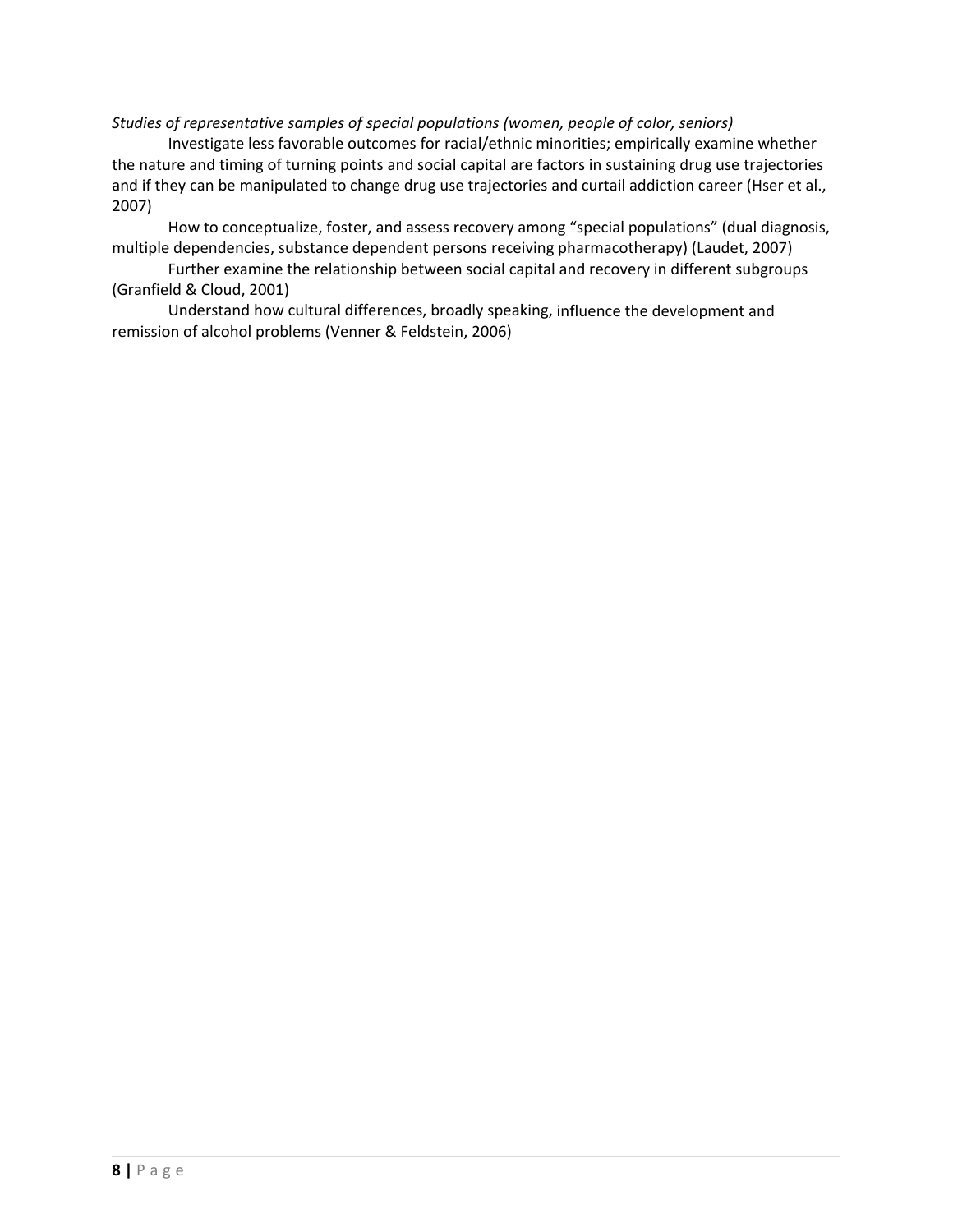## **Longitudinal Design Studies**

## *STUDIES BASED ON TREATMENT SAMPLES*

**An eight‐year perspective on the relationship between the duration of abstinence and other aspects of recovery,** Michael L. Dennis, Mark A. Foss & Christy K. Scott (2007), Evaluation Review, 31 (6), 585‐612.

PURPOSE: Asks the following questions:

- o How do health, mental health, and coping vary by duration of abstinence?
- o How do illegal activity, incarceration, employment, and family income vary by duration of abstinence?
- o How do housing, clean and sober friends, recovery environment, self efficacy to resist relapse, and social and spiritual support vary by duration of abstinence?
- o How does the likelihood of sustaining abstinence another year vary by the duration of abstinence?

DATA SOURCE/METHOD: Alcohol and drugs. 8 year fup.<sup>2</sup> Adults originally recruited from network of 22 substance abuse treatment programs. This analysis focuses on n = 501 who were abstinent at least a month. Residents of Chicago or homeless. Men and women. 18 year of age and older. Predominantly African American and majority female.

MEASURES: Addiction Severity Index, Global Appraisal of Individual Needs, Perceived Family and Social Support Scales, Coping Response Inventory. Urine tests. Study does not indicate how abstinence was measured [one month/urinalysis?].

## RESULTS:

- $\checkmark$  Mental health problems peaked between 1 and 3 years of abstinence, followed by decreases
- $\checkmark$  As duration of abstinence increased:
	- o days of illegal activity for money and illegal income decreased significantly
	- o incarceration decreased
	- o family income increased
- $\checkmark$  After three years of abstinence significant reductions in percentage of families living below the poverty line
- $\checkmark$  At year 7:
	- o 36% of people with 1 to 12 months of abstinence sustained it
	- o 66% of those with 1 to 3 years of abstinence sustained it
- $\checkmark$  At year 8, duration of abstinence associated with:
	- o decreased environmental risks
	- o increased social support
	- o spiritual support
	- o self‐efficacy to resist relapse

 $2$  FUP=follow up period; dx=diagnosis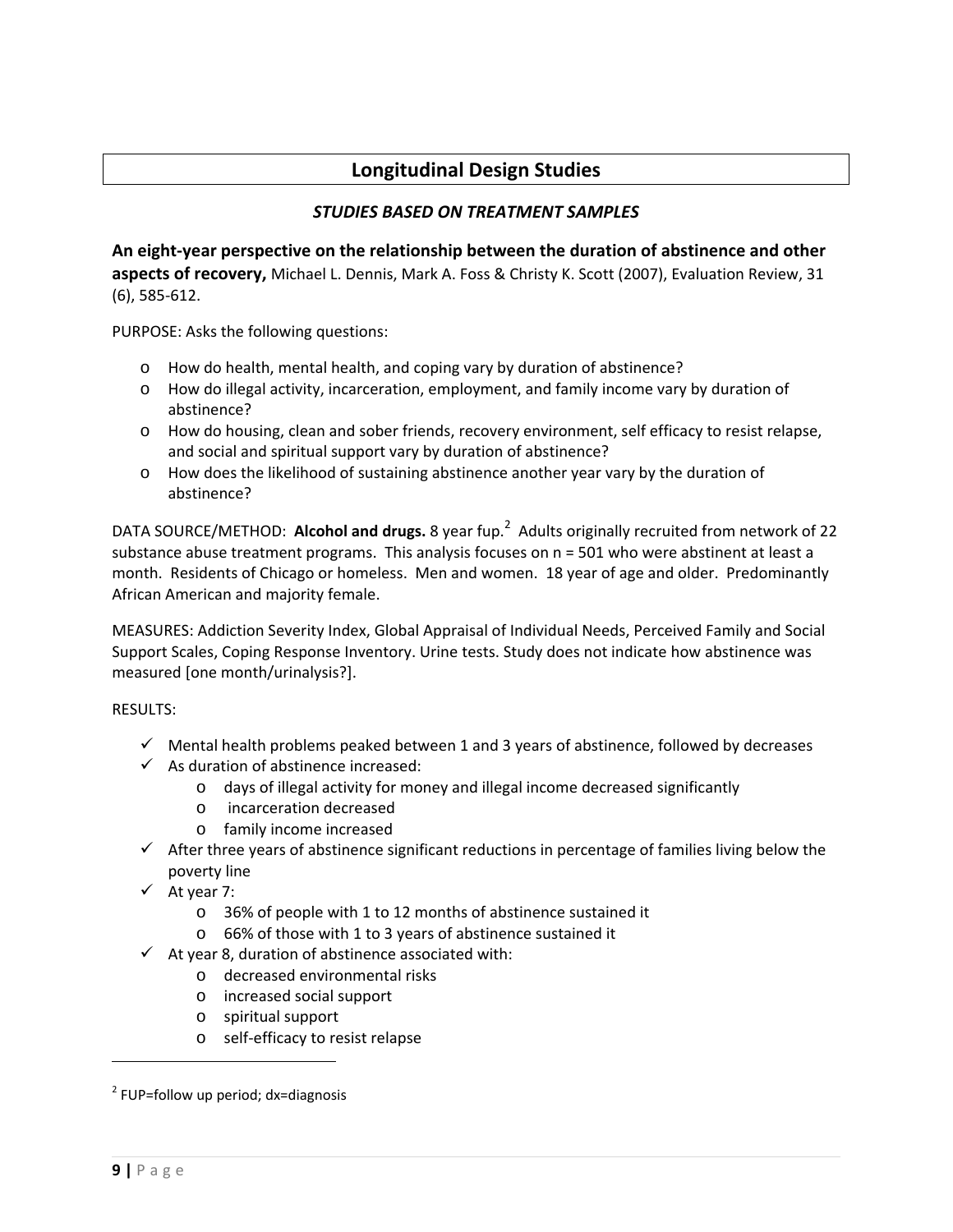- $\checkmark$  Of 506 participants at year 8:
	- o 47% were abstinent for one to twelve months
	- o 25% were abstinent for one to three years
	- o 13% were abstinent for three to five years
	- o 15% were abstinent five or more years

**Trajectories of heroin addiction,** Yih‐Ing Hser, David Huang, Chih‐Ping Chou, & M. Douglas Anglin (2007), Evaluation Review, 31(6), 548‐563.

PURPOSE: Asks the following questions:

- o Are there subgroups with distinctive life course heroin use trajectories?
- o What are the correlates of the different trajectories?
- o What are the subsequent outcomes?

DATA SOURCE/METHOD: **Heroin.** 33 year fup. Men admitted to compulsory treatment in California, over 18. n = 471. Majority Hispanic. Mean age at admission 24.9.

MEASURES: Alcohol Dependence Scale (DSM), Hopkins Symptom Checklist. Urinalysis.

#### RESULTS:

- $\checkmark$  Identifies three trajectory groups at year 16:
	- o stable high level users (59% of sample)
		- Slightly higher prevalence of alcohol dependence than other groups
	- o late decelerated group (32% of sample); after ten years of high level use, nonuse starts to increase
	- o early quitters (9%); decreased use within 3 years and stopped using in 7 years
		- More whites and fewer Hispanics in early quitter group
		- **Early quitters reported lower levels of psychological problems**
		- Initiated heroin and marijuana use at older ages than the other two groups
		- Received less treatment than other two groups
- $\checkmark$  Mortality rate differed for the 3 groups:
	- o early quitters 25%
	- o stable high level 38.1%
	- o late decelerated 50.3%
- $\checkmark$  Employment at 33 years:
	- o 56% early quitters
	- o 34.9% late decelerated
	- o 29.5% stable high users
- $\checkmark$  Mean number of continuous years heroin abstinence:
	- o early quitters 16.5
	- o late decelerated 4.0
	- o stable high level 3.5

**Predicting long‐term stable recovery from heroin addiction: Findings from a 33‐year follow‐up** study, Yih-Ing (2007), Journal of Addictive Diseases, 26 (1), 51-60.

PURPOSE: Seeks to identify predictors of long term recovery and assess their independent contributions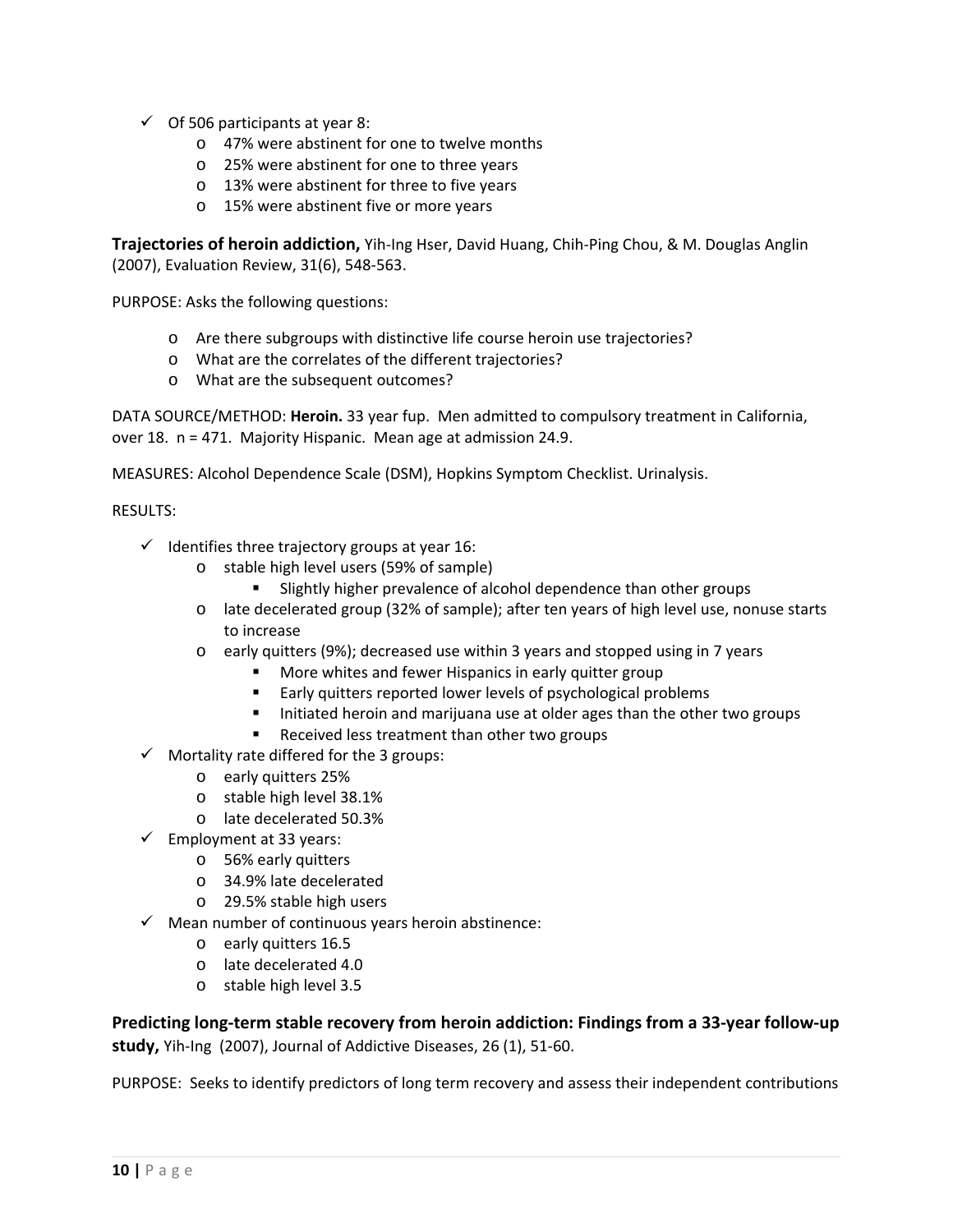DATA SOURCE/METHOD: **Heroin**. 33 year fup. n = 242 men who had been admitted to compulsory treatment program in California. Majority Hispanic.

MEASURES: admission and interviews from official records, self efficacy scales, stress coping scale, social support scale, alcohol dependence scale, Center for Epidemiologic Studies Depression Scale, Short‐ Form Health Survey. Self treatment defined as seriously ceasing drug use on one's own with sustained effort for at least two weeks continuous time without help from a formal program. Urinalysis.

RESULTS:

- $\checkmark$  Persons in recovery group (43% of sample)versus persons not in recovery (57%) as of 1985-1986
	- o Were more likely to be white
	- o Had higher self efficacy, more commitment to maintaining abstinence, and more likely to use positive coping strategies
	- o Had lower levels of psychological problems
	- o Were less likely to have partners who used drugs and their social networks had greater proportion of non‐users
	- o Were less likely to be involved in criminal justice system
- $\checkmark$  By 1996-97, 57% of non-recovery group reported participation in methadone maintenance in contrast to 9.7% of recovery group
	- o Recovery group reported lower levels of alcohol dependence and depression symptoms
	- o Recovery group reported significantly better emotional well being and general health
- $\checkmark$  Top list of reasons given for maintaining drug abstinence in previous six months
	- o Starting new relationships with friends, relatives, children, partner
	- o Receiving support from family, partner, new friends, church
	- o Spare time in healthy activities
- $\checkmark$  Concept of maturing out of addiction does not apply to many heroin addicts
- $\checkmark$  Problems with family and school in earlier life no longer predicted recovery in later life periods
- $\checkmark$  Non-recovery group demonstrated attempts at treatment suggests they were not without motivation to change

**Encouraging post treatment self‐help group involvement to reduce demand for continuing care services: Two‐year clinical and utilization outcomes,** Keith Humphreys & Rudolf H. Moos (2007), Alcoholism: Clinical and Experimental Research, 31 (1), 64‐68.

PURPOSE: Asks if cost and outcome differences between those who participate in 12 step programs hold up over time

DATA SOURCE/METHOD: **Drugs and alcohol**. 2 year fup. n = 1,774 veterans. Males. Half 12 step programs and half into cognitive behavioral (CB) programs

MEASURES: Brief Symptom Index.

- $\checkmark$  12 step participants vs. CB participants:
	- o higher abstinence rates at year two (49.5% vs. 37% respectively)
	- o higher rates of self help involvement as indicated by attendance (36% and 23.6% respectively) and working with a sponsor(24.7% vs. 13.6% respectively)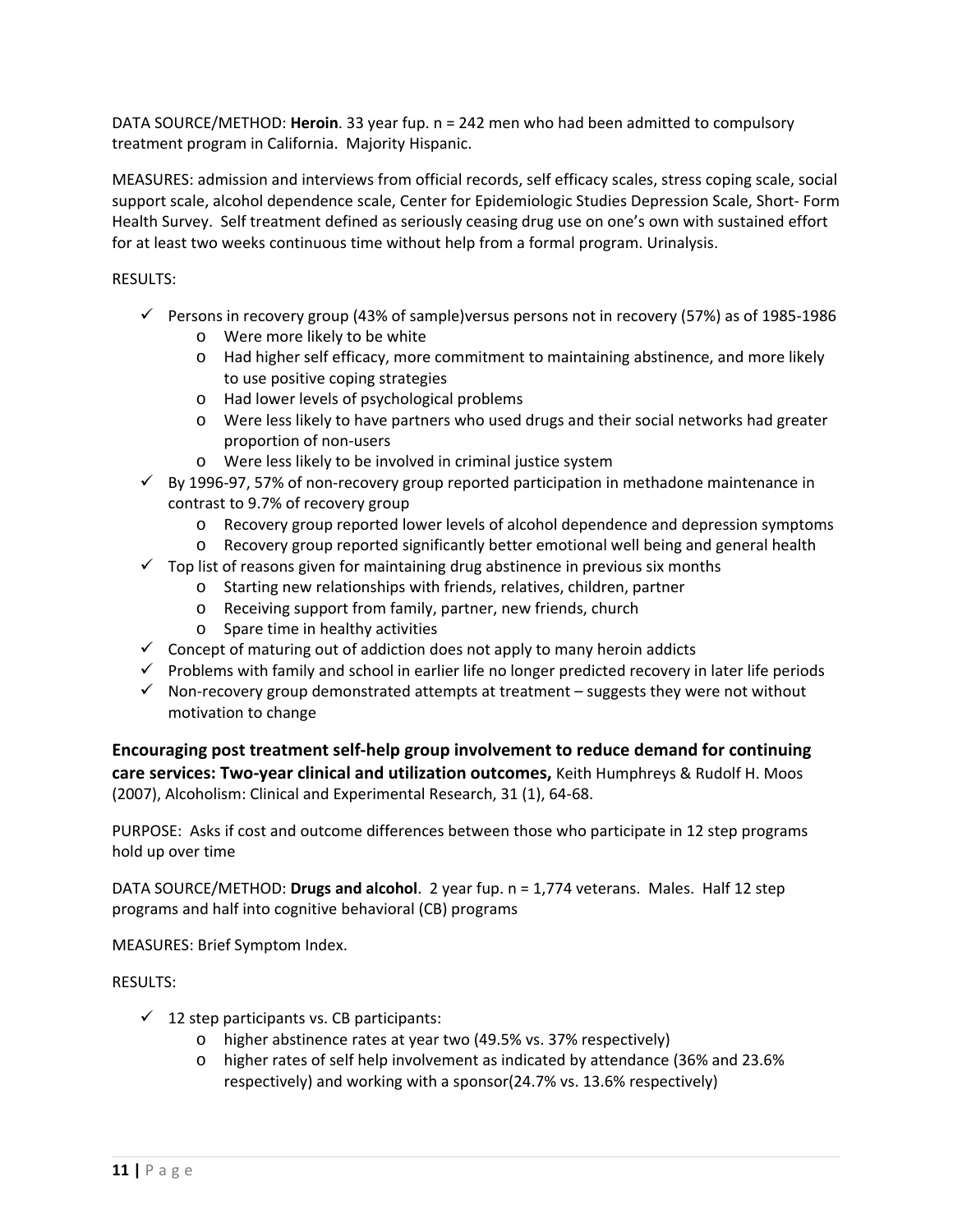- o had fewer inpatient days and outpatient visits, translates to 30% lower average cost per patient
- $\checkmark$  Both 12 step and CB achieve success but 12 step higher

[This article does not report on the year one findings.]

**An exploration of the effect of on‐site 12‐step meetings on post‐treatment outcomes among polysubstance‐dependent outpatient clients,** Alexandre Laudet, Virginia Stanick, & Brian Sands (2007),Evaluation Review, 31(6), 613‐646.

PURPOSE: Explore the effect of attending an outpatient treatment program with or without onsite 12 step meetings on subsequent 12 step attendance and on remission outcomes.

DATA SOURCE/METHOD: **Polysubstance.** 1 year fup. Dependent clients, n=219, mostly male and minority. Mean age 39.4.

MEASURES: Lifetime Nonalcohol Psychoactive Substance Use Disorders (subscale of the MINI), Addiction Severity Index, Twelve Step Beliefs Inventory, Addiction Treatment Questionnaire. Sustained abstinence defined as no use in year following treatment.

#### RESULTS:

- $\checkmark$  12 step attendance during treatment significantly associated with continued attendance at each post treatment fup as well as continuous attendance for the year following treatment end
- $\checkmark$  One half (55%) or fewer of study participants reported no drug use since the prior interview at any assessment point and one in five (21.5%) sustained abstinence continuously throughout the 1 year treatment period
- $\checkmark$  Onsite 12 step associated with three times greater likelihood of attending 12 step during treatment and five time attending post treatment, these participants four times more likely to maintain abstinence for one year

**A 3‐year study of addiction mutual‐help group participation following intensive outpatient treatment,** John F. Kelly, Robert Stout, William Zywiak & Robert Schneider (2006), Alcoholism: Clinical and Experimental Research, 30 (8), 1381‐1392.

PURPOSE: Examines predictors of self help participation. Tested the relationship between mutual self help participation in the first and second years post treatment and substance abuse outcomes in the subsequent fup years; tested whether gender, psychiatric comorbidity, religious orientation, and prior mutual help experience moderated any potential outcome benefits; attempted to learn minimum or optimal levels of participation to inform clinical recommendations.

DATA SOURCE/METHOD: **Alcohol.** n = 336 completed 36 month fup. Recruited from HMO outpatient treatment program. 18 – 65, with average age 42. 84% Caucasian.

MEASURES: Structured Clinical Interview for DSM‐IV Disorders, Addiction Severity Index, Time Line Follow Back Interview, The Drinker Inventory of Consequences, Health Care Data Form.

- $\checkmark$  Attendance patterns at mutual help group meetings:
	- o infrequent in the year prior to entering outpatient treatment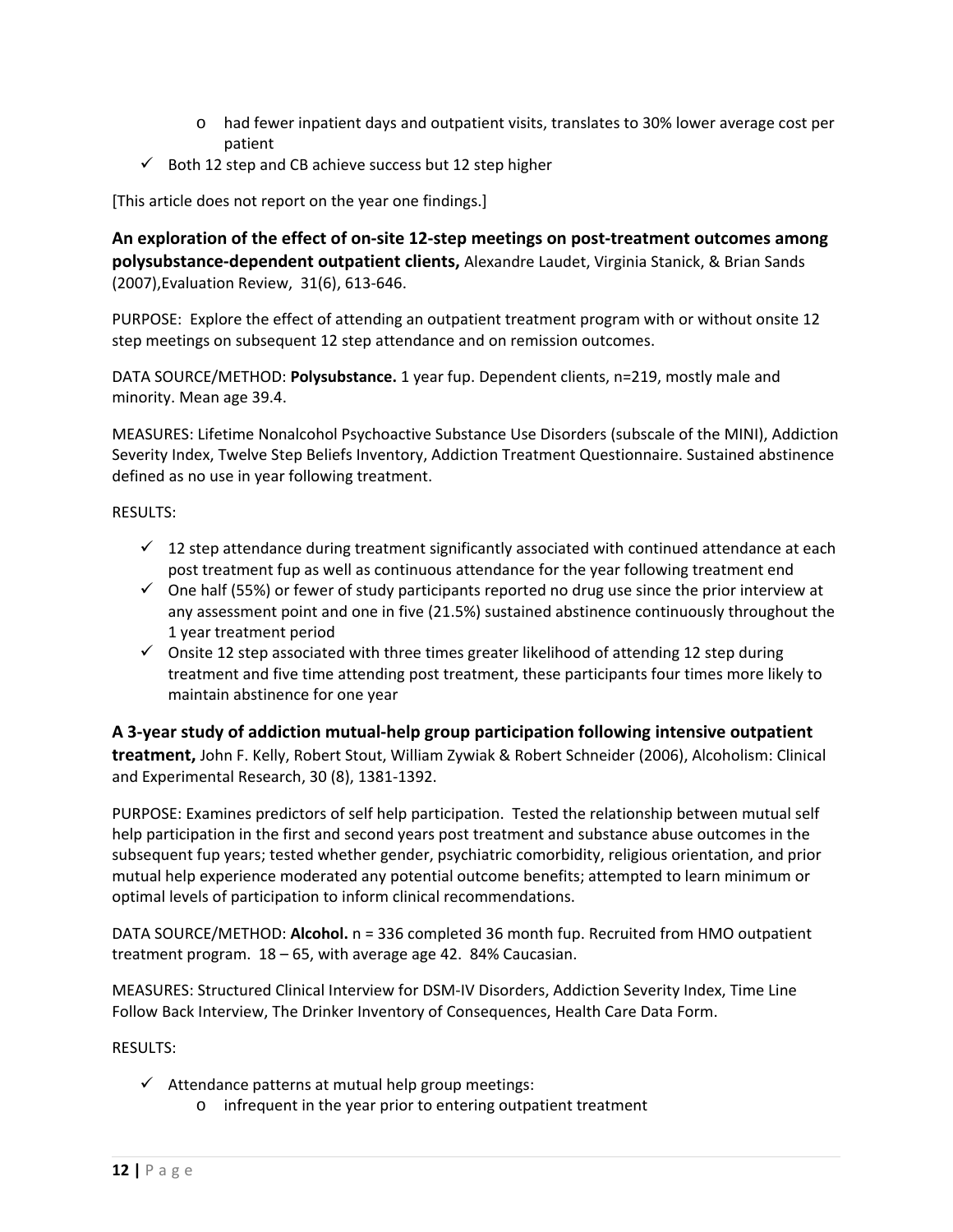- o majority (79%) reported participation during first year post‐treatment
- o attendance declined during  $2^{nd}$  year post-treatment with slight increase  $3^{rd}$  year
- $\checkmark$  Greater mutual help participation more likely for persons who:
	- o are Caucasian, have more years of education, and are religious
	- o had more intensive alcohol consumption per occasion and greater alcohol related consequences
- $\checkmark$  Greater mutual help participation during years 1 and 2 significantly associated with better outcomes, including:
- $\checkmark$  higher rates of abstinence and less intensive alcohol consumption on days client did drink

**Utilizing Recovery Management Checkups to shorten the cycle of relapse, treatment reentry, and recovery,** Christy K. Scott, Michael Dennis & Mark A. Foss (2005), Drug and Alcohol Dependence, 78, 325‐338.

PURPOSE: Document and describe the pattern of transitions in the relapse, treatment reentry, and recovery cycle at quarterly intervals; determine effect of the intervention and explore the ability to make predictions about transitions along the pathways.

DATA SOURCE/METHOD: **Alcohol and drugs.** 2 year fup. n = 448 adults presenting for treatment; two year quarterly assessments; utilized control groups to measure intervention. Participants needed to meet the criteria for lifetime substance abuse or dependence. Over 18 years of age.

MEASURES: Global Appraisal of Individual Needs. Urine and saliva tests. Substance Frequency Scale. [Not clear how these authors are defining recovery.]

RESULTS:

- $\checkmark$  Between the beginning and end of each quarter, approximately 32% of participants transitioned to a different point in the recovery cycle (in the community and using, incarcerated, in treatment, in recovery)
- $\checkmark$  82% transitioned at least once over the course of the study
- $\checkmark$  18% began and ended the study as substance users, 17% transitioned to recovery and maintained that status, 65% transitioned between different points in the cycle two or more times
- $\checkmark$  Probability of transitioning from substance use to treatment:
	- o decreased with more frequent substance use
	- o increased with problem orientation, desire for help, and enrollment in intervention group
- $\checkmark$  Persons with the most severe problems were the least likely to transition to recovery

**Thirty‐month relapse trajectory cluster groups among adolescents discharged from out‐ patient treatment,** Susan H. Godley, Michael L. Dennis, Mark D. Godley & Rodney R. Funk (2004), Addiction, 99 (Suppl.2), 129‐139.

PURPOSE: Identify relapse trajectories for adolescents released from drug treatment.

DATA SOURCE/METHOD: **Alcohol and drugs but screened on cannabis.** 30 months fup. n=563, adolescents who were in drug treatment. CT, FL, IL, PA. Predominantly male, majority white.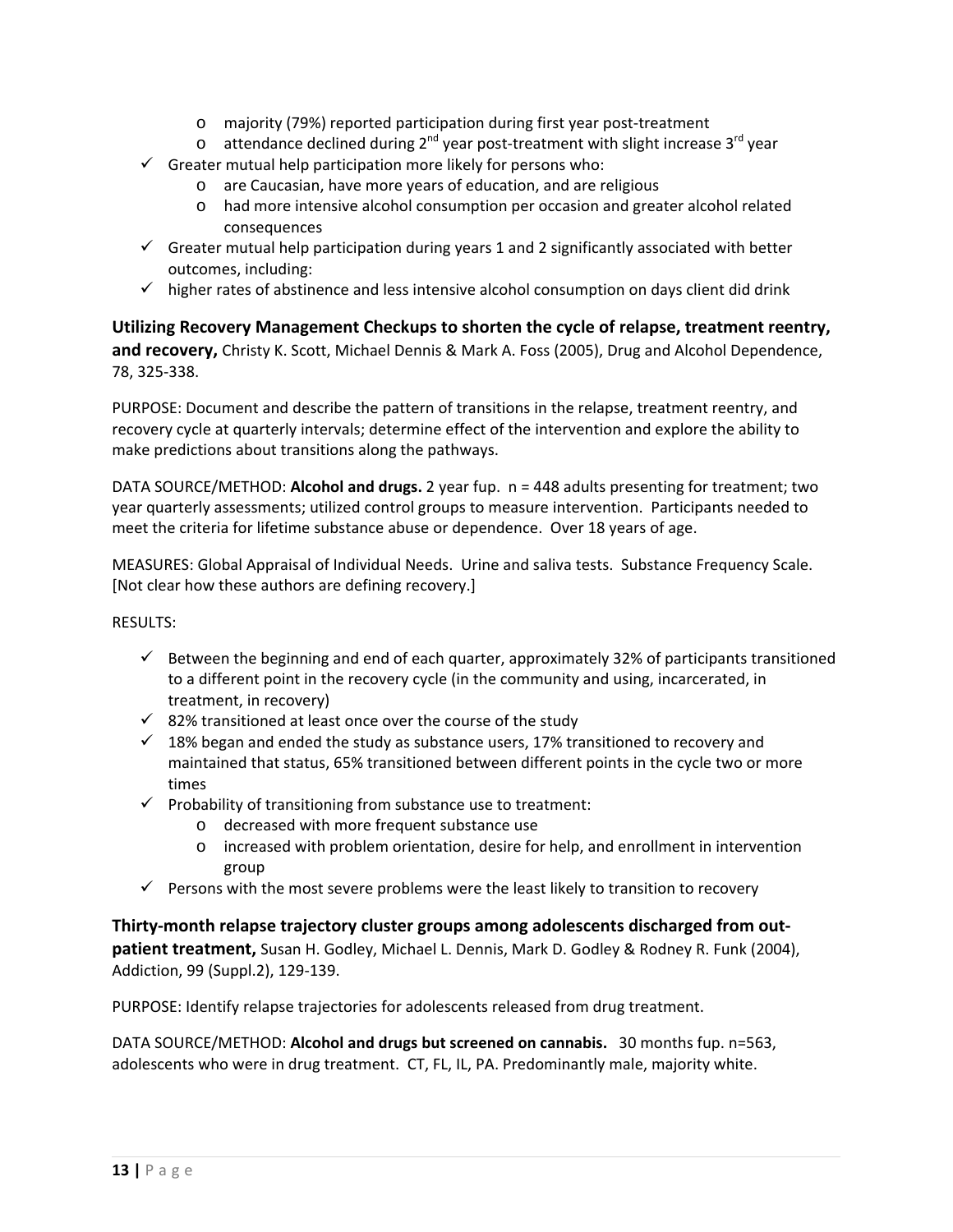MEASURES: Global Appraisal of Individual Needs. Cannabis abuse or dependence DSM‐IV and must have used cannabis in the 90 days prior to treatment. Controlled environment: residential treatment, hospital, detention, jail, prison. Urinalysis.

### RESULTS:

[Not clear on measure of low or high AOD use]

- $\checkmark$  Five trajectory groups identified based on AOD (alcohol or other drug) use and number of days in a controlled environment (CE):
	- o Low use, few CE days (30%) group had:
		- **Highest proportion of females and Caucasians**
		- **EXECT** Lowest proportion reporting weekly cannabis use
	- o Low use, many CE days (18%) group had:
		- **Highest proportion of males and African Americans**
		- Highest proportion in the lowest educational attainment category, single parent systems, and criminal justice involvement; lowest percentage with symptoms of conduct disorder, ADHD, depression
	- o Moderate and decreasing use, few CE days (21%)
	- o Increasing use, few CE days (23%) group had:
		- High proportion of older adolescents
	- o Consistently high AOD use, few CE days (8%) had:
		- High proportion of older adolescents

**Drug and alcohol treatment services effective for methamphetamine abuse,** Tracy D. Gunter, Donald W. Black, Janet Zwick & Stephan Arndt (2004), Annals of Clinical Psychiatry, 16, 195‐200.

PURPOSE: Assessed the effectiveness of substance abuse treatment for people presenting with primary abuse of methamphetamine.

DATA SOURCE/METHOD: **Drugs**. 1 year fup. [ The n's for the different reporting periods are not clear ] Majority female, predominantly Caucasian. Mean age 30 years. n = 86 at six months.

MEASURES: Mini International Neuropsychiatric Inventory.

#### RESULTS:

- $\checkmark$  Most subjects reported using 1 or more substances in addition to meth at baseline
- $\checkmark$  At six month fup:
	- o Over half had significant psychiatric symptoms
	- o 72.6% reported abstinence from any substance use

[This article has limitations because of the inadequately explained n sizes]

**Long‐term influences of duration and frequency of participation in Alcoholics Anonymous on individuals with alcohol use disorders,** Rudolf H. Moos & Bernice S. Moos (2004), Journal of Consulting and Clinical Psychology, 72 (1), 81‐90.

PURPOSE: Examine duration and frequency of AA participation in the first year of fup and the duration and frequency of participation in AA in years 2 through 8.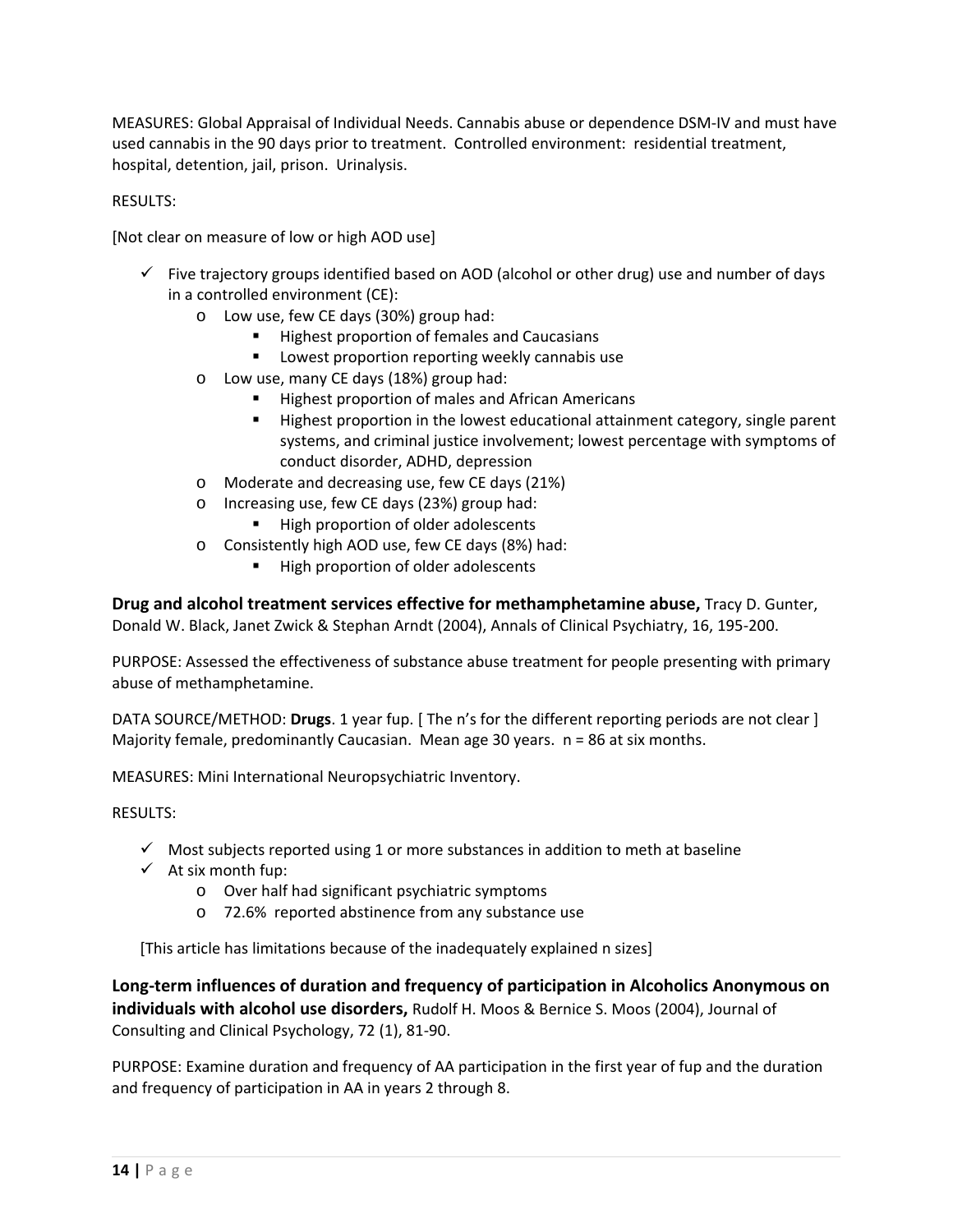DATA SOURCE/METHOD: **Alcohol.** 8 year fup. Individuals with alcohol use disorders who at baseline had not received prior professional treatment. Recruited through information and referral center or detox program. n = 473. 49.7% female. Predominantly Caucasian. Average age mid 30s.

MEASURES: Abstention defined as no alcohol consumed in prior six months. Health and Daily Living Form. Alcohol Dependence Scale. Situational Confidence Questionnaire. Life Stressors and Social Resources Inventory.

### RESULTS:

- $\checkmark$  Patterns of AA participation:
	- o 13% had been in AA prior to the study
	- o 58% participated in AA in the first year of fup, another 12% entered AA between years 1 and 8 (31% did not participate in AA at anytime during the study)
	- o Of those who participated in AA in the first year of fup, 53% participated at some point in the subsequent 8 years
- $\checkmark$  59% entered professional treatment
- $\checkmark$  AA participation and outcomes at year 1:
	- o Participation for longer periods of time (17 to 32 weeks) = better outcomes on all three alcohol related indices
	- o Participation for 33 weeks or more associated with better outcomes on alcohol indices **and** social functioning
	- o More frequently attending meetings associated with abstinence
		- Those who attended two or more meetings per week more likely to be abstinent
		- 61.1% who attended 4 or more meetings per week were abstinent
- $\checkmark$  AA participation in year 1 and outcomes at year 8:
	- o Attending two to four meetings per week associated with higher likelihood of abstinence at year 8
	- o Attending four or more meetings per week associated with better social functioning
- $\checkmark$  Longer and more frequent participation in AA the first year was associated with a higher likelihood of abstinence at year 1 and year 8 and with a higher likelihood of being free of drinking problems and dependence symptoms at 1 year
- $\checkmark$  Gender and marital status did not predict one year outcome

**Looking back on cocaine dependence: Reasons for recovery,** Patrick M. Flynn, George W. Joe, Kirk M. Broome, D. Dwayne Simpson, Barry S. Brown (2003), American Journal of Addictions 72, 398‐411.

DATA SOURCE/METHOD: **Drugs.** Adults admitted to 96 drug treatment programs in the United States. Subgroup of people from DATOS. Of 1010 eligible cocaine‐dependent patients 799 (79%) were located, 708 (70%) were interviewed, 40 had died (4%), and 32 refused the interview (3%). Samples of patients were interviewed at years 1 and 5 after discharge. Average age at admission 33 years. Majority male and African American.

MEASURES: Recovery defined as negative urine and hair drug screens (hair specimens were trimmed to 1.5 inches in length, equivalent to about three months of growth). Twelve‐Step Help in Year 5 defined as attendance at Narcotics Anonymous (NA) or Alcoholics Anonymous (AA) meetings during the year immediately preceding the 5‐year interview. Recovery Perception Scales.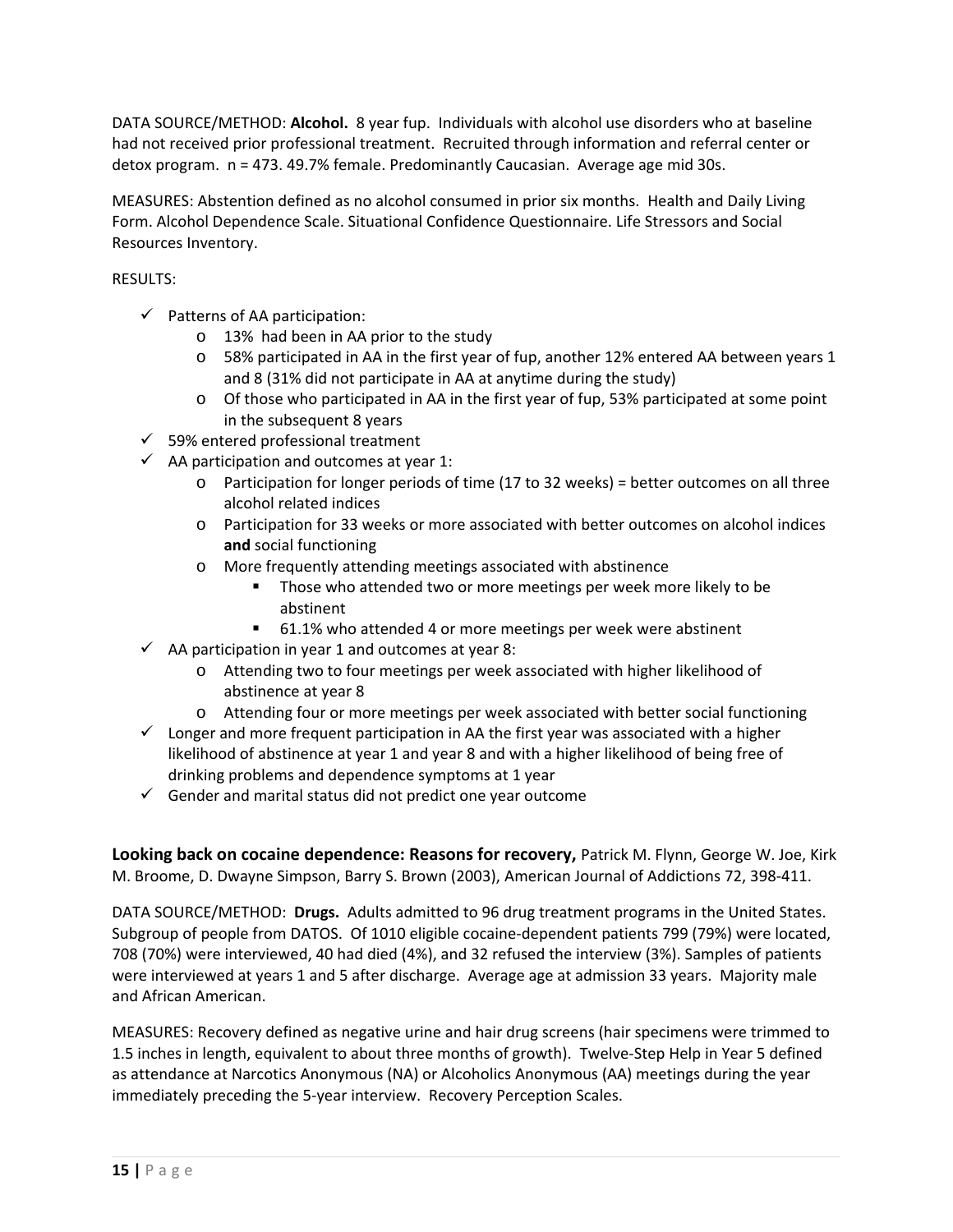#### RESULTS:

- $\checkmark$  Persons "in recovery" (n=235) versus not in recovery (n=473) at year 5:
	- o were significantly more likely to have remained in DATOS treatment beyond the recommended critical retention thresholds (ninety days for long term residential and outpatient drug free programs, and 21 days for short term inpatient)
	- o did not differ on problem severity
	- o were more likely to attend NA meetings

**Longitudinal patterns of treatment utilization and outcomes among methamphetamine abusers: A growth curve modeling process,** Yih‐Ing Hser, David Huang, Chih‐Ping Chou, Cheryl Teruya & M. Douglas Anglin (2003), The Journal of Drug Issues, Fall Issue, 921‐938.

PURPOSE: Examine the longitudinal patterns of treatment utilization and associated outcomes of abusers.

DATA SOURCE/METHOD: **Drugs.** 36 month fup (1 year post‐treatment), n = 205. Recruited from drug treatment. Majority female and white. Mean age 33.9 years.

MEASURES: Natural History Instrument.

#### RESULTS:

- $\checkmark$  73.2% had prior drug treatment episodes, primarily in outpatient programs
- $\checkmark$  Treatment completion associated with:
	- o decreased amphetamine use
	- o lower rates of participation in criminal activity

**Alcoholics Anonymous involvement and positive alcohol‐related outcomes: Cause, consequence or just a correlate? A prospective 2‐year study of 2,319 alcohol‐dependent men,** John McKellar, Eric Steward & Keith Humphreys (2003), Journal of Consulting and Clinical Psychology, 71 (2), 302‐308.

PURPOSE: Investigate whether AA affiliation is causally related to positive alcohol‐related outcomes

DATA SOURCE/METHOD: **Alcohol.** 2 year fup. n = 2,319 male alcohol dependent VA inpatients. Majority Caucasian. Average age 43.5.

MEASURES: Health and Daily Living Form. Problems from Substance Use Scale. Stages of Change Readiness and Treatment Eagerness Scale, ICD‐9‐CM.

- $\checkmark$  Patterns of alcohol consumption
	- o Nearly all participants reported hazardous levels of alcohol consumption prior to treatment
	- o Consumption declined significantly at 1 year (41.8%) and 2 year (37.5%) fups
- $\checkmark$  Patterns of AA involvement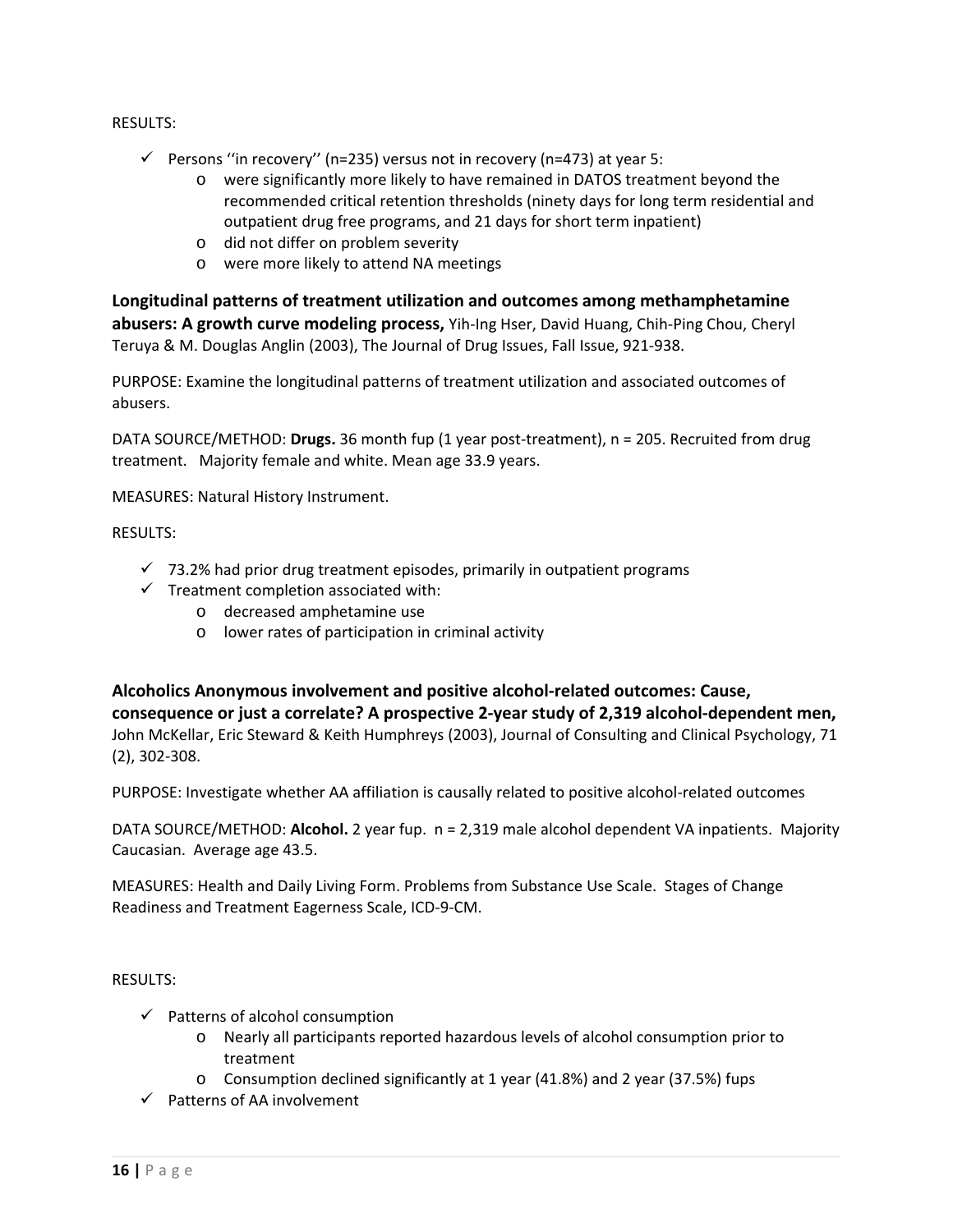- o from baseline to 1 year fup, mean levels of AA involvement increased significantly
- o From year 1 to year 2, overall AA involvement declined somewhat and decreased significantly in terms of frequency of meeting attendance and reading 12 step literature
- $\checkmark$  AA involvement and alcohol use
	- o AA involvement in year 1 significantly reduced level of alcohol problems at year 2

**Risk factors for nonremission among initially untreated individuals with alcohol use disorders,** Rudolf H. Moos & Bernice S. Moos (2003), Journal of Studies on Alcohol, 64, 555‐563.

PURPOSE: Identify risk factors for nonremission among initially untreated individuals for alcohol use disorders.

DATA SOURCE/METHOD: **Alcohol.** 8 year fup. Individuals who had an initial contact with information and referral center detox program.  $n = 473$ . More women than men in sample, also more employed than unemployed.

MEASURES: Alcohol Dependence Scale, Health and Daily Living Form, Situational Confidence Questionnaire, Personality Research Form, Research Diagnostic Criteria, Life Stressors and Social Resources Inventory, Coping Responses Inventory. Nonremission defined as having one or more alcohol related problems or consuming more than 3 ounces of alcohol on a drinking day. Those who abstained had 3 ounces or less per day and no alcohol related problems.

#### RESULTS:

- $\checkmark$  Compared to non-remitters (53.9%) at year 1, remitters (46%):
	- o were more likely to be older at baseline and female
	- o were less likely to report drinking 10+ ounces on a typical day, engage in heavy drinking, be intoxicated 10+ days within the past month and report increased alcohol tolerance
	- o had more confidence to resist high risk situations and were less likely to rely on drinking to cope
	- o had lower number of risk factors
- $\checkmark$  AA and remission
	- o Longer duration of AA more strongly associated with remission among high risk individuals vs. low risk individuals
	- o Longer duration of additional treatment and AA predicted higher likelihood of remission at year 8
- $\checkmark$  Duration of additional treatment associated with a reduction in four risk factors (year 1):
	- o severity of drinking pattern
	- o tolerance
	- o denial
	- o drinking to cope
- $\checkmark$  Duration of AA associated with reduction in three risk factors (year 1):
	- o alcohol tolerance
	- o self efficacy to resist high risk situations
	- o drinking to cope

**Predictors of drinking outcomes among alcoholics,** Graham Staines, Stephen Magura, Andrew Rosenblum, Chunki Fong, Nicole Kosanke, Jeffrey Foote, Alexander Deluca (2003). The American Journal of Alcohol and Drug Abuse, 29(1) pp. 203–218.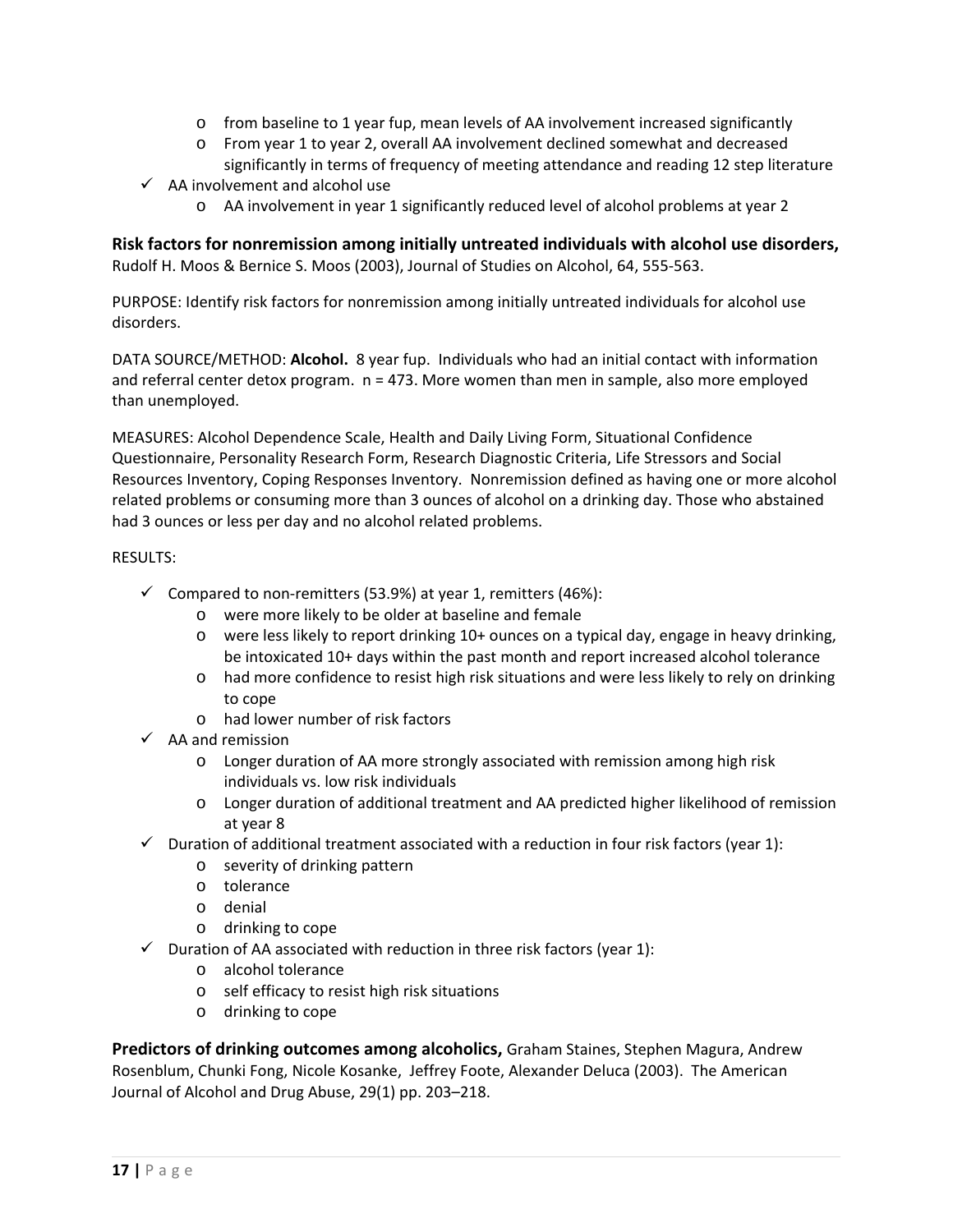DATA SOURCE/METHOD: **Alcohol.** 12 month fup. n = 248 at baseline, n = 219 at 3 months, and n = 173 at 12 months. DSM-IV alcohol dependent/abusing patients.

MEASURES: Addiction Severity Index, Treatment Motivation Questionnaire, Beck Depression Inventory, Hamilton Depression Scale, spirituality scale, 12‐Step Participation Scale, Structured Clinical Interview for DSM‐IV.

RESULTS:

- $\checkmark$  Frequency of drinking decreased significantly between intake and the two follow-ups
- $\checkmark$  Those who drank less often at 3-month follow-up were more likely at intake to have reported the following:
	- o high treatment motivation (i.e., high commitment to succeed in treatment, and strong internal motivation for entering treatment)
	- o extensive 12‐step participation
	- o serious medical problems
	- o being a parent
	- o having a sibling
	- o having few family members with psychological problems
- $\checkmark$  Those who drank less often at the 12-month follow-up were more likely at baseline to have reported the following:
	- o high treatment motivation
	- o extensive 12‐step participation
	- o high‐quality of family life
	- o illegal drug use
	- o few psychological problems
- $\checkmark$  Two predictors were significantly associated with decreased drinking at both follow-ups
	- o treatment motivation
	- o 12‐step participation

## **History of abuse and drinking outcomes following inpatient alcohol treatment: a prospective**

**study,** Shelly F. Greenfield, Monika E. Kolodziej, Dawn E. Sugarman, Larry R. Muenz, Lisa M. Vagge, David Y. He & Roger D. Weiss (2002), Drug and Alcohol Dependence, 67, 227‐234.

PURPOSE: Asks if histories of sexual or physical abuse are associated with abstinence, relapse, time to relapse, or time to first drink in the 12 months following treatment; do background and clinical characteristics modify the relationship between abuse history and drinking outcomes following treatment?

DATA SOURCE/METHOD: **Alcohol.** 1 year fup. Recruited participants from inpatient unit of alcohol and drug treatment program. n = 100.

MEASURES: Structured Clinical Interview for DSM‐III‐R. Drug and Alcohol Use Questionnaire. Time Line Follow Back. Urinalysis. Breath tests. Relapse defined as three or more standard drinks per drinking day for women and five or more for men. Abstinence defined as no alcohol use during the 12 month fup period. Heavy drinking days defined as number of drinking days that participants drank three or more standard drinks for women and five or more for men. Life Experiences Questionnaire.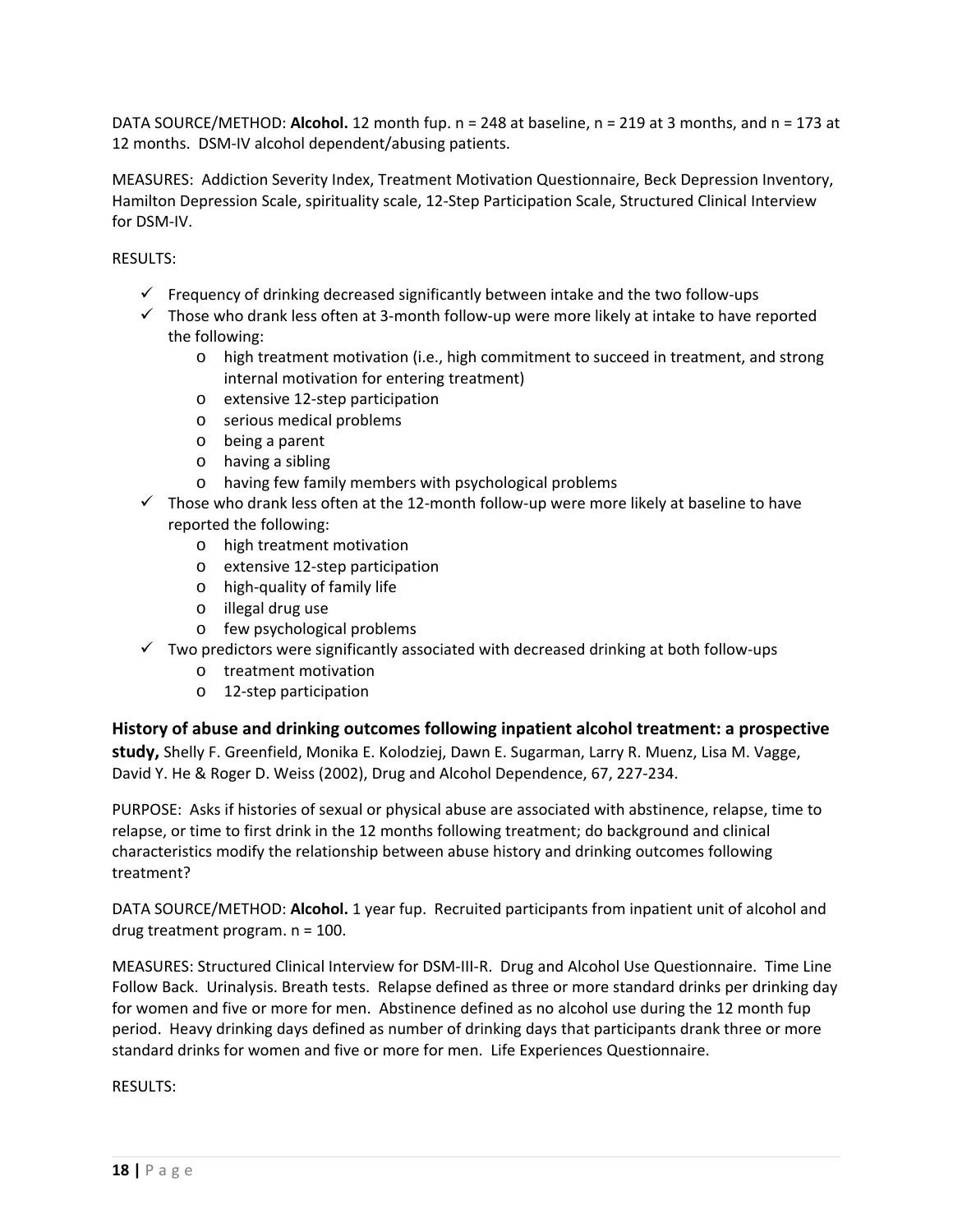- $\checkmark$  Compared to those without sexual abuse histories (60%), those with sexual abuse histories (40%) were:
	- o more likely to be female
	- o more likely to have history of physical abuse, DSM Major Depressive and other psych disorders
	- o more likely to have relapsed, have more heavy drinking days, and less likely to have remained abstinent
- $\checkmark$  Those with physical abuse histories (57%) did not differ from those without physical abuse histories on demographic, clinical or drinking measures
- $\checkmark$  28% had history of both physical and sexual abuse (more women than men); comparisons between those who had a sexual abuse history only and those with both physical and sexual did not yield significant differences
- $\checkmark$  Being married, having more than a high school education and being employed full time = better drinking outcomes

**Psychiatric comorbidity, continuing care and mutual help as predictors of five‐year remission from substance use disorders,** Jennifer Boyd Ritsher, John D. McKellar, John W. Finney, Poorni G. Otilingham & Rudolf H. Moos (2002), 63, 709‐715.

PURPOSE: Examine the 5 year remission status of substance use disorder (SUD) patients with and without psychiatric co-morbidity.

DATA SOURCE/METHOD: **Drugs and Alcohol.** 5 year fup. Remitted male patients at VA substance use disorder inpatient treatment programs. n = 2,595. Mean age 42.32. Majority were members of racialethnic minority groups.

MEASURES: Stages of Change Readiness and Treatment Eagerness Scale. Brief Symptom Inventory. Remitted defined as abstinence from illicit drug use and either abstinence from or non‐problem use of alcohol. In addition, those who did not have alcohol use disorders allowed some use of alcohol as long as it was not associated with any substance use problem. Must have abstained from all 13 drugs studied, no problems related to alcohol or drug use, and consumed 3 ounces of alcohol or less per day on maximum drinking days in the past 3 months.

#### RESULTS:

- $\checkmark$  Remission at year 5 less likely for:
	- o Dual diagnosed patients
	- o Patients with more comorbid psychiatric symptoms
- $\checkmark$  Dual diagnosed patients had significantly more mental health outpatient visits than SUD only patients throughout the 5 year fup.
- $\checkmark$  Those with SUD only who had more continuing care (number of months with at least two mental health sessions) were more likely to be remitted at year 5
- $\checkmark$  Mutual help attendance during year 1 and 2 had a robust relationship with remission for both dual diagnosis and SUD only patients

#### **Predicting post treatment cocaine abstinence for first‐time admissions and treatment**

**repeaters,** Yih‐Ing Hser, Vandana Joshi, M. Douglas Anglin & Bennett Fletcher (1999), American Journal of Public Health, 89 (5), 666‐671.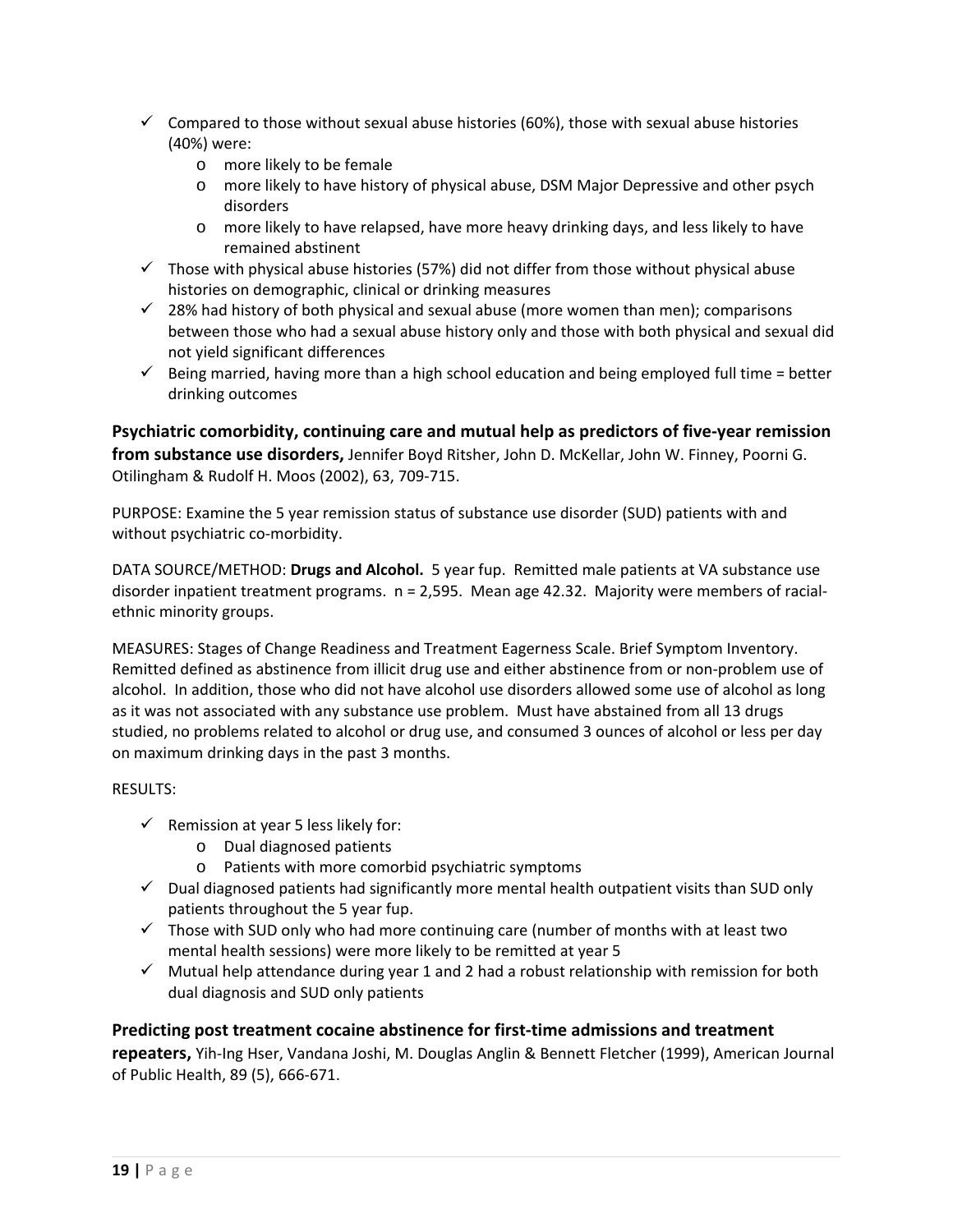PURPOSE: Examine client and program characteristics that predict post treatment cocaine abstinence among cocaine abusers with different treatment histories.

DATA SOURCE/METHOD: **Drugs.** 1 year fup. Clients in residential programs who participated in DATOS. N = 507. Majority male and African American. Mean age 31.1.

MEASURES: Urine tests.

RESULTS:

- $\checkmark$  62.5% reported having been in drug treatment before the current treatment episode o History of prior treatment negatively related to post treatment abstinence
- $\checkmark$  Treatment repeaters reported more severe drug use patterns and higher levels of criminal involvement
- $\checkmark$  Among first time admissions 62.6% reported abstinence during entire fup period
- $\checkmark$  Longer participation in DATOS treatment positively related to post treatment abstinence

**Prediction of drinking outcomes for male alcoholics after ten to 14 years,** Barbara J. Powell, Jennifer F. Landon, Peggy J. Cantrell, Elizabeth C. Penick, Elizabeth J. Nickel, Barry I. Liskow, Theresa M. Coddington, Jan L. Campbell, Tamara M. Dale, Mary D. Vance, Audrey S. Rice (1998), Alcoholism: Clinical and Experimental Research, 22 (3), 559‐566.

PURPOSE: Investigate long‐term outcomes of alcoholic men; identify salient characteristics that could be used to predict outcome from alcoholism.

DATA SOURCE/METHOD: **Alcohol.** 10 to 14 years fup. n = 255 men who had been hospitalized for alcohol treatment at VA. Mean age 49.8.

MEASURES: DSM‐III dx of alcohol dependence. Minnesota Multiphasic Personality Inventory, Alcohol Use Inventory, Addiction Severity Index, Global Assessment Scale (GAS), Patient Rating of Drinking Scale, Alcohol Severity Scale, Psychiatric Diagnostic Interview. Clinician Rating of Drinking Scale (CRDS) used to establish abstinence (no drinking) to abusive drinking. Abusive drinking defined as periods of alcohol use that resulted in significant complaints from loved ones, arguments, fights, trouble with the law, incarceration/hospitalization, missed work/lost jobs, inability to carry out daily routines, or physical complaints. At final fup abusive drinking scored last year and global.

- $\checkmark$  Overall mortality rate was 2.5 times higher than reference group of nonalcoholic males
	- o Men who were deceased had reported significantly more alcohol‐related medical problems, later age of onset of alcoholism, more detox, more morning shakes and morning drinking
	- o Men who died had reported less drug abuse but greater MMPI severity
	- o At 12 months the deceased group had reported more poor physical health, more drinking days, more alcohol related job loss, less abstinence, lower global functioning, and more psychopathology.
- $\checkmark$  Divided into four outcome categories based on Clinician Rating of Drinking Scale score
	- o Very Good (19.2%) ‐ total abstinence or non abusive drinking:
		- fewer hospitalizations and detox, fewer arrests, less time in jail, better physical health, less alcoholism severity, better psychosocial functioning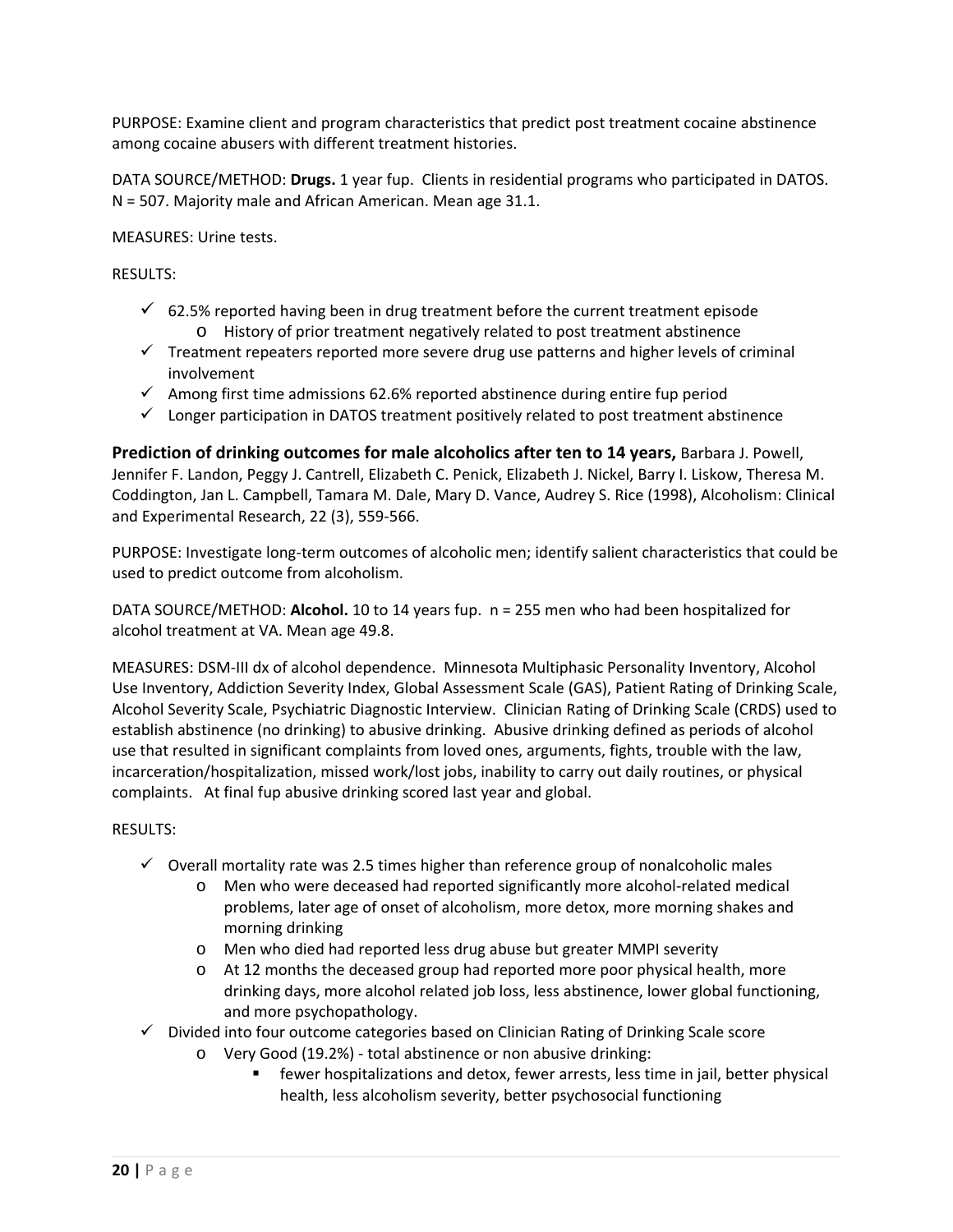- significantly later age at first hospitalization or detox and fewer symptoms on the Alcohol Severity Scale at 12 months
- higher levels of overall functioning , lower scores on MMPI severity at 12 month fup
- Antisocial Personality Disorder present in significantly fewer patients in Very Good group
- o Good (17.2%) ‐ drank abusively 10 to 40% of the time
- o Fair (25.9%) ‐ drank abusively 40 to 70% of the time
- o Poor (37.4%) ‐ abusive drinking throughout entire fup period
- $\checkmark$  Only four measures at intake predictive of outcome:
	- o age, age at first hospitalization/detox, SES, APD
- $\checkmark$  Good drinking outcomes at 12 months predicted by:
	- o alcohol severity, drinking days, GAS high, GAS low, MMPI severity

[This article did not report recovery rates]

**A 48‐week natural history follow‐up of alcoholics who do and do not engage in limited drinking after treatment,** Charles G. Watson, Martha Hancock, Patricia Malovrh, Lee P. Gearhart & Maria Raden (1996), The Journal of Nervous and Mental Disease, 184 (10), 623‐627.

PURPOSE: Investigate the sequelae of limited drinking.

DATA SOURCE/METHOD: **Alcohol.** 48 week fup. n = 51 limited drinkers post treatment and n = 51 paired controls. Men who had been inpatients at VA program. DSM‐III dependence. Primarily Caucasian.

MEASURES: Limited drinking defined as no more than 42 ounces in one of 4 week period fups. Paired controls were alcohol dependents who had not been identified as limited drinkers.

RESULTS:

- $\checkmark$  40% of the limited drinkers reported abstinence at fup
- $\checkmark$  8% fell into borderline or unacceptable drinking
- $\checkmark$  Limited drinkers were more likely to be rehospitalized than those not drinking

**The long‐term course of treated alcoholism: I. Mortality, relapse and remission rates and comparisons with community controls,** John W. Finney & Rudolf H. Moos (1991), Journal of Studies on Alcohol, 52 (1), 44‐54.

PURPOSE: Examine the course of alcoholism for sample of patients followed at 2 and 10 years.

DATA SOURCE/METHOD: **Alcohol**. 10 year fup. Patients treated for alcoholism in residential facilities. N  $= 113$  at 18 months. N = 102 at 10 years. Established control group of N = 103 at 10 years. Predominantly male sample.

MEASURES: Health and Daily Living Form, Family Environmental Scale, Work Environment Scale. Alcohol consumption measured by ounces per drinking day and per day. Remission defined as anyone who had not been hospitalized for alcoholism and had not missed work because of alcoholism in the 2 years prior to the long term fup, consumed less than 5 ounces of alcohol per drinking day in the past month, had consumed less than 3 ounces of alcohol per day on average in the last month, and had no problems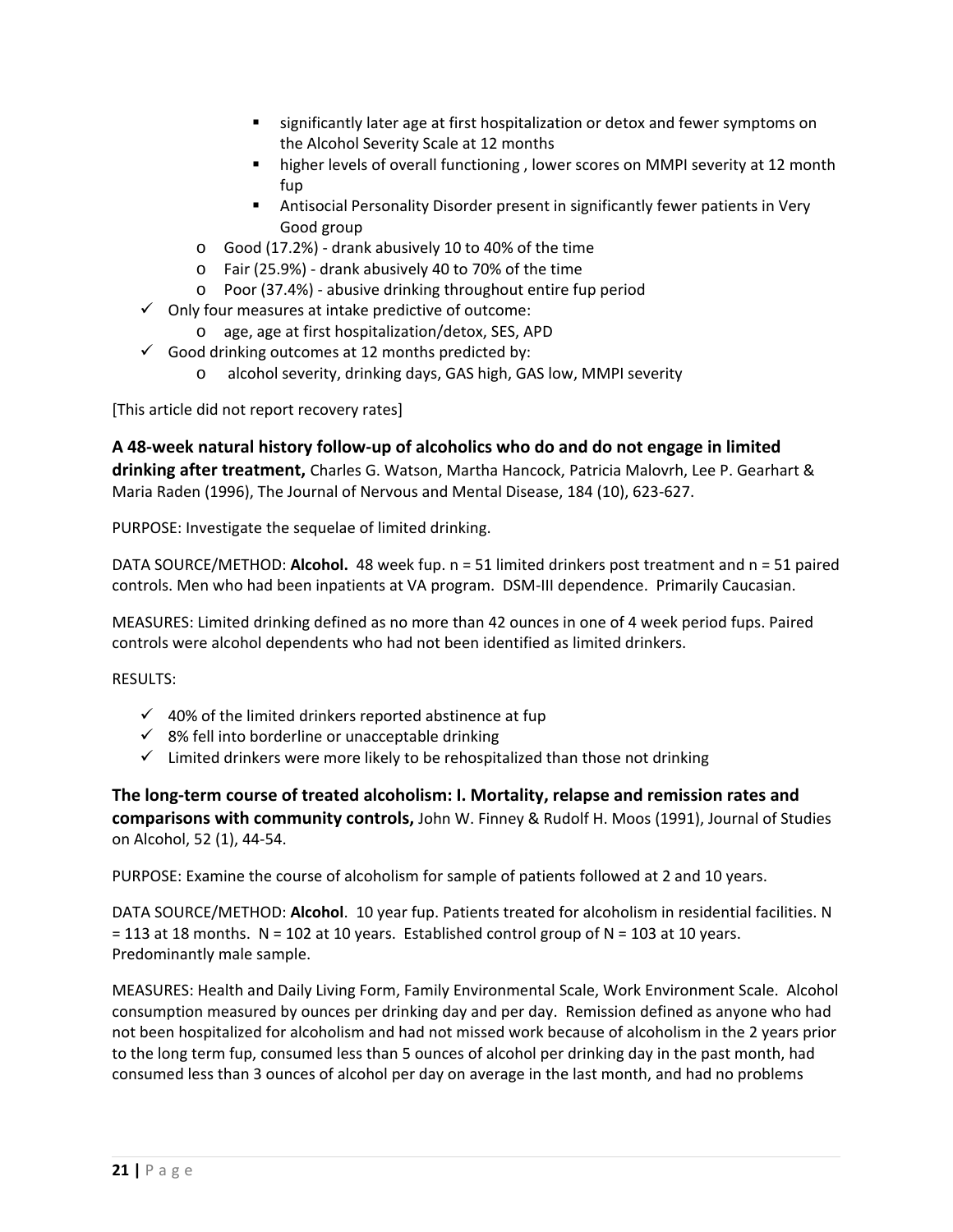associated with drinking. Those classified as in remission had to indicate drinking pattern in last two years as abstinent, social, or moderate drinking.

### RESULTS:

- $\checkmark$  49% of patients reported abstinence and 34% reported heavy/binge drinking 6 years prior to fup; 54% indicated abstinence and 22% indicated heavy/binge drinking in the year prior to fup.
- $\checkmark$  Significant proportion reported abstinence or nondrinking in the year just prior to year 10 vs. sixth year prior
- $\checkmark$  Most of the respondents reported stable drinking patterns
	- o Of initially remitted patients, 77% had same status 8 years later
- $\checkmark$  Relapsed patients:
	- o significantly lower family incomes vs. community controls and remitted patients
	- o less cohesion and less organization in their family environments
	- o more negative life events in the past year

**Comparison of three outpatient treatment interventions: A twelve‐month follow‐up of men alcoholics**, Barbara J. Powell, Elizabeth C. Penick, Marsha R. Read & Arnold M. Ludwig (1985), Journal of Studies on Alcohol, 46 (4), 309‐312.

PURPOSE: Examine differential outcomes based on intensity of interventions

DATA SOURCE/METHOD: **Alcohol.** One year fup of men alcoholics in VA medical center. n = 148. Predominantly white. Average age 45.

MEASURES: Global Assessment Scale. Alcohol Severity Scale. Treatment groups post hospitalization:

RESULTS:

- $\checkmark$  Outcomes post treatment did not differ across the following groups:
	- o Medication group
		- **Prescribed meds and returned monthly to have prescriptions renewed**
		- o Active support group
			- **•** Offered meds as needed
			- **Thorough assessment of psychological, social, occupational and family** needs with attempts to meet needs through counseling or specialized assistance
			- Urged to attend AA
	- o Untreated medical monitoring group
		- Seen monthly for 15 minute medical examination

## *STUDIES BASED ON COMMUNITY SAMPLES*

**Recovery capital as prospective predictor of sustained recovery, life satisfaction, and stress among former poly‐substance users,** Alexandre B. Laudet & William L. White (2008), Substance Use and Misuse, 43, 27‐54.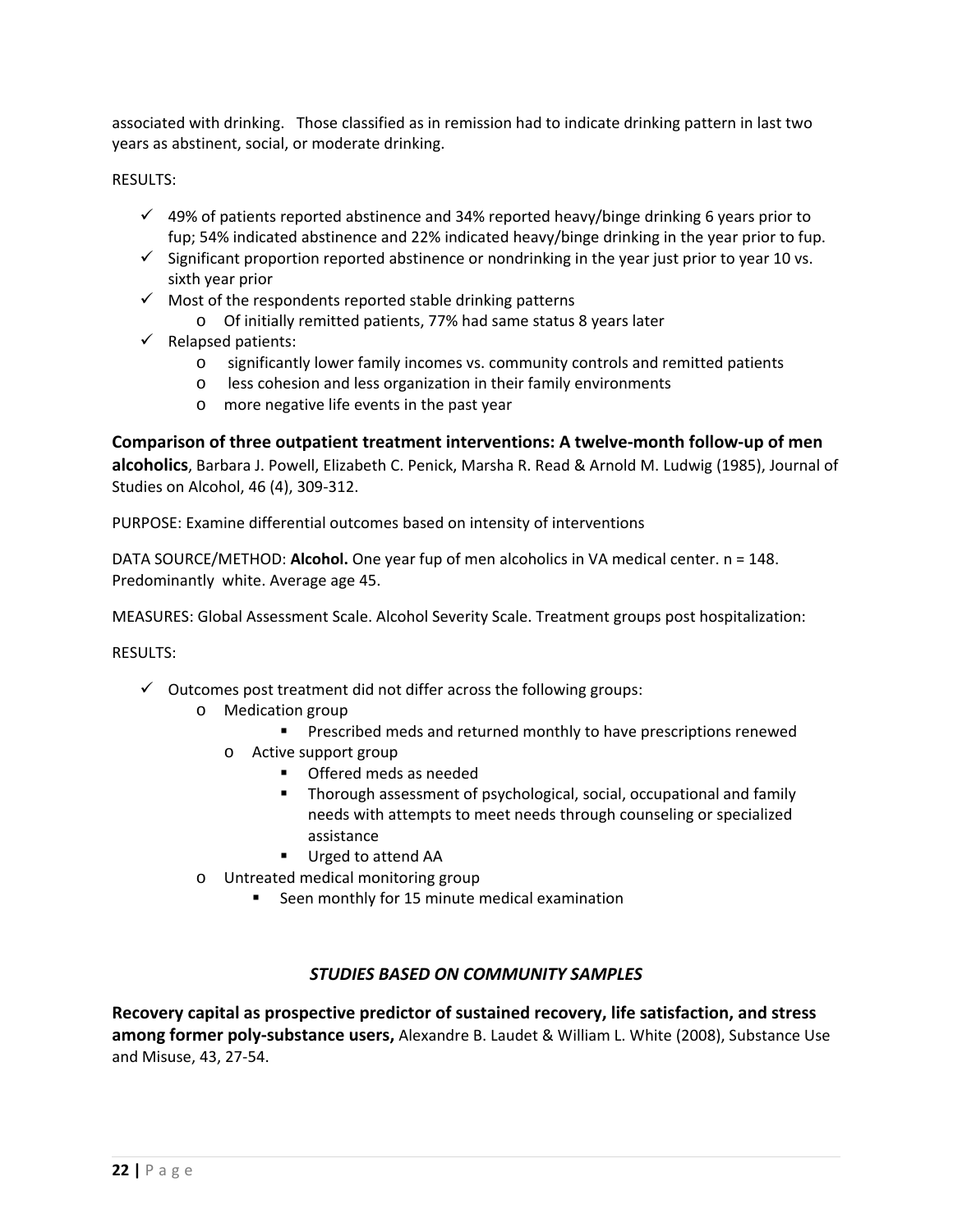PURPOSE: Asks the following questions: does recovery capital prospectively predict sustained recovery; does recovery capital influence subsequent quality of life and stress levels; do the effects of recovery outcomes differ as a function of recovery 'stage'?

DATA SOURCE/METHOD: **Drugs and alcohol.** 1 year fup. Recruited through media and flyers NYC; DSM‐ IV (TR) criteria for abuse or dependence of any illicit drug but not in past month, self reported abstinence from illicit drugs for one month, not enrolled in residential treatment **.** n = 312. Over 18 years of age, male and female, majority African American.

MEASURES: Addiction Severity Index, Social Support for Recovery Scale, Social Support Appraisal Scale, Spiritual Well Being Scale, Religious Background and Behavior. Recovery capital defined as social support, spirituality, life meaning, religiousness. 12 step participation defined as meeting attendance and affiliation. [More complete definition of recovery capital is in the articles notes section.] Sustained recovery defined as self reported drug or alcohol use between baseline and fup 1. Recovery stage: group 1 (under six months at baseline), group 2 (6 to 18 months), group 3 (18 to 36 months), group 4 (over three years).

## RESULTS:

- $\checkmark$  Sample characteristics
	- o Majority has used multiple substance; primary substance was crack, followed by heroin
	- o Length of recovery ranged from one month to 10 years
	- o Most (approx 75%) had attended 12 step meeting in last year
- $\checkmark$  Outcomes at Year 1 compared to baseline
	- o Stress significantly lower
	- o Life satisfaction significantly lower (*Overall, how satisfied are you with your life right now?)*
- $\checkmark$  Significant predictors of sustained recovery at Year 1
	- o 12 step involvement and life meaning
	- o Greater levels of baseline recovery capital
- $\checkmark$  Findings suggest that the predictive powers of recovery capital differs across recovery stages [they had four groups based on length of recovery]

**Stability of subtypes of natural recovery from alcohol dependence after two years,** Gallus Bischof, Hans‐Jurgen Rumpf, Christian Meyer, Ulfert Hapke, & Ulrich John (2007) Addiction, 102, 904‐ 908.

PURPOSE: Analyze whether clusters of remitters show stable patterns of social support and if clusters differ in their stability of remission in a 2 year fup.

DATA SOURCE/METHOD: **Alcohol.** 2 year fup. Recruited untreated remitters through the media, n = 167. 75 participants had received minor formal help not exceeding nine self help group sessions, five counseling session by a physician, or three counseling sessions by a professional. Predominantly male.

MEASURES: DSM‐IV, Cloninger's Typology of Alcoholism, Social Support Appraisal Scale, Alcohol Abstinence Self‐efficacy Scale, Satisfaction With Life Scale. Recovery defined as meeting DSM‐IV criteria of lifetime alcohol dependence but not within the last 12 months; participants fulfilled DSM‐IV remission specifiers of sustained full remission. Did not meet criteria for alcohol abuse. Stable natural remission defined as meeting DSM‐IV criteria for sustained full remission without utilization of formal self help at fup. Considered unstable if met any criterion for dependence or abuse during previous 24 months if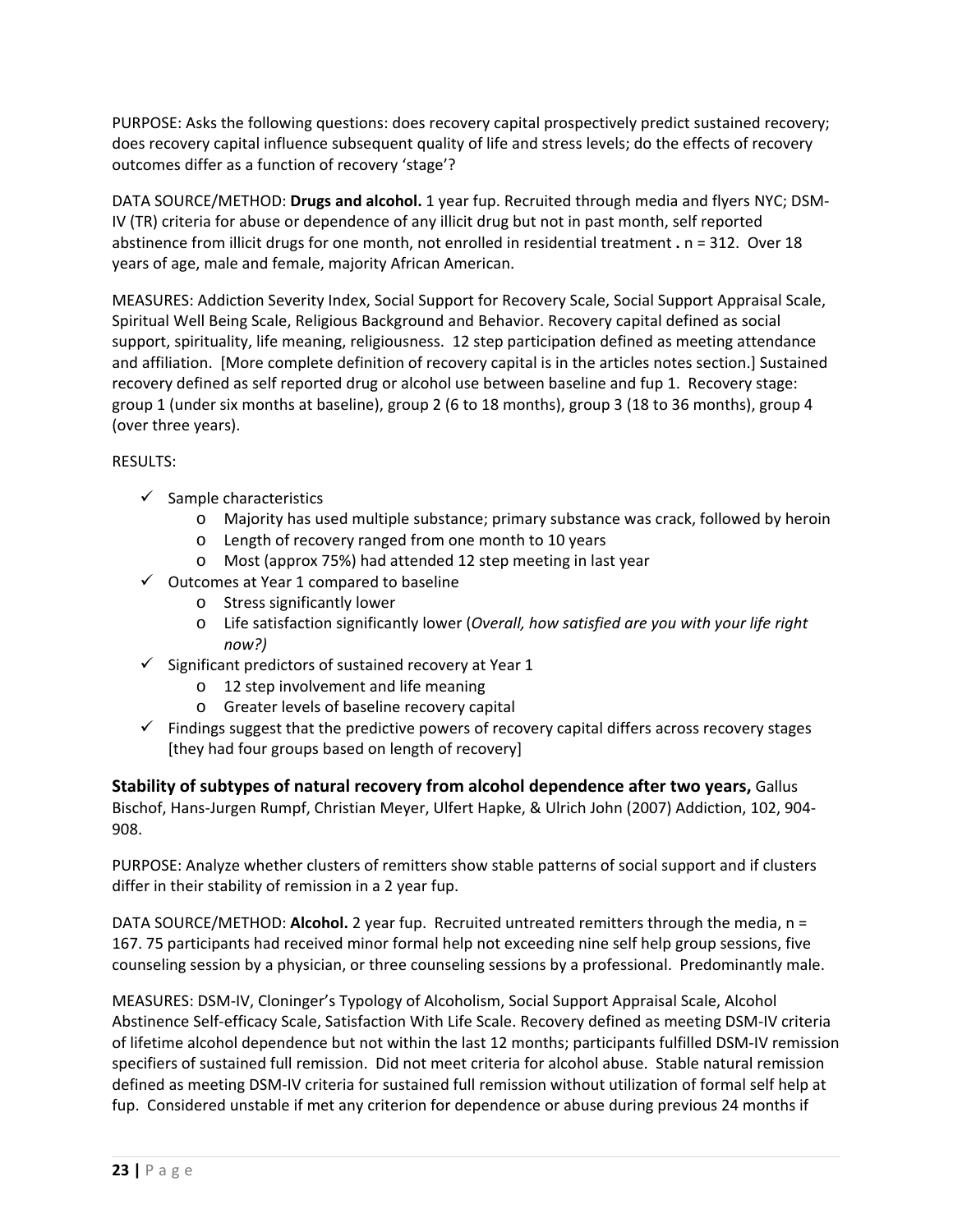utilizing formal help. Risk consumption defined by standards set by British Medical Association. Each participant assigned to one cluster (LPLS) – low problems, low social support, (HPMS) – high problems, medium support, (LPHS) – low problems, high support. [groups defined in Bischof et al. *Types of natural recovery from alcohol dependence: a cluster analytic approach.*]

RESULTS:

- $\checkmark$  Patterns of alcohol use and help seeking during follow up period
	- o one subject fulfilled criteria for alcohol dependence at follow up
	- o two subjects reported relapses and classified as unstable remitters
	- o nine subjects had utilized formal help
	- o 153 participants reported zero help seeking or reported at risk consumption
- $\checkmark$  Three groups defined by alcohol problems and social support
	- o LPLS ‐ low problems, low social support
		- highest rate of unstable recoveries
		- **•** higher number of women
		- **higher rate of unemployment**
	- o HPMS ‐ high problems, medium support
		- **EXEL EXECT** less likely to be female and were younger
	- o LPHS ‐ low problems, high support
		- **Higher levels of educational attainment**
- $\checkmark$  Groups did not differ on marital status or abstinence rates
- $\checkmark$  Social support had increased in all groups, but smallest increase in LPLS group
- $\checkmark$  "interplay" between psychosocial resources and substance problems remains stable and can account for differences between groups
- $\checkmark$  Those with low levels of social support were more likely to seek out formal help

**Alcoholism effects on social migration and neighborhood effects on alcoholism over the course of 12 years,** Anne Buu, Mary Ann Mansour, Jing Wang, Susan K. Refior, Hiram E. Fitzgerald, & Robert A. Zucker (2007), Alcoholism: Clinical and Experimental Research, 1545‐1551.

PURPOSE: Examine the long term effect of individual alcohol use on social migration.

DATA SOURCE/METHODS: **Alcohol.** 12 year fup. Identified through courts (drunk driving). n = 206 families. Met diagnosis for probable or definite alcoholism and one biological son (for another study); contrast/control group of nonalcoholic families by door to door canvas. Average age of men 33. All Caucasians.

MEASURES: Short Michigan Alcohol Screening Test, Diagnostic Interview Schedule, Drinking and Drug History Questionnaire, DSM‐IV AUD dx, Antisocial Behavior Checklist. Remitted defined as meeting AUD dx at baseline but recovered in at least 2 consecutive later time points.

- $\checkmark$  men with more alcohol involvement tended to reside in more disadvantaged neighborhoods
- $\checkmark$  positive AUD diagnosis and residency in worse neighborhoods at baseline predicted more alcoholic symptoms 12 years later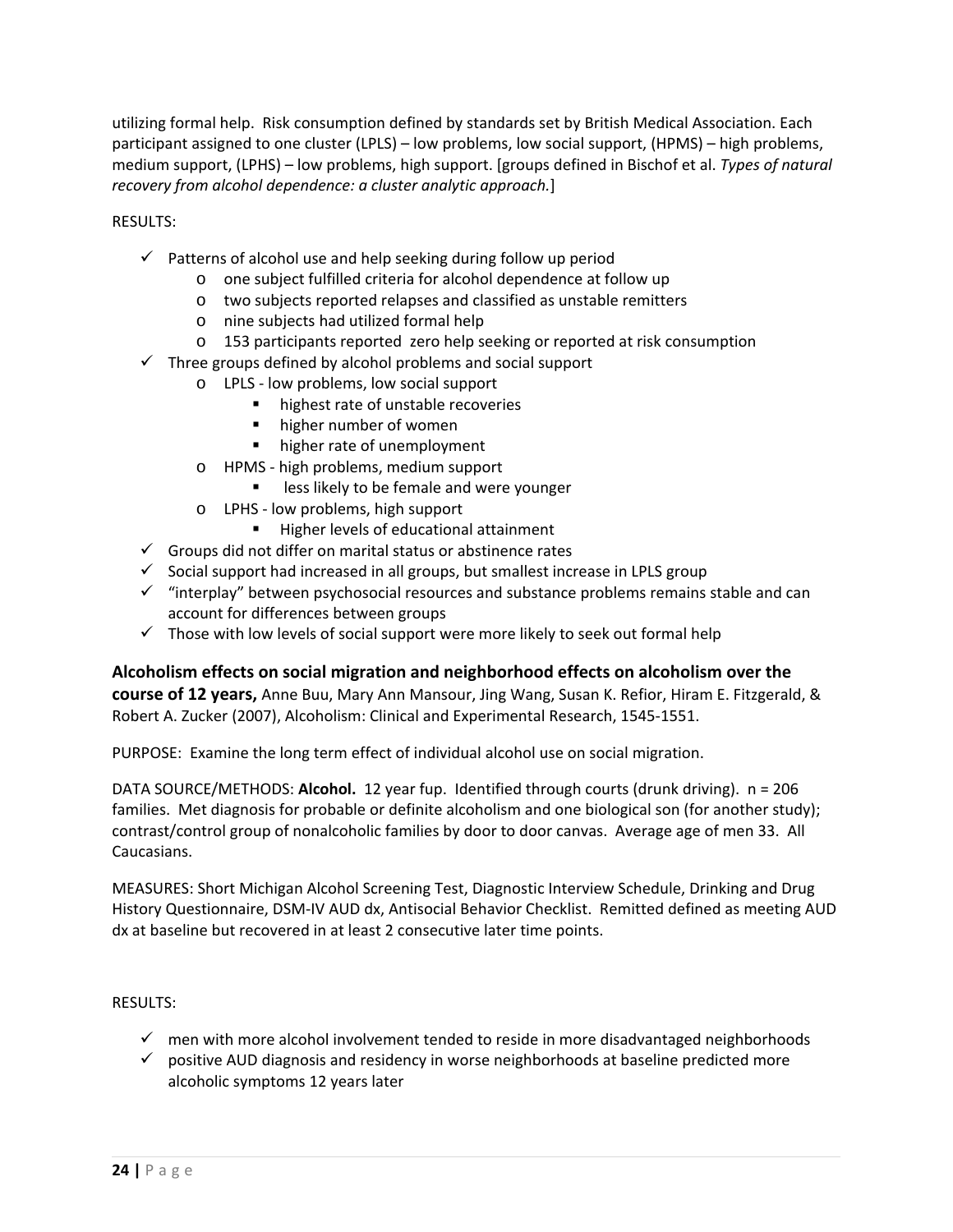$\checkmark$  those in remission tend to live in neighborhoods whose residential characteristics are not distinguishable from those of persons without alcohol problems

**Stability of remission from alcohol dependence without formal help,** Hans‐Jurgen Rumpf, Gallus Bischof, Ulfert Hapke, Christian Meyer & Ulrich John (2006), Alcohol and Alcoholism, 41 (3), 311‐314.

PURPOSE: Aims to add knowledge to the field by providing longitudinal data from a sample of untreated remitters; analyze the stability of remission without formal help.

DATA SOURCE/METHOD: **Alcohol.** 24 months fup. Recruited from media and general population study, n = 130. Predominantly men. Mean age 48.8. German.

MEASURES: Munich Composite International Diagnostic Interview, CIDI. Remission without formal help defined as meeting DSM‐IV criteria for alcohol dependence during lifetime but not last 12 months; participants fulfilled remission specifiers of sustained full remission. Did not meet criteria for alcohol abuse. Formal help defined as utilizing some kind of addiction treatment in lifetime. Up to two self help groups not considered formal treatment. Those receiving psychotherapy within 2 years prior or one year post remission excluded. Remission considered unstable if during previous 12 months participant met criteria for dependence or abuse (DSM) or if partial remission criteria met, or if utilized formal self help, or if dependence probable based on collaterals.

RESULTS:

 $\checkmark$  Majority of unassisted remissions were stable within the follow up period of 2 years

The three year course of alcohol use disorders in the general population: DSM-IV, ICD-10 and **the Craving Withdrawal Model,** Carla de Bruijn, Wim van den Brink, Ron de Graaf, & Wilma A.M. Vollebergh, (2005), Addiction, 101, 385‐392.

PURPOSE: Asks what is the course and diagnostic stability of alcohol abuse and dependence in the general population?; Do the diagnoses yielded by the three classification systems (DSM, ICD, CWM) differ in their course?

DATA SOURCE/METHOD: **Alcohol.** 3 year fup. Data derived from Netherlands Mental Health Survey and Incidence Study, three waves. Age 18‐64. n = 6041. Majority male.

MEASURES: Composite International Diagnostic Interview 1.1; AUD dx based on DSM‐III‐R, DSM‐IV, and ICD‐10; Craving Withdrawal Model

RESULTS:

 $\checkmark$  Large proportion of subjects with abuse at baseline remitted [definition not stated, but seems to mean did not meet dx criteria] over a period of 1 year and 3 years

**Individual and partner predictors of recovery from alcohol‐use disorder over a nine year interval: Findings from a community sample of alcoholic married men,** Mary J. McAweeney, Robert A. Zucker, Hiram E. Fitzgerald, & Leon I. Puttler (2005) Journal of Studies on Alcohol, 66, 220‐228.

PURPOSE: Hypothesized that alcoholics who are in recovery at fup will have more education, higher family cohesion, fewer depressive symptoms, less antisocial behavior, less severe drinking, larger social support network, more years of intervening recovery, more experiences with treatment, and fewer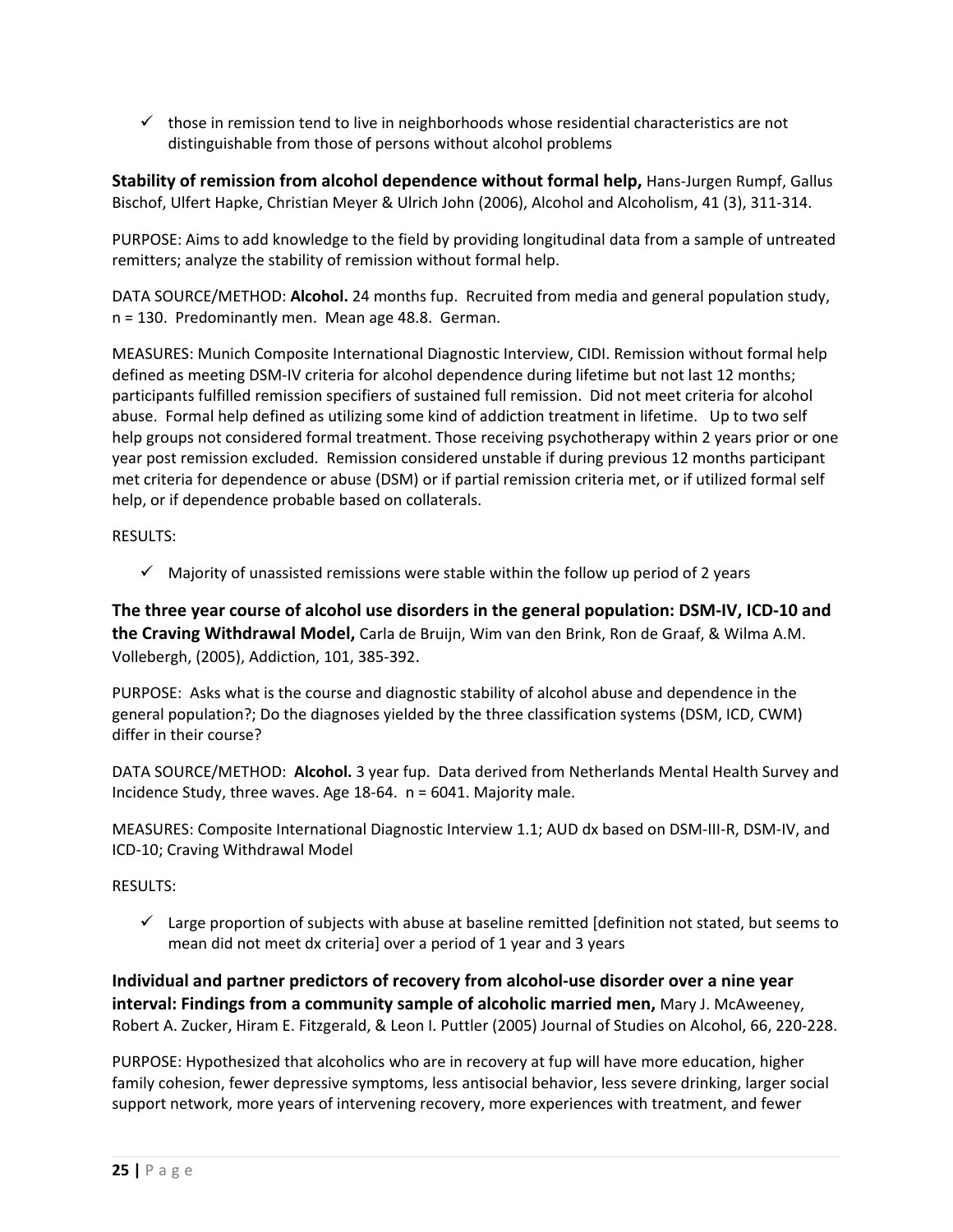years of smoking as compared to those who meet criteria for diagnosis. Partners will more likely not have AUD at baseline, report higher family cohesion, larger social support network, fewer depressive symptoms, and less antisocial behavior than those partnered with men who continue to meet diagnosis.

DATA SOURCE/METHOD: **Alcohol.** 9 year fup. Recruited from courts (drunk driving) and neighborhood canvas. Men (n=134) and partners. All were parents of young children. Mean age of men 32.5, mean age of women 30.3. Sample predominantly white. 87% men had dependence diagnosis at baseline. Other abuse.

MEASURES: Moos Family Environment Scale, Beck Depression Inventory, Antisocial Behavior Checklist, Norbeck Social Support Questionnaire, Drinking and Drug History Questionnaire; AUD established through Diagnostic Interview Schedule (DSM criteria), Short Michigan Alcohol Screening Test, and Drinking and Drug History Questionnaire(established DSM –III-R and DSM-IV dx); Lifetime Alcohol Problems Score. Recovery defined as not meeting AUD diagnosis criteria for three years. Justified use of this as meeting criteria for securely abstinent based on the literature. 12 step classified as treatment.

## RESULTS:

- $\checkmark$  Patterns of recovery:
	- o 46% in recovery at follow up
	- o Among persons with AUD, odds of recovery increased 1.72 times with each additional year of recovery
	- o 41% of the men who had dependence diagnosis at baseline met criteria for dx at 3,6,9 years
	- o 62% had stable drinking patterns over 9 years (were either stably remitted or AUD diagnosis persisted)
- $\checkmark$  Partners of those in the recovery group went from 18% to 11% with AUD (39% decrease) while partners of those in AUD group went from 30% to 33% with an AUD (10% increase)
- $\checkmark$  Predictors of long term recovery include...
	- o baseline measure of higher achievement
	- o partner without AUD (odds of recovery for men who had partners that did not have AUD were 1.37 greater)
	- o social support
	- o more intervening treatment experiences
	- o more intervening years of recovery

**Predictors of short‐term course of drinking in untreated rural and urban at‐risk drinkers: Effects of gender, illegal drug use and psychiatric comorbidity,** Brenda M. Booth, Geoffrey M Curran & Xiatong Han (2004), Journal of Studies on Alcohol, 65, 63‐73.

PURPOSE: Examine predictors of changes in drinking and drinking consequences in untreated at risk drinkers in a community sample.

DATA SOURCE/METHOD: **Alcohol.** 18 month fup. n = 520 completing 18 month fup. n = 625 completed at least 3 of the 4 fups. n = 479 completed all 4 fups. [This study does not do a good job of reconciling the n's in different tables.] Predominately white, baseline average age 31.8.

MEASURES: Composite International Diagnostic Interview Substance Abuse Module. Safe drinking defined as no more than two drinks per day for men; no more than one drink per day for women. Did not define formal or informal treatment.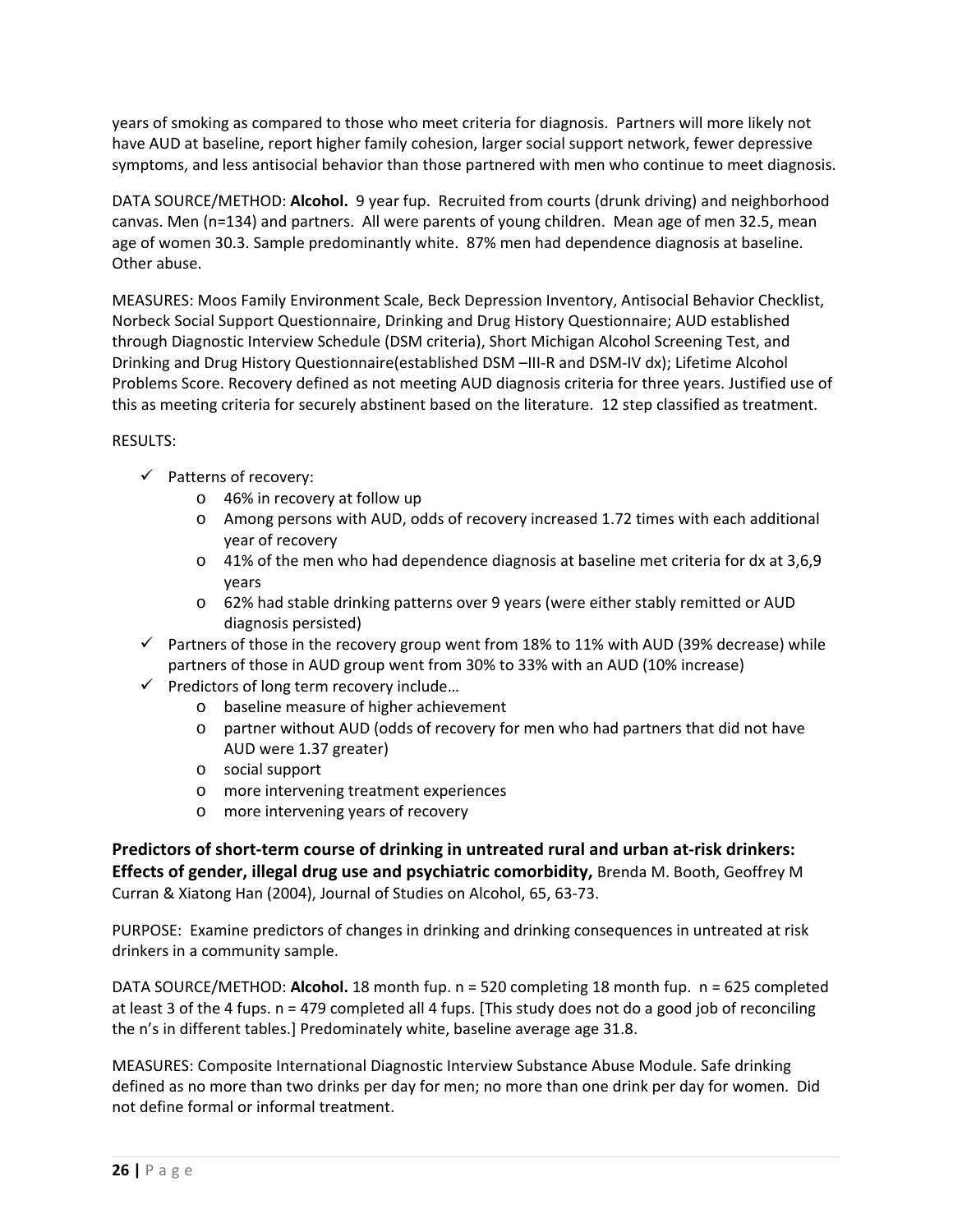#### RESULTS:

- $\checkmark$  Significant decreases in number of drinking days over the course of the study
- $\checkmark$  The following variables positively associated with drinking days:
	- o Use of other drugs
	- o Age
	- o Male versus female
	- o Living in rural vs. urban area
- $\checkmark$  The following variables negatively associated with drinking days:
	- o having someone to discuss important matters with
	- o religiosity

## **A 60‐year follow‐up of alcoholic men,** George E. Vaillant (2003), Addiction, 98, 1043‐1051.

PURPOSE: Attempts to answer the following: how does alcohol abuse persist over the life course, why does prevalence decline with age, how long must abstinence or return to controlled drinking persist before someone is considered in secure recovery, why do alcoholics die young?

DATA SOURCE: **Alcohol.** 60 year fup. n = 456 (core sample) males from early adolescence to age 31 in a non delinquent community sample, included no African Americans; n = 268 (core sample) Harvard sophomores.

MEASURES: dx made by consensus of two clinicians DSM‐III, Problem Drinking Scale. Abstinent defined as less than one drink a month for a year. Return to controlled drinking defined as former abuser drinking more than one drink a month for a year with no reported problems

- $\checkmark$  Patterns of drinking and recovery by age 70:
	- o 20% of college men met DSM criteria for alcohol abuse; 31% of the city men
	- o 54% of the 72 successfully followed alcohol dependent city men had died, 32% were abstinent, 1% were controlled drinkers, and 12% were still abusing alcohol
	- o 58% of the 19 successfully followed college alcohol dependent men had died, 21% were abstinent, 10.5% were controlled drinkers and 10.5% were still abusing alcohol
	- o In both groups, alcohol abuse could persist for decades without remission, death, or progression to dependence
	- o Return to controlled drinking rarely persisted past one decade without a return to relapse or abstinence
	- o Follow up of five years rather than 1 or 2 appears necessary to determine stable recovery
	- o Progression from alcohol abuse to dependence is not inevitable
- $\checkmark$  Predictors of recovery are different from predictors of onset of alcoholism
- $\checkmark$  Recovery from alcohol dependence associated with:
	- o finding a non‐pharmacological substitute for alcohol
	- o compulsory supervision
	- o new relationships
	- o involvement in spiritual programs,
	- o less severe alcohol dependence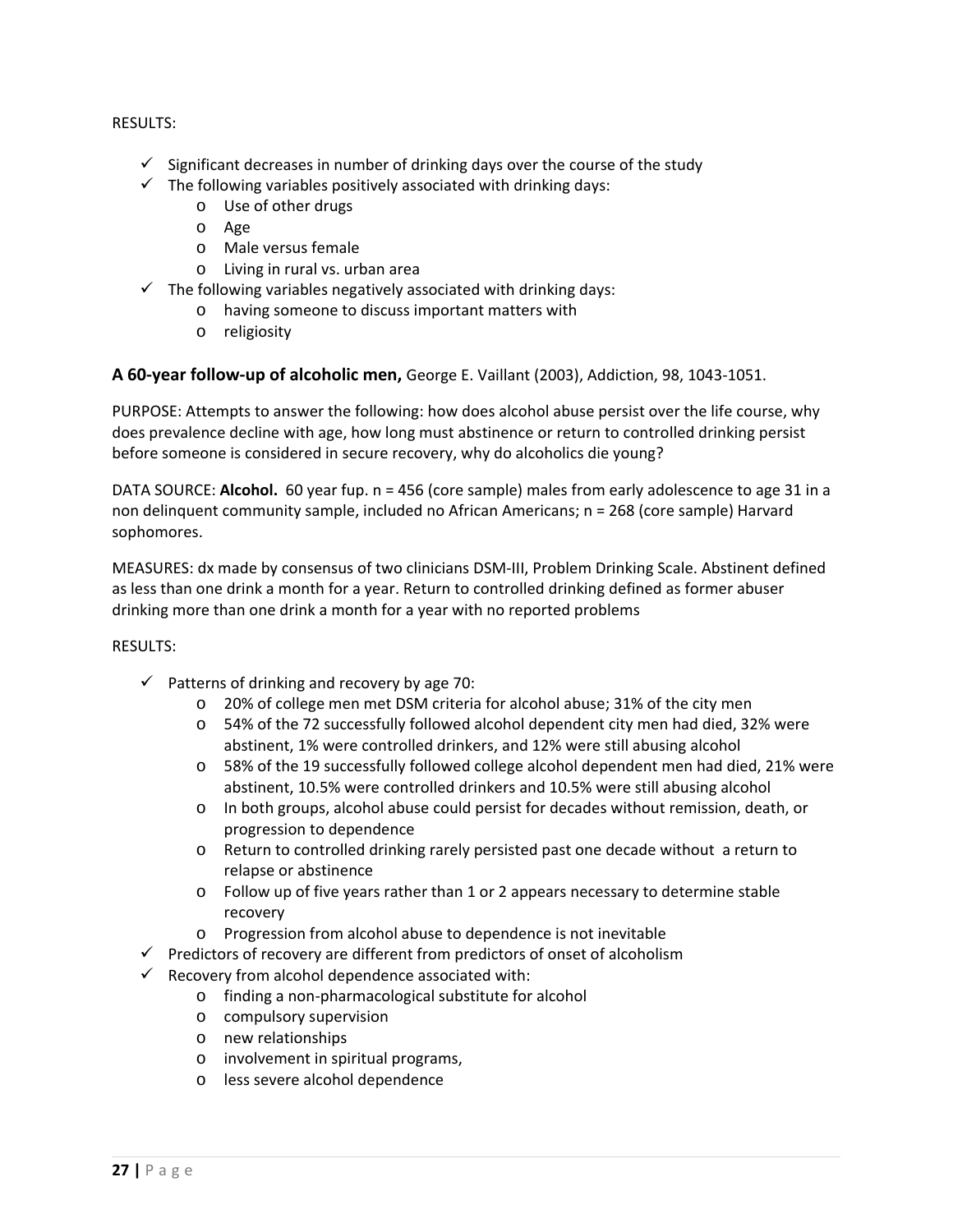- o AA attendance (men who achieved stable abstinence attended roughly 20 times as many AA meetings as men who did not)
- $\checkmark$  Paradox socially disadvantaged men with strong family history of alcoholism and early onset more likely than other men to become stably abstinent

**Short‐term course of drinking in an untreated sample of at‐risk drinkers**, Brenda M. Booth, Stacy M. Fortney, John C. Fortney, Geoff M. Curran & Joann E. Kirchner (2001), Journal of Studies on Alcohol, 62, 580‐588.

PURPOSE: Describe the short‐term "natural" course of drinking, including variation in abstinence, average number of drinks per drinking day, number of drinking days, social consequences and alcohol use disorders in a community sample.

DATA SOURCE/METHOD: **Alcohol.** 2 year fup. Community sample drawn from six southern states. 18 and older, mean age 31.8. Excluded those individuals who received treatment during the 2 years (including 12 step).  $n = 479$ . Mostly white and male.

MEASURES: DSM‐IV criteria for Alcohol Use Disorder at baseline, at risk drinkers defined as those who met at least one of the criteria for DSM or were considered to be at risk of meeting criteria in the future. Abstinence defined as not drinking alcohol during previous 6 months. Moderate drinking defined as an average of no more than two drinks per day for men and one for women. CIDI‐SAM, Alcohol Outcomes Module.

RESULTS:

- $\checkmark$  87.9% remained drinkers throughout the study
- $\checkmark$  Of those with no dx at baseline, 21.8% (61) met criteria at 6 and 12 month interviews
- $\checkmark$  Diagnosis of recent (past 6 months) alcohol use disorder significantly decreased across 6 to 12 months and 12 to 18 months.
	- o Of the 41.5% of sample with alcohol use disorder at baseline, one third (34.2%) met criteria for a past 6 month disorder in two subsequent fups, one third met criteria on one of the fups
- $\checkmark$  Significant increase in abstinence and moderate drinking and significant decrease in the number of drinks per drinking day
	- o 12.1% (58) maintained six month abstinence in one of the fup periods; only 10 participants were abstinent for all three intervals
- $\checkmark$  Negative social consequences decreased only between 6 to 12 month interview

**The natural history of drug use from adolescence to the mid‐thirties in a general population sample**, Kevin Chen & Denise B. Kandel (1995), American Journal of Public Health, 85, 41‐47.

PURPOSE: Extends observations of previous studies to those in mid thirties.

DATA SOURCE/METHOD: **Alcohol and drugs.** 19 year fup. Adolescents enrolled in NY State public secondary schools.  $n = 1160$ .

RESULTS:

 $\checkmark$  Overall, most active patterns of change in drug behavior, whether initiation or cessation, occur by late 20s.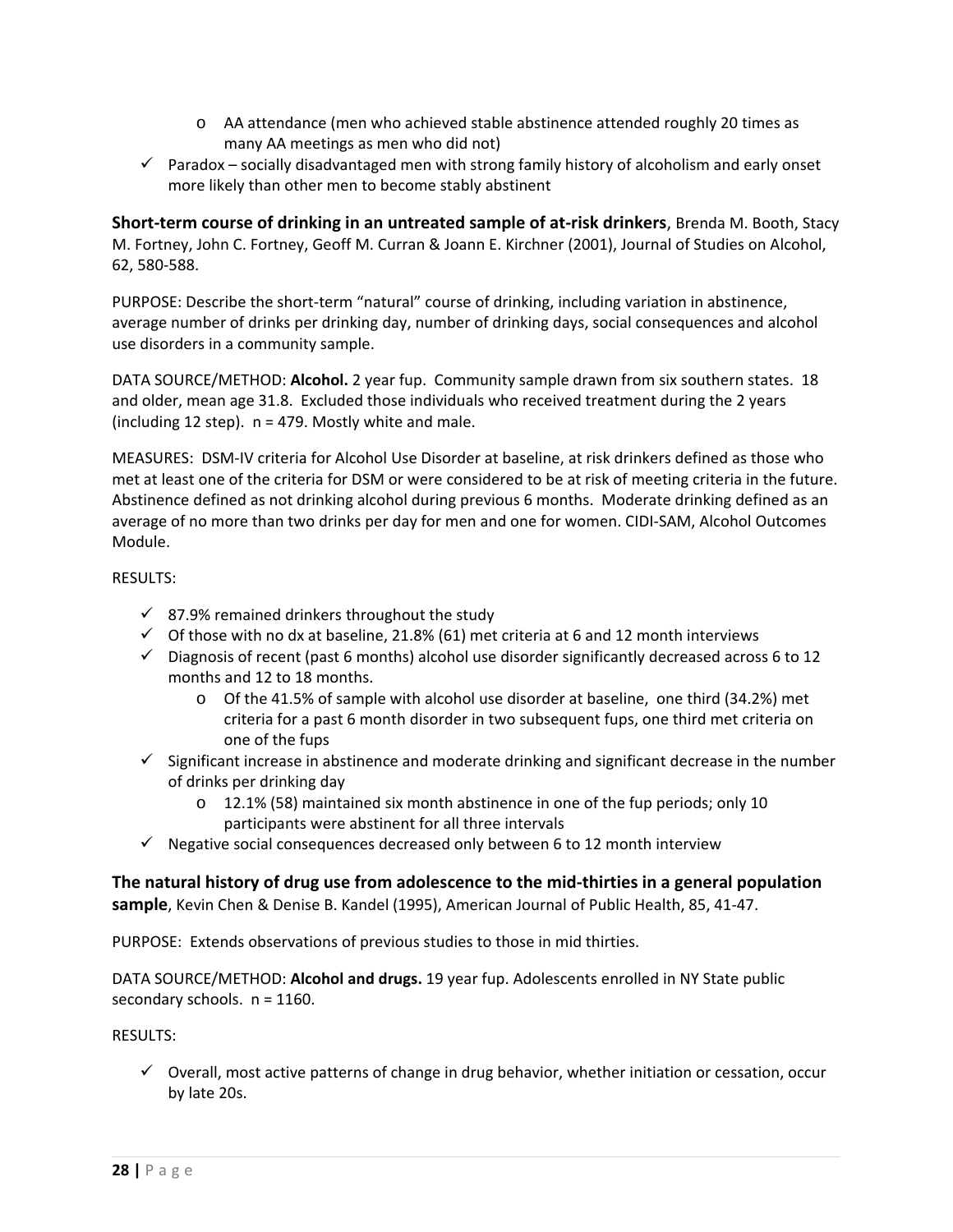- $\checkmark$  From late 20s to the mid 30s a much higher proportion of users stopped than started using drugs.
	- o If substance use was initiated during this age period, it tended to be the use of medically prescribed substances for both men and women
- $\checkmark$  Alcohol and cigarettes most persistently used substances
- $\checkmark$  Two behavioral features of drug use continue to be strongly associated with persistence of use throughout adulthood: recent use and frequency of use at an earlier age

## **The natural history of alcohol abuse: Implications for definitions of alcohol use disorders,**

Deborah S. Hasin, Bridget Grant & Jean Endicott (1990), American Journal of Psychiatry, 147 (11), 1537‐ 1541.

PURPOSE: Test the hypothesis that outcomes of subjects with initial indicators of alcohol abuse would differ from those subjects with initial indicators of alcohol dependence.

DATA SOURCE/METHOD: **Alcohol.** 4 year fup. Drawn from sample used for another study. Men. n=180. 20 and older. Mostly white.

MEASURES: DSM‐III‐R criteria. Categorized three subgroups of subjects to correspond to abuse and dependence: a) neither abuse nor dependence indicators, b) abuse indicators with no dependence indicators, c) dependence indicators with or without abuse indicators

RESULTS:

- $\checkmark$  Of the 71 with only alcohol abuse at baseline, 70% reported alcohol abuse only (n = 17) or remission (n = 33) at follow up. 30% reported indicators of alcohol dependence with or without indicators of alcohol abuse.
- $\checkmark$  Of the 109 with initial indicators of alcohol dependence at baseline, 46% reported dependence, 15% reported abuse only, 39% remission at follow up
- $\checkmark$  Most of the men who had reported abuse either stayed in abuse or remitted; 30% transitioned from abuse to dependence.

**Natural history of male alcoholism,** George E. Vaillant & Eva S. Milofsky (1982), Archives of General Psychiatry, 39, 127‐133.

PURPOSE: Describes an effort to understand naturalistically the recovery process in alcoholism.

DATA SOURCE/METHOD: **Alcohol.** 33 year fup. Cohort of 456 nondelinquent inner-city school boys, demographically at risk for alcoholism. This group was a control group for another study. n = 383 at age 47.  $n = 110$  for this report. White sample. Obtained complete drinking histories on 400 men.

MEASURES: Childhood Environmental Strengths, Childhood Environmental Weaknesses, Boyhood Competence or Success at Erikson's Stage 4 Tasks, Health Sickness Rating Scale, Sociopathy Scale, Social Competence, Alcohol Dependence based on DSM‐III, Problem Drinking Scale (PDS). Social drinkers with 0 to 1 item on PDS, alcohol abusers with four or more. Abstinence defined as less than a drink a month for 12 consecutive months or remaining totally abstinent for 24 months except for a single drinking bout of less than seven days. Return to social drinking defined as men in the past who had met criteria for abuse and now drank more than once a month but had gone 12 months without any identified problems on PDS.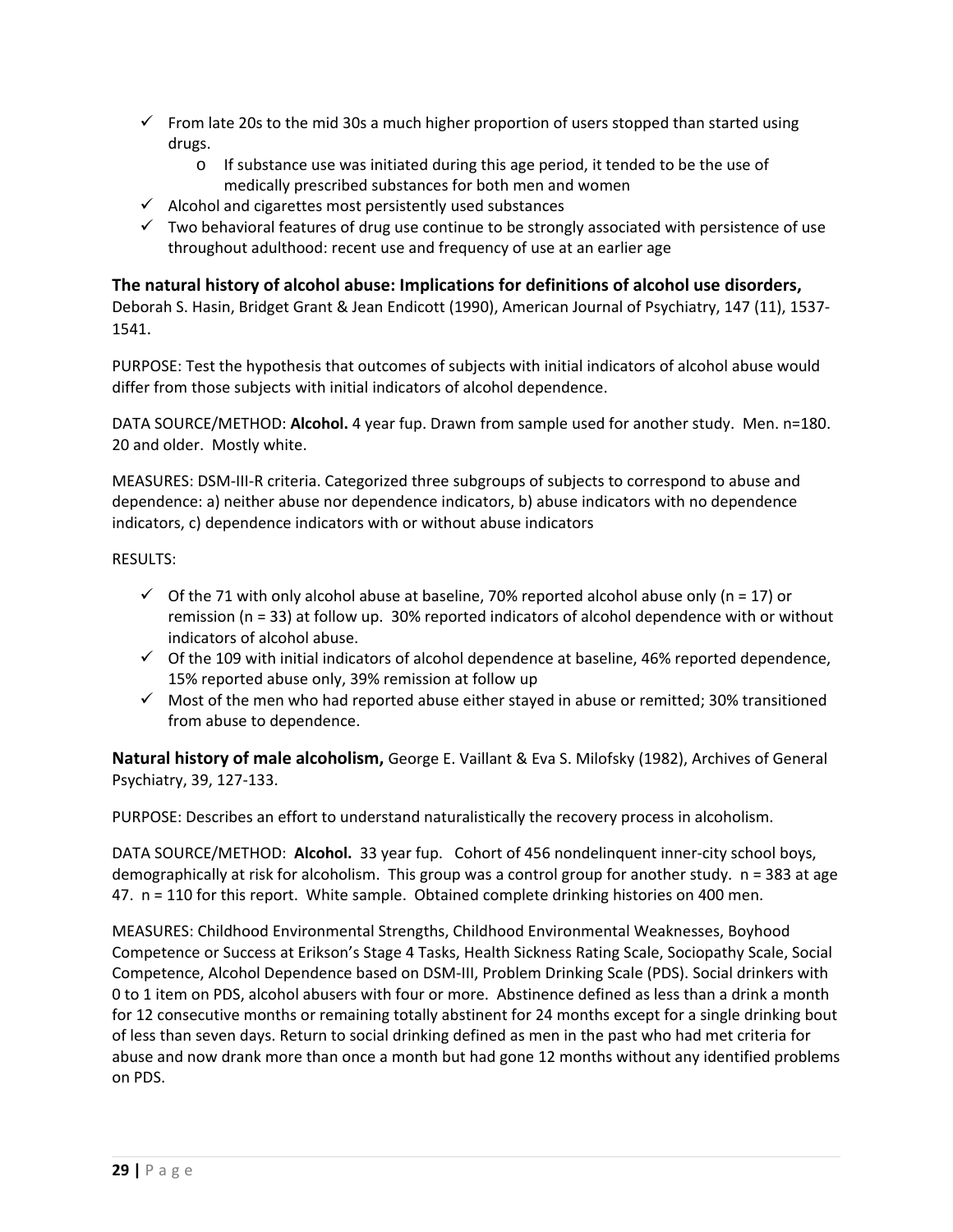#### RESULTS:

- $\checkmark$  Patterns of alcohol abuse and dependence:
	- o Of the 400, 110 met criteria for alcohol abuse and 71 met criteria for alcohol dependence
	- o By age of 31 more than half who were classified as abusers were manifesting four or more alcohol related problems
	- o By age 47 more than half of the abusers had become abstinent or returned to social drinking
	- o Many men who had experienced five or fewer problems on the PDS currently met definition for return to social drinking but none stopped drinking for a year or more
	- o Only four of the 72 men with more than six problems on the PDS ever returned to social drinking
- $\checkmark$  Predictors of recovery:
	- o Childhood variables that are predictive of lifelong mental health did not seem to affect the outcomes in alcohol addiction
	- o Self help appeared more useful than clinical treatment
	- o Discovery of stable source of increased hope and self esteem associated with remission in more than half – included increased religious and AA involvement [numbers on AA attendance are not clear]
	- o AA tended to be treatment of last resort (those who used tended to be binge drinkers and far more symptomatic than those who became abstinent by other means)
	- o Absence of maternal neglect and presence of warm childhood premorbid indicators of AA utilization
	- o Abstinence correlated with social recovery [not clear in article, but social recovery seems to refer to social competence, enjoying ones children and marriage, earning a living]
- $\checkmark$  Recovery is ongoing
- $\checkmark$  Key to recovery seemed to be recognition they were no longer in charge of drinking and use of alcohol not under voluntary control
- $\checkmark$  AA is not better than clinical intervention; rather, it is different

## *STUDIES BASED ON BOTH TREATMENT AND COMMUNITY SAMPLES*

**Treated and untreated alcohol‐use disorders,** Rudolf H. Moos & Bernice S. Moos (2007), Evaluation Review, 31 (6), 564‐584.

PURPOSE: Asks the following: When individuals first initiate help seeking what proportion actually obtains treatment or joins a self help group and how long do initial episodes last? Does more extended participation in treatment or self help lead to a higher likelihood of short term or long term remission? What is the impact of treatment on remission stability?

DATA SOURCE/METHOD: **Alcohol.** 16 year fup. Individuals with alcohol use disorders who had contacted information and referral centers or detox programs. n = 461. Majority men, predominantly Caucasian.

MEASURES: Health and Daily Living Form, Situational Confidence Questionnaire, Life Stressors and Social Resources Inventory. Remitted defined as abstinence from alcohol or light moderate drinking in each of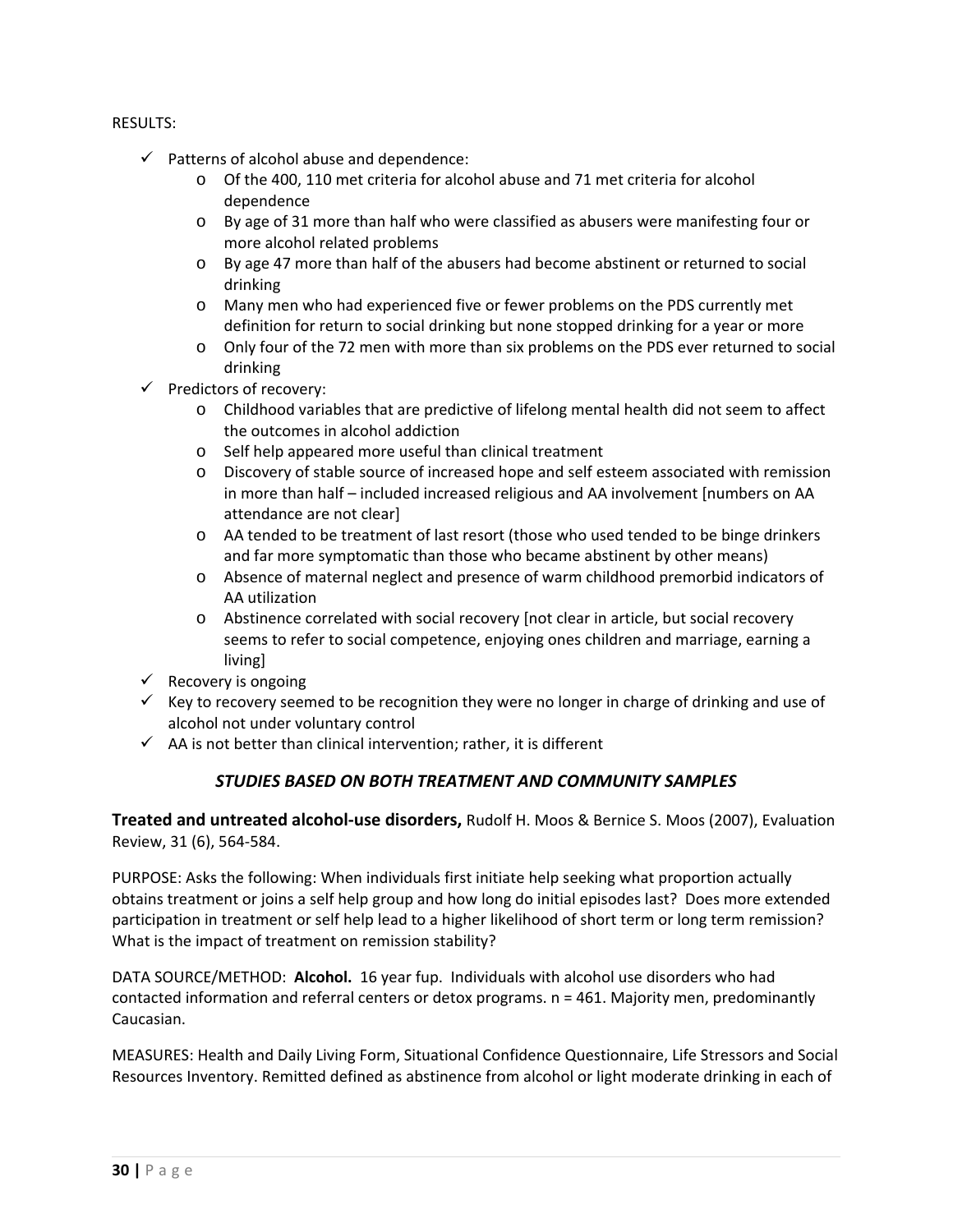the past six months, no drinking problems in the last six months, and no intoxication or consumption of more than 2 ounces of alcohol on drinking days in the past month.

RESULTS:

- $\checkmark$  Individuals who stayed in treatment longer were more likely to be remitted at all four fups
- $\checkmark$  Individuals who delayed treatment were less likely to be remitted at 8 years fup
- $\checkmark$  Individuals who participated in AA for 9 weeks or more in the first year were more likely to attain 1 and 8 year remission as compared to those who did not participate
- $\checkmark$  Length of participation in AA significant for those who did not start AA in first year
- $\checkmark$  36% of individuals in no help group remitted at 3 year fup as compared to 61% in help group
- $\checkmark$  43% relapse in help group at year 3 as compared to 61% in no help group
- $\checkmark$  Participation in AA made a positive contribution to remission over and above contribution of treatment

**How important is treatment? One‐year outcomes of treated and untreated alcohol‐ dependent individuals,** Constance Weisner, Helen Matzger, & Lee Ann Kaskutas (2003), Addiction, 98, 901‐911.

PURPOSE: Hypothesized that rates of abstinence would be higher for those in treatment as compared to the untreated sample. Expected that lower substance abuse and psychiatric problem severity at baseline would be related to abstinence and that having a social network who were involved in drug or problematic use would be negatively related to positive outcomes [not clear what they mean by abstinence].

DATA SOURCE/METHOD: Alcohol. 1 year fup with individuals admitted to treatment and comparison group in the general population without treatment. Treatment sample  $n = 359$ . Gen pop sample  $n =$ 111. Gen pop had not received treatment in the last year (9.5% had received treatment prior to that period). One year outcomes only reported for those who met the criteria for dependence. Ages 17 and above. Treatment – 64% men. Untreated – 67% men. Treatment sample included 35% African Americans.

MEASURES: problem drinking established through meeting two criteria during twelve month period (five or more drinks in a day monthly for men – three for women, and one or more social consequences or more dependence symptoms), Diagnostic Interview Schedule for Psychoactive Substance Abuse' Addiction Severity Index. Treatment defined as detox, inpatient, outpatient. 12 step not included in treatment. Abstinence 30 days prior to follow up.

- $\checkmark$  Treatment sample vs. untreated sample:
	- o Higher abstinence rates at 1 year (57% vs. 12%)
	- o Higher rates of non‐problematic use
- $\checkmark$  Abstinence less likely when:
	- o There is co‐occurring drug use and greater psychiatric severity
	- o Respondents are over the age of 40 compared to those under the age of 25
- $\checkmark$  Developing sober social networks seems to be a critical part of the recovery process as it pertains to abstinence as well as non‐problematic use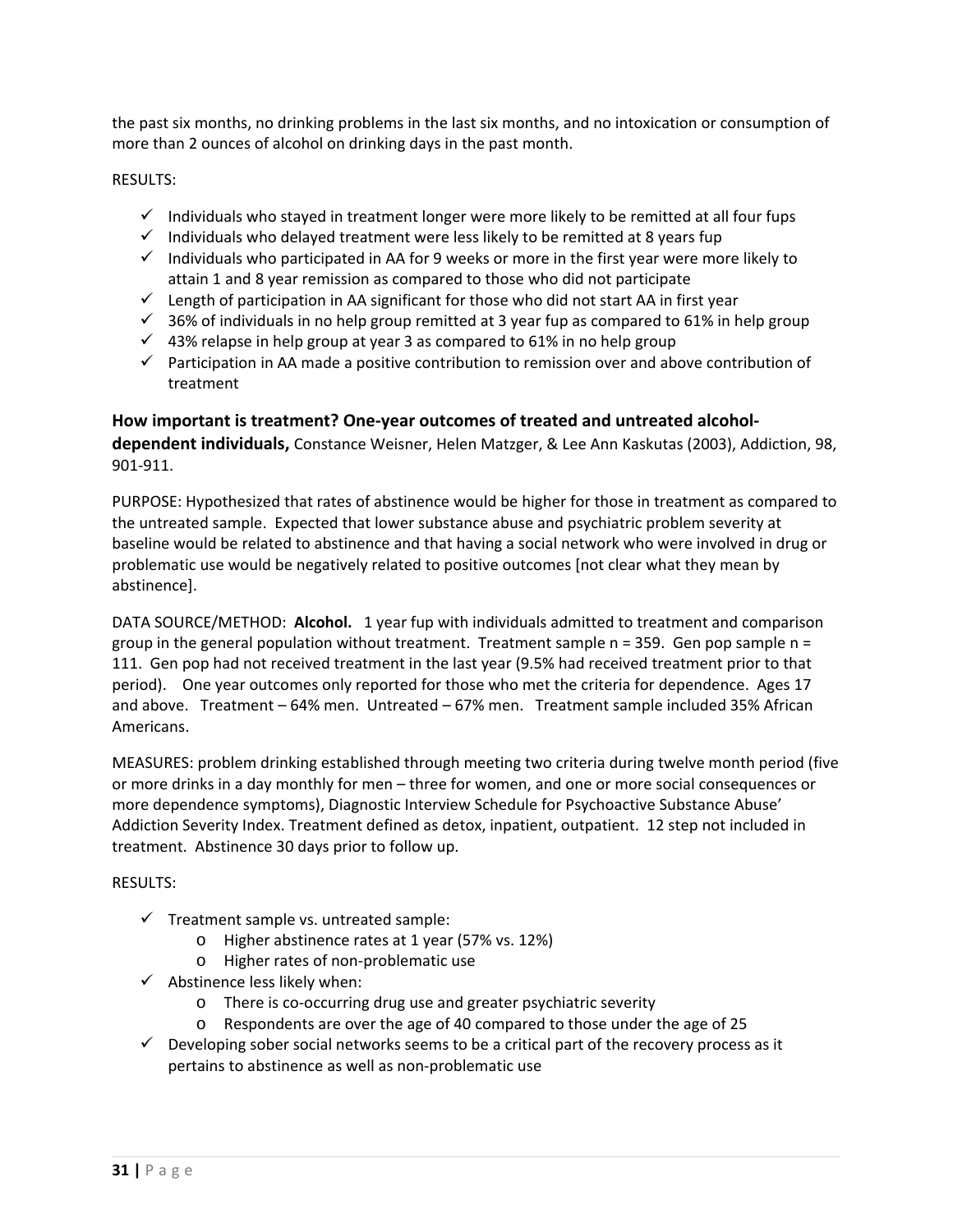## *Mixed Methods Studies*

**What does recovery mean to you? Lessons from the recovery experience for research and practice,** Alexandre B. Laudet (2007), Journal of Substance Abuse Treatment, 33, 243‐256.

PURPOSE: Asks the following: does recovery require total abstinence from all drugs and alcohol; is recovery defined solely in terms of substance use or does it extend to other areas of functioning as well?

DATA SOURCE/METHOD: **Alcohol and Drugs.** Three year fup. Recruitment in NYC through media and flyers over a one year period. n= 289, majority men and African American, age range 19 to 65. Conducted qualitative life history interviews with additional 50 participants.

MEASURES: Drug Abuse Screening Test, Mini International Neuropsychiatric Interview, Addiction Severity Index, Addiction Belief Inventory, saliva samples, DSM‐IV criteria for abuse or dependence of any illicit drug for at least one year in one's lifetime but not in the past month; self reported abstinence for at least one month, not enrolled in residential treatment. 12 step participation noted for having ever participated and past year participation. Recovery defined as option to choose among four choices ranging from no use to moderate.

- $\checkmark$  Patterns of substance use:
	- o Most participants were polysubstance users, most frequent primary problem crack, followed by heroin
	- o Two thirds (66.2%) had not used drugs between baseline and fup 1; 68.5% has not used since fup 1 at fup 2
	- o Abstinence length at baseline was significantly associated with greater likelihood of sustained abstinence at fup 1, fup 2
	- o At fup1, 78.9% considered selves in recovery; fup2, 78.2%
- $\checkmark$  Recovery rates:
	- o 55.5% who had used since baseline considered selves in recovery
	- o 94% of past year abstainers considered selves in recovery as compared to 42.4% of past year users
- $\checkmark$  Definition of recovery
	- o Fup 1, 86.5% total abstinence as their definition of recovery; fup 2, 83%
	- o Fup2, 84.9% total abstinence as goal and definition of recovery
	- $\circ$  14% changed recovery definition between fup1 and fup 2; 46% of those defined recovery as moderation to recovery as abstinence from fup1 to fup2 and 54% went in the opposite direction
	- o 97% agreed with statement that recovery is a process
		- **Perocess of self improvement and opportunity at new and better life**
	- o Recovery means getting back something that was lost
	- o Recurrent theme recovery is regaining an identity lost to addiction
- $\checkmark$  Treatment and 12-step participation
	- o 85.8% had received treatment and participated in 12 step
	- o 6.4% had not participated in treatment or 12 step and reported significantly lower lifetime addiction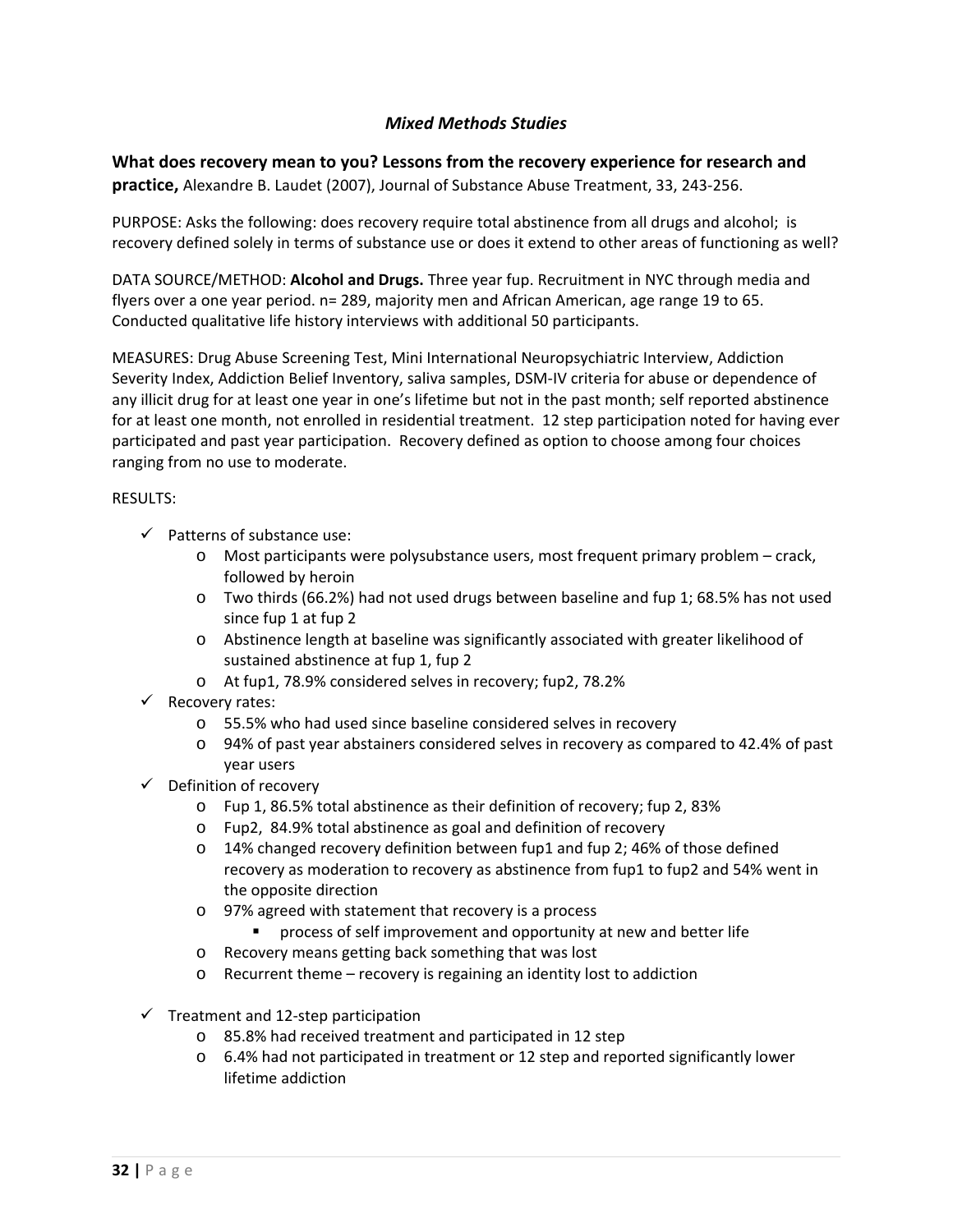o Prior exposure to treatment and 12 step significantly associated with defining recovery as abstinence

## **Cross‐sectional Design Studies**

## *STUDIES BASED ON TREATMENT SAMPLES*

**The association between healthy lifestyle behaviors and relapse rates in a homeless veteran population,** James P. LePage & Elizabeth A. Garcia‐Rea (2008), The American Journal of Drug and Alcohol Abuse, 34, 171 – 176.

PURPOSE: Hypothesized that higher levels of healthy lifestyle behaviors will have an additive effect over traditional recovery behaviors.

DATA SOURCE/METHOD: **Drugs and Alcohol.** n = 97. Average age 46. Men. Majority African American.

MEASURES: Urine tests, breathalyzers. Veterans recorded healthy lifestyle behaviors, groups attended, and substance recovery activities. Some spot checking by staff after returning from off VA grounds. 70 (72%) received a non‐relapse related discharge (planned or non‐relapse rule violation) and 27 (28%) relapse related discharges.

#### RESULTS:

- $\checkmark$  Individuals who did not relapse engaged in more total lifestyle behaviors (leisure/recreation, social/family, coping/spiritual) than those who relapsed. No difference was found in recovery behaviors.
- $\checkmark$  Groups differed within all lifestyle domains leisure, social, and coping.
- $\checkmark$  Consequences of low numbers of healthy lifestyle behaviors extended past discharge with lower levels of homelessness in high performers than low performers
- $\checkmark$  Indicate that healthy lifestyle behaviors have an association with homelessness after discharge

**Religiosity and participation in mutual‐aid support groups for addiction,** Randolph G. Atkins Jr. & James E. Hawdon (2007), Journal of Substance Abuse Treatment, 33, 321‐331.

PURPOSE: Examine the relationship between religious/spiritual beliefs, beliefs of the group, and level of participation. [12 step and others.]

DATA SOURCE/METHOD: **Alcohol and drugs**. n = 822. (161 = 12 step, 104 = SOS, 321 = SMART, 236 = WFS, 102 = other). Mean age 47 years, 18 to 82. Majority female, predominantly white. 51% married. 78.8% used primary drug of choice 10 years.

MEASURES: universal characteristics of mutual aid groups ‐ shared problem or status of members, emphasis on experiential knowledge and reciprocal assistance. Sobriety defined as respondents "clean and sober date" per self report; mutual help groups defined as 12 step, Secular Organizations for Sobriety (SOS), Self‐Management and Recovery Training (SMART recovery), Women for Sobriety (WFS).

#### RESULTS:

 $\checkmark$  Factors associated with remaining "clean and sober":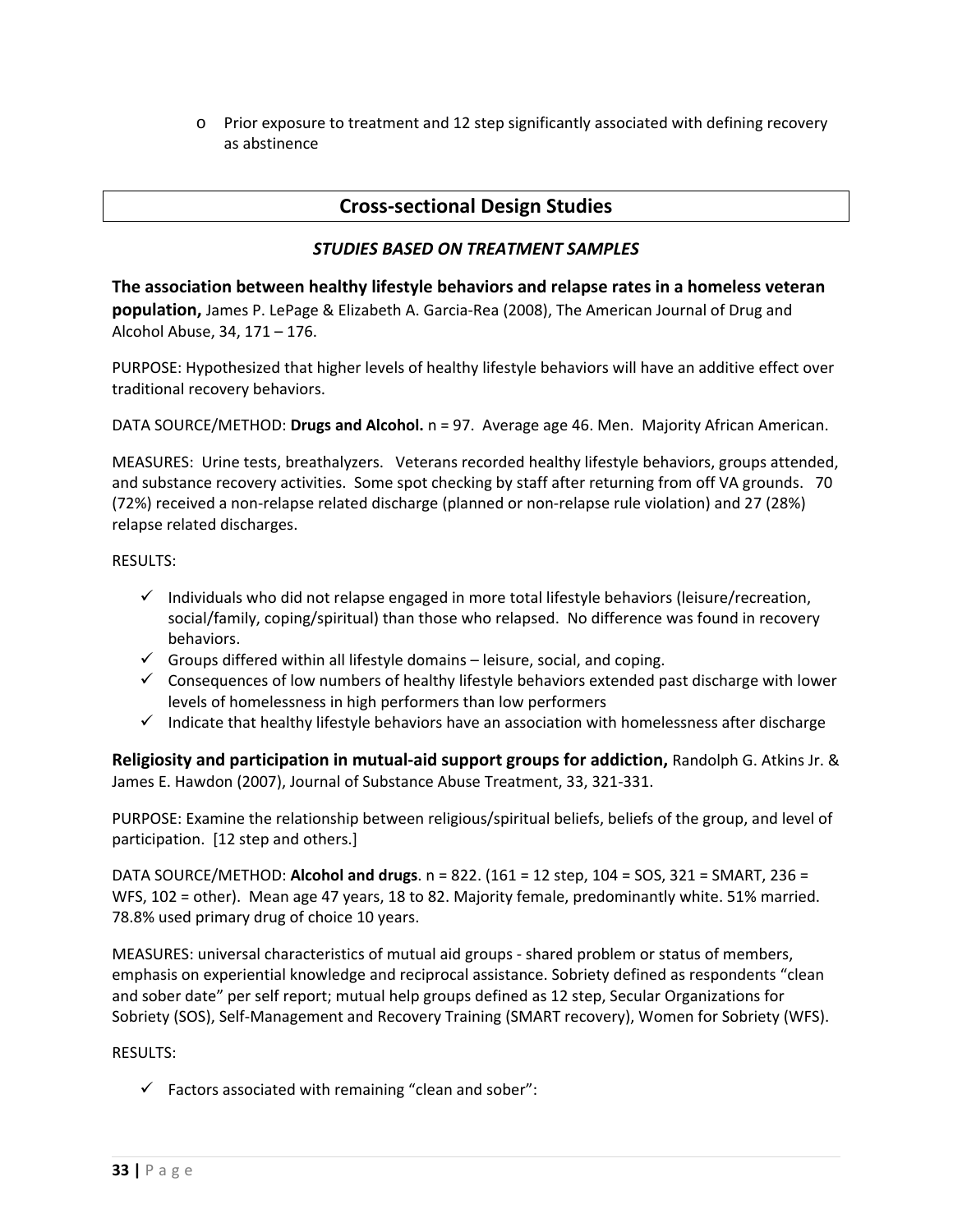- o Older age
- o Number of close friends who are also in recovery
- o Support group participation, but type of group does not matter
- $\checkmark$  Factors associated with support group participation
	- o Religiosity and belief in higher power
	- o Older age
	- o Number of close friends also in recovery
- $\checkmark$  Interaction between SMART and religiosity and SOS and religiosity were significant, less effective in stimulating program participation than in 12 step programs
- $\checkmark$  Strong and significant difference of opinion between groups on whether 12 steps are religious or spiritual

**Examining the relative importance of social context referents in predicting the intention to change substance abuse behavior using the EASE,** Holly Matto, Keith A. Miller & Christopher Spera (2007), Addictive Behaviors, 32, 1826‐1834.

PURPOSE: Sought to understand how social context referents encourage or discourage cognitive, affective, and behavioral attachment to addiction and recovery communities using Ecological Assessment of Substance Abuse Experiences. Hypothesized that intention to use drugs positively associated with drug related social identity and intention to use drugs positively related to client's perception that social referents encourage drug use.

DATA SOURCE/METHOD: **Alcohol and drugs.** Nonprobability sampling in recruiting clients who were in treatment. n = 302. Majority males. Average age 36. 18 to 62 years old. 50.8% White.

MEASURES: Ecological Assessment of Substance Abuse Experiences.

- $\checkmark$  More favorable attitudes towards recovery associated with:
	- o having begun to make changes in drug use
	- o actively doing things to reduce drug use
	- o clients perception of working hard to reduce drug use
- $\checkmark$  Positive attitude towards recovery related to:
	- o strong intention to stay off drugs in first six months post treatment
	- o concern about substance use
	- o perceived success in not using first six months post treatment
- $\checkmark$  Acquaintances, close friends, people in neighborhoods perceived by respondents to hold most favorable attitudes towards drug use and unfavorable attitudes towards recovery
- $\checkmark$  Client's family and religious community held most unfavorable attitudes towards drug use and the most favorable attitude towards recovery
- $\checkmark$  Factors associated with increased likelihood of changing substance abusing behavior:
	- o Attitudinal similarity towards recovery between client and social network
	- o number of people in social network who favor recovery and with unfavorable attitudes toward drug use
	- o perceived importance of people in network encouraging recovery related behaviors
	- o weak beliefs that drugs will lead to positive outcomes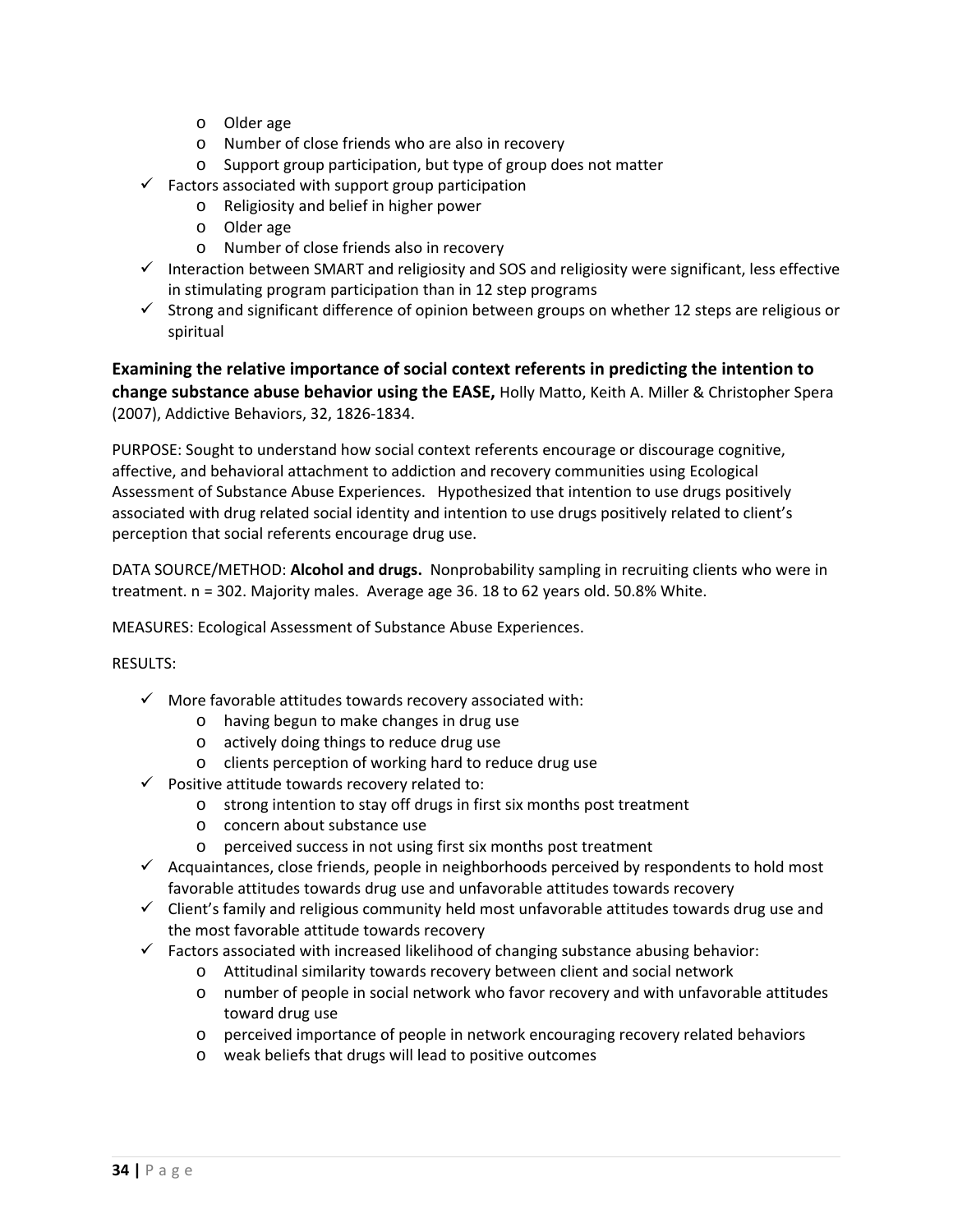## **Estimating the effect of help‐seeking on achieving recovery from alcohol dependence,**

Deborah A. Dawson, Bridget F. Grant, Frederick S. Stinson & Patricia S. Chou (2006) Addiction, 101, 824– 834.

DATA SOURCE: Same as Dawson et al., 2005.

MEASURES: **Alcohol.** Same as Dawson et al., 2005. Those who ever sought help were asked if they had ever gone to each of 13 different sources (e.g. Alcoholics Anonymous or other 12‐Step organizations, detoxification centers, out-patient clinics, etc.), which were grouped into three categories: (1) 12- Step program participation only; (2) 12‐Step and formal treatment (the latter comprising all sources other than 12‐Step programs); and (3) formal treatment only.

#### RESULTS:

- $\checkmark$  25% of those with PPY (prior to past year)-onset alcohol dependence ever sought help for alcohol problems.
	- o 3.1% 12‐Step programs only
	- o 5.4% Formal treatment only
	- o 17.0% Both 12‐Step and formal treatment.
- $\checkmark$  Help-seeking increased the likelihood of any recovery

**The relationship between sense of coherence and attribution of responsibility for problems and their solutions and cessation of substance abuse over time,** Rena Feigin & Yaffa Sapir (2005), Journal of Psychoactive Drugs, 37 (1), 63‐73.

PURPOSE: Examines the significant personal factors in the process of giving up drug use that affect the ability of addicts to mobilize personal coping resources and help overcome crisis. Chose two main personality variables – one relating to attributing of responsibility and the other is sense of inner coherence (personal construct indicating the ability to manage tension well). Specific questions: Does attribution of responsibility differ between short term and long term abstinent subjects?; Does the sense of coherence play a role in successful abstinence?; Is there a relationship between environmental and demographic variables and the sense of inner coherence and attribution?; Do variables relating to addiction differ in long term vs. short term abstinence?

DATA SOURCE/METHOD: **Drugs**. Two groups: n = 128 short term abstinent recently enrolled in treatment and in early stages of recovery (4 months). n = 40 long term abstinent (two to eight years) that had remained in contact with treatment centers. Israel. Both groups mean age ranged 36.2 to 38.8 years. Predominantly male.

MEASURES: Attribution of Responsibility Questionnaire, Sense of Coherence Questionnaire

- $\checkmark$  Short-term (ST) abstinent vs. long-term (LT) abstinent group:
	- o Similar on all demographics except occupation and economic status (majority of long term worked and reported average economic status)
	- o Half of ST group addicted to heroin, more than half of LT group had been polydrug abusers
	- o Half of ST group had been imprisoned, 73.3% of LT group
	- o Larger number of LT group had participated in NA in addition to treatment received)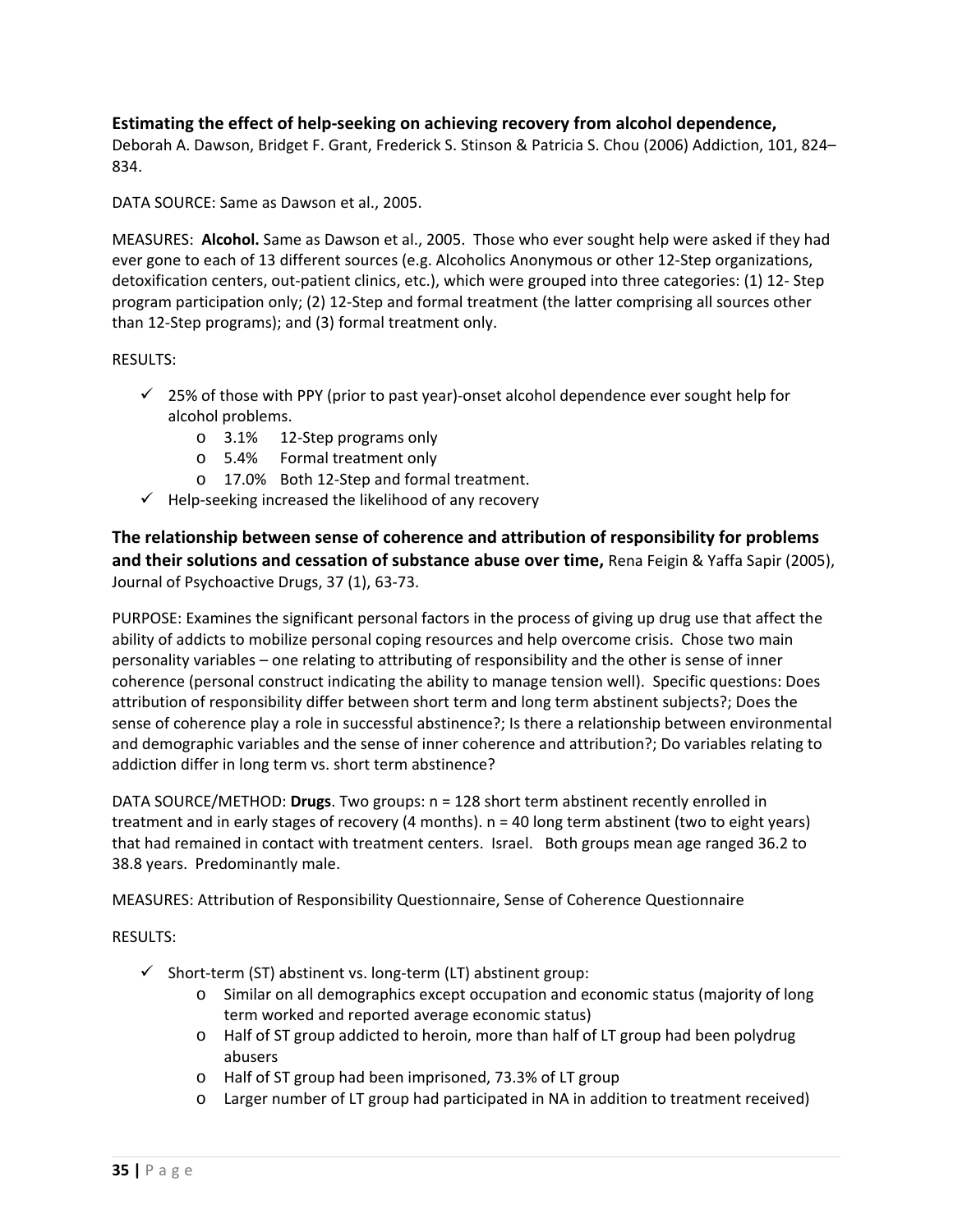- $\checkmark$  For both groups, most frequently endorsed model of attribution was compensatory (attribute responsibility of problem to the other but responsibility for change to self)
- $\checkmark$  ST group had lower mean score on coherence
- $\checkmark$  For ST group there was a significant relationship between sense of coherence and attribution of responsibility of problem to themselves

**A partner's drug‐using status impacts women's drug treatment outcome,** Michelle Tuten & Hendree E. Jones (2003), 70, 327‐330.

PURPOSE: Characterize the drug using partners of pregnant drug dependent women, to identify their partner's psychological needs and to determine if their partners' drug using status impacts a woman's treatment outcome.

DATA SOURCE/METHOD: **Drugs.** n = 167 pregnant women enrolled in treatment.

MEASURES: Relationship Survey. 49% reported partners drug using at baseline.

#### RESULTS:

- $\checkmark$  Drug using partners as compared to drug free partners are more likely to:
	- o be Caucasian
	- o have less education
	- o lower rates of employment
	- o greater psychosocial needs
	- o give money to pregnant partners for drugs
	- o less likely to be supportive of treatment attempts by partners
- $\checkmark$  Women with drug using male partners:
	- o have poorer treatment outcomes
	- o more likely to drop out of treatment, (52 days vs. 73 days, length of stay for women with and without drug using partners, respectively)

#### *STUDIES BASED ON COMMUNITY SAMPLES*

**Alcohol treatment utilization: Findings from the National Epidemiologic Survey on Alcohol and Related Conditions,** Emily Cohen, Richard Feinn, Albert Arias & Henry R. Kranzler (2007), 86, 214‐ 221.

PURPOSE: Examined specific alcohol treatment modalities utilized by individuals with an AUD, the characteristics of individuals who sought alcohol treatment, and reasons for not seeking alcohol treatment among survey respondents who had considered seeking treatment

DATA SOURCE/METHOD: **Alcohol.** NESARC over 18. n = 43,093.

MEASURES: DSM‐IV for AUD (AUDADIS‐IV). AA included in treatment category.

- $\checkmark$  30.3% of n=43,093 met criteria for lifetime AUD. Of that 30.3% the mean age 42.2, 66.5% male, 79.8% white, majority were married (61.9%), 87.8% completed high school.
- $\checkmark$  14.6% reported ever having sought treatment, excluding self help drops to 11.8%. Mean age treatment first sought 30.5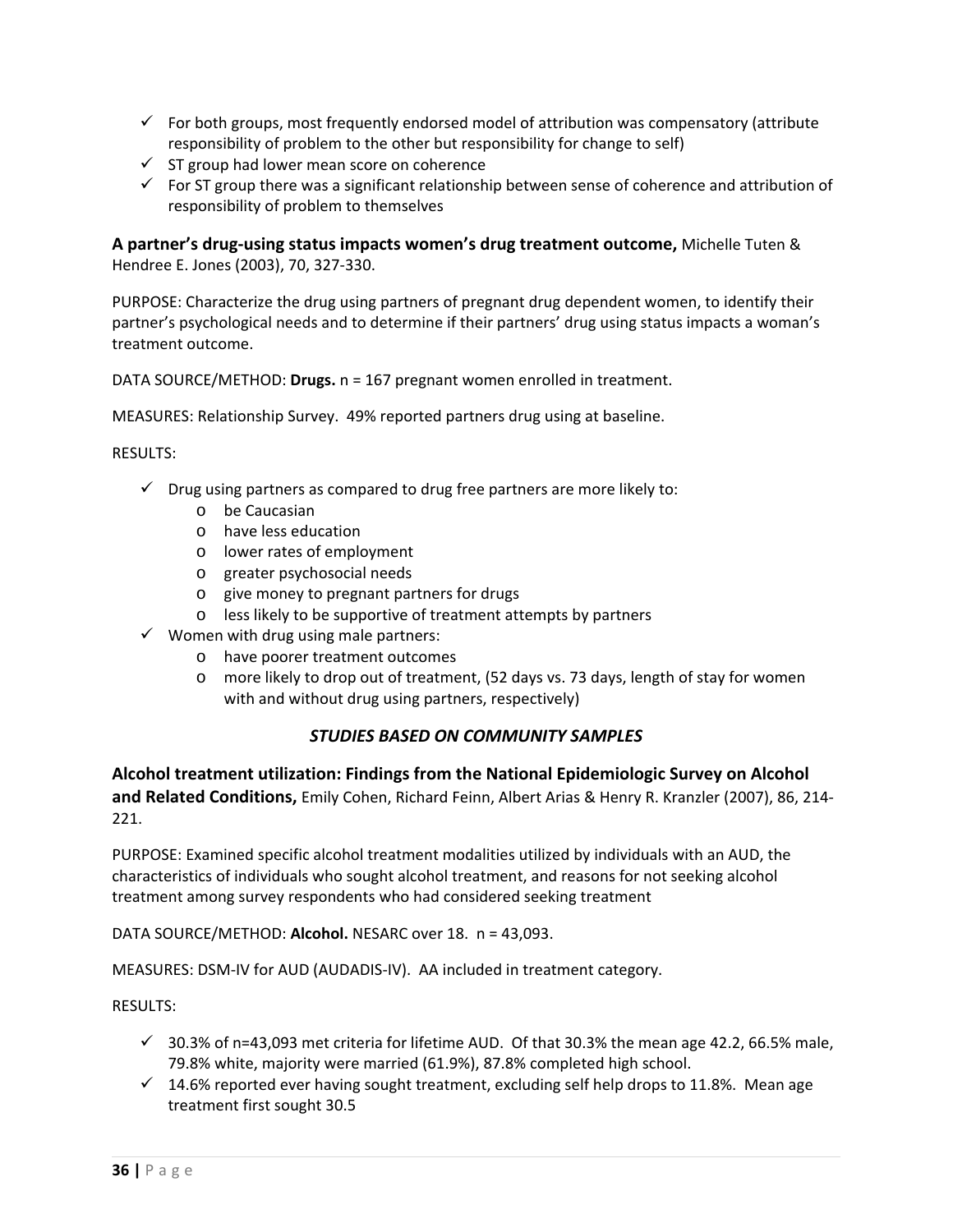- $\checkmark$  Those who reported abuse and dependence more likely:
	- o to have sought treatment
	- o reported greater number of different kinds of treatment
- $\checkmark$  Most common treatment 12 step
	- o Followed by alcohol or drug rehab, private physician or other, alcohol or drug detox or clinic
- $\checkmark$  Individuals who utilized treatment were more likely to be:
	- o Older
	- o Divorced
	- o Male
	- o West or Midwest
	- o lower income
	- o lower education
	- o more DSM disorders
- $\checkmark$  Reasons those who considered seeking treatment but did not (n=500):
	- o should be strong enough to handle it alone (44.4%)
	- o thought problem would get better by itself (31.5%)
	- o stopped drinking on own (24.4%)

**Maturing out of alcohol dependence: The impact of transitional life events,** Deborah A. Dawson, Bridget F. Grant, Frederick S. Stinson (2006), Journal of Studies on Alcohol, 67, 195‐203.

PURPOSE: Provide an adequate test of the hypothesis that the life events identified as relevant to the process of maturing out of heavy alcohol use will also be positively associated with recovery from alcohol dependence. Interested in life events related to non‐abstinent recovery vs. abstinent recovery.

DATA SOURCE/METHOD: **Alcohol.** 2001‐2002 National Epidemiologic Survey on Alcohol and Related Conditions.  $18$  and older.  $n = 4,422$ .

MEASURES: DSM‐IV alcohol dependence that had an onset at some time prior to the 12 months preceding the interview. Alcohol Use Disorders and Associated Disabilities. Positive for non‐abstinent recovery (NR) if no past year symptoms of alcohol abuse or dependence and no severe headaches due to drinking and their past year use within low risk guideline identified by NIAAA. Continuously abstinent defined as abstinent recovery (AR).

- $\checkmark$  Differences between individuals who achieved non-abstinent recovery (NR) and abstinent recovery (AR)
	- o NR had exposure periods that were 5 years shorter on average than those with AR or not recovered.
	- o Life transitions that affected likelihood of AR differed in every respect from those affecting NR
		- Entering and exiting a first marriage associated with short term increase in achieving NR and those who were still dependent 3 or more years after either of these events decreased likelihood of NR
		- **EXECT** Likelihood of AR associated with initiation of full time employment and becoming a parent; 3 or more years between initiating employment reduced likelihood of AR among those still dependent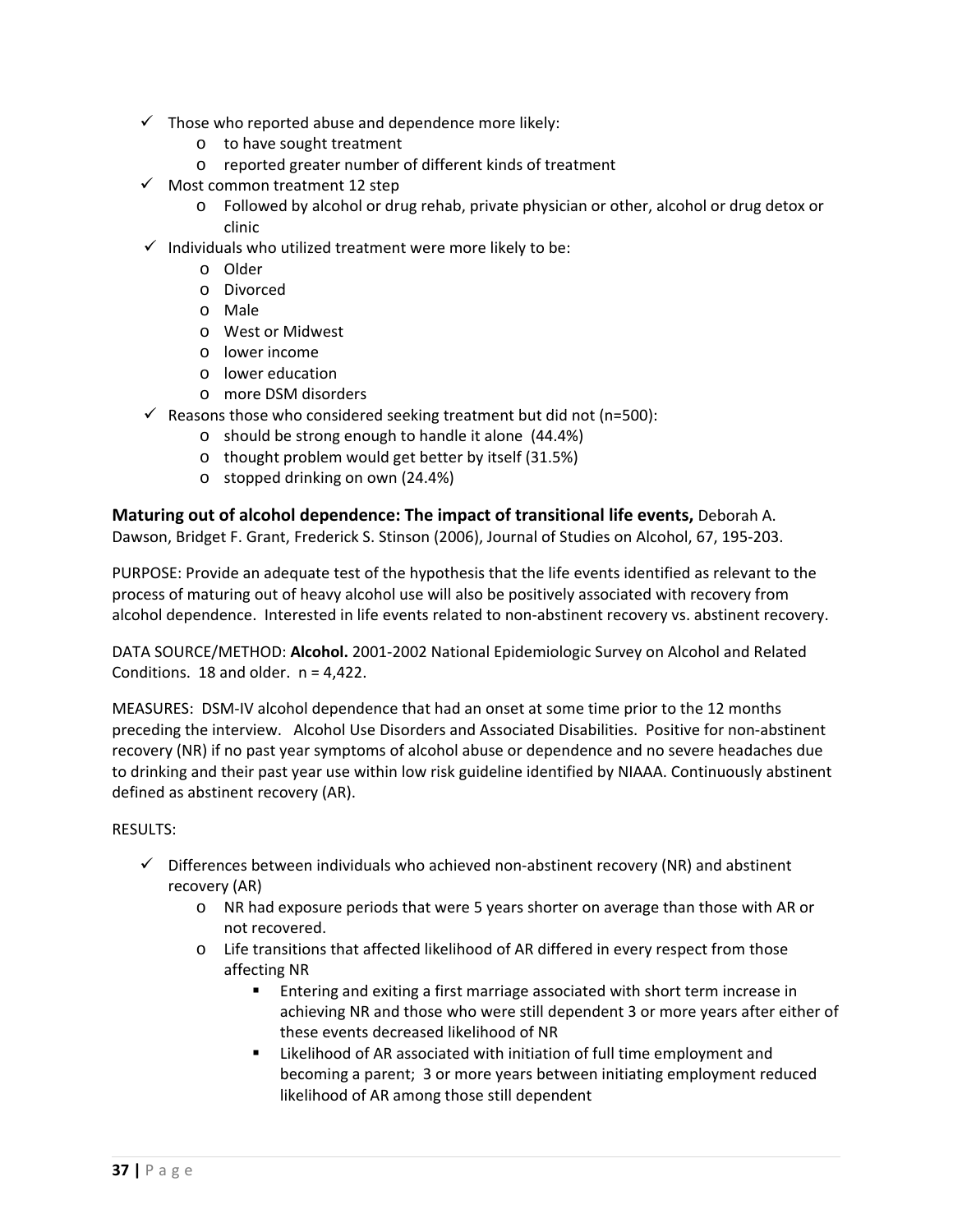- Becoming a parent within past 3 years more than doubled likelihood of AR
- $\checkmark$  As number of psychiatric symptoms increased the effects of completing school, full time work, and exiting or entering a marriage became less significant

## **Natural history of alcohol dependence and remission events for a Native American sample,** Kamilla L. Venner & Sarah W. Feldstein (2006), Journal of Studies on Alcohol, 67, 675‐684.

PURPOSE: Examines the interplay of the onset of alcohol related behaviors and change efforts among Native Americans with alcohol dependence in sustained, full remission (DSM‐IV‐TR); the developmental sequencing of alcohol problem/dependence and within sample differences related to gender and cultural identification.

DATA SOURCE/METHOD: **Alcohol.** Recruited through letters, flyers, newspaper, word of mouth. Native American. n = 44, majority men. Average age of 48. All met criteria for DSM dependence with one full year of remission.

MEASURES: Structured Clinical Interview. Sustained full remission based on DSM‐IV‐TR criteria. QFV – 60 – Quantity, Frequency and Volume of Drinking, Alcohol Dependence Scale, Acculturation Questionnaire, World Health Organization Quality of Life Survey, Alcohol –Related Behaviors Survey, Change Efforts Card Sort.

## RESULTS:

- $\checkmark$  Alcohol use patterns
	- o First drink mean 12.8 years; first intoxication mean 14.1 years
	- o Early twenties first alcohol related problems; late twenties clinical dependence
	- o On average, 13 years from start of heavy drinking to sobriety
	- o On average, 16 years first change effort to onset of sobriety
	- o Average duration of abstinence is 10 years
- $\checkmark$  Gender differences in alcohol use consequences
	- o Decrease in moral standards, change in family activities, not thinking clearly emerged earlier for women
- $\checkmark$  Alcohol use change efforts
	- o In comparison with samples from other studies, being afraid occurred earlier for group that resolved their alcohol problems
	- o Majority began change efforts on own without professional help
	- o Around age 30 most prayed and asked God for help
	- o First decision to quit rarely successful
- $\checkmark$  Change efforts appear to begin during the development of alcohol problems rather than after the person "hits bottom"
- $\checkmark$  Differences in sequence may be more discrepant inter-tribally than cross-culturally

**Short‐term recovery from alcohol abuse or dependence: Any evidence of a relationship with treatment use in a general population sample?** John A. Cunningham. (2005). Alcohol and Alcoholism, 40 (5), 419‐421.

PURPOSE: Test whether survey respondents who report alcohol misuse in the past year are more likely to be abstinent or binge free in the past 30 days if they have used treatment, than if they have not.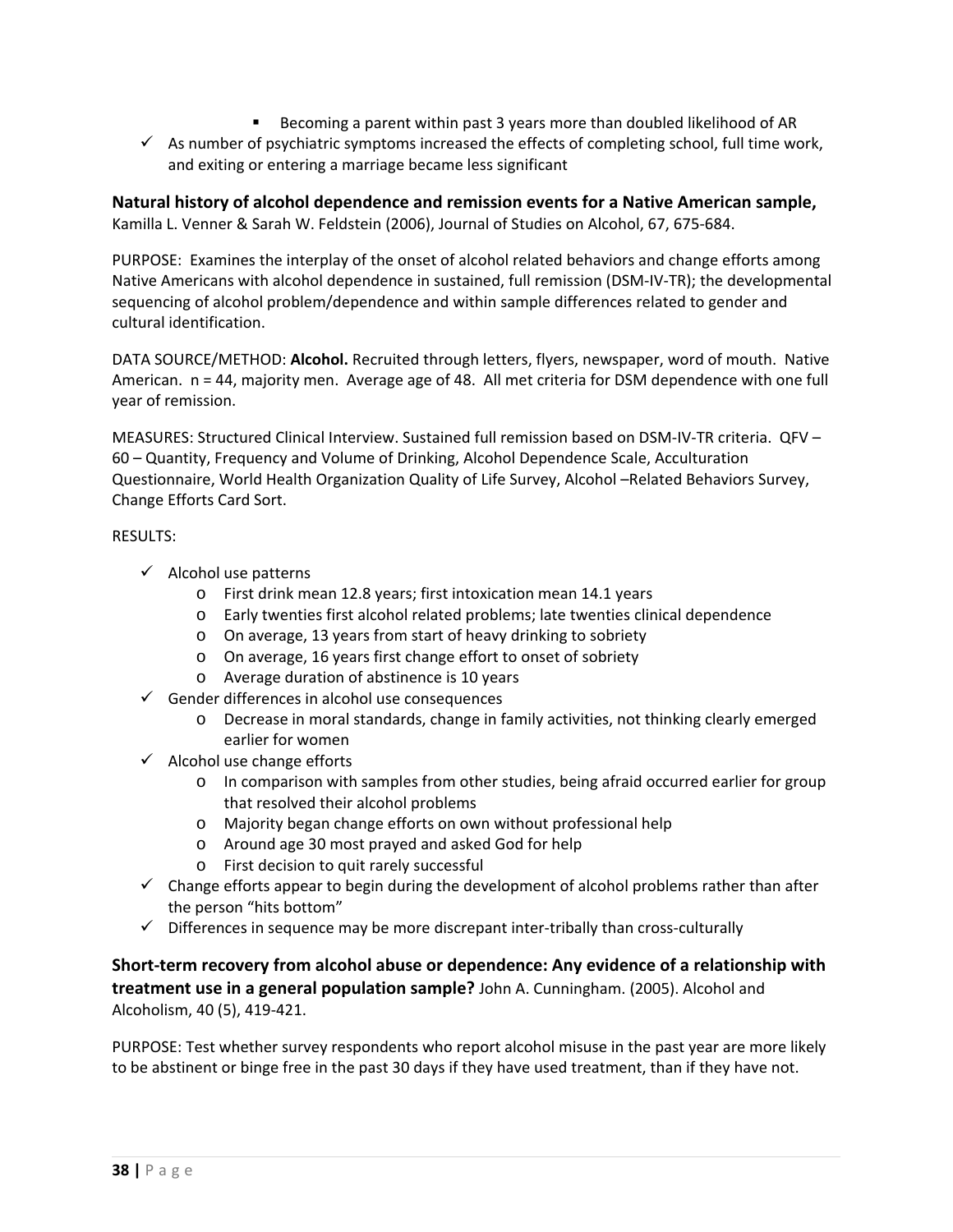DATA SOURCE/METHOD: **Alcohol.** From 2002 National Survey on Drug Use and Health. 12 years of age or older. n = 5730.

MEASURES: treatment use defined as accessing any treatment services for either illicit drugs or alcohol use in the past year (hospital, inpatient, outpatient, mental health center, emergency room, doctor's office, treatment in prison, self help groups,). DSM‐IV. Short term recoveries measured 1) asked if they had consumed 5 or more drinks on one occasion in the past 30 days 2) if they had consumed alcohol in the past 30 days.

## RESULTS:

- $\checkmark$  Substance use:
	- o 10% were abstinent in the past month
	- o 22.5% had not consumed 5 or more drinks on one occasion in the past 30 days
- $\checkmark$  Treatment:
	- o Less than 10% had accessed any type of treatment in the past year
	- o Respondents who had accessed some type of treatment more likely to be abstinent and to have not binged in past month

**Recovery from DSM‐IV alcohol dependence: United States, 2001‐2002,** Deborah A. Dawson, Bridget F. Grant, Frederick S. Stinson, Patricia S. Chou, Boji Huang & W. June Ruan (2005), Addiction, 100, 281‐292.

PURPOSE: Investigate the prevalence and correlates of recovery from DSM‐IV alcohol dependence

DATA SOURCE/METHOD: **Alcohol.** Data from the National Epidemiologic Survey on Alcohol and Related Conditions. n = 4422. 18 and older. Majority male and predominantly white.

MEASURES: prior to past year DSM‐IV alcohol dependence. Alcohol Use Disorders and Associated Disabilities Interview Schedule. Risk drinking defined as more than 12 standard drinks per week or five or more drinks in a single day one or more times in the past year (men). Women risk drinking more than 7 drinks per week or four or more in a single day one or more times in past year. Five categories of past year status: still dependent (3+ criteria for alcohol dependence), partial remission (did not meet criteria for dependence but reported 1+ symptoms of abuse or dependence, Asymptomatic risk drinker (past year risk drinker with no symptoms of abuse or dependence), low risk drinker (past year drinker, no symptoms and not classified as past year risk drinker), abstainer (did not consume any alcohol in past year). Full remission defined as asymptomatic risk drinker, low risk drinker, abstainer. Recovery defined as low risk drinker or abstainer. Included AA as treatment category.

- $\checkmark$  Patterns of dependence and recovery:
	- o 25% of all U.S. adults with prior to past year alcohol dependence were still dependent in the past year
	- o Natural recovery rate is 24.4%
	- o Stable recovery (5+ years) rate is 20.6%
- $\checkmark$  Factors associated with continued dependence:
	- o High levels of alcohol intake and 10+ lifetime dependence symptoms and histories of illicit drug use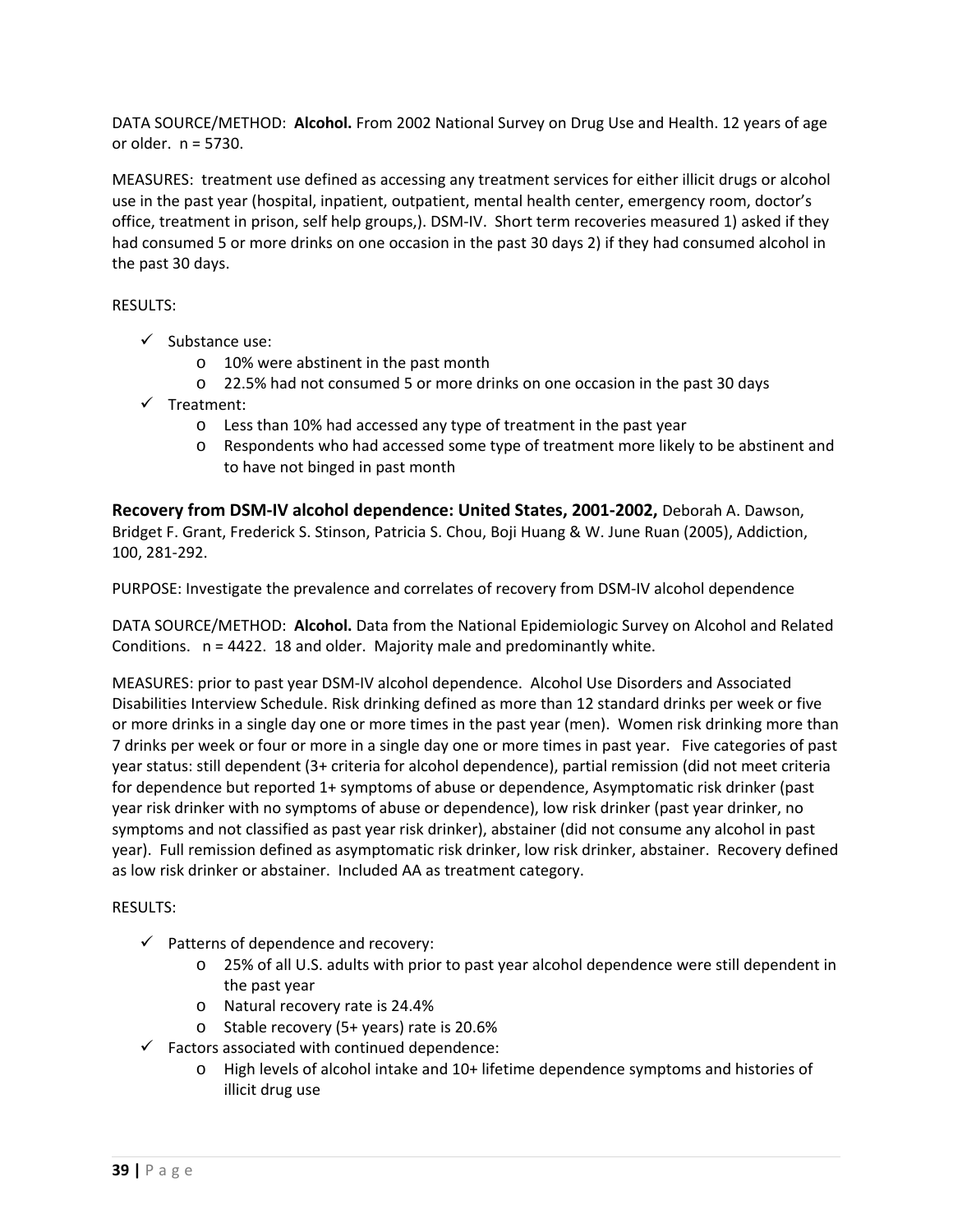- o Younger age, less educational attainment, male gender, and being never married or divorced
- $\checkmark$  Treatment and recovery:
	- o Proportion of past year abstainers was three times as high among those who had received treatment as among those who had not
	- o Partial remission and asymptomatic risk drinking also were more common among the never treated
- $\checkmark$  Suggests a typical course of recovery might consist of continued drinking, accompanied by symptoms of alcohol use disorder that persists for 5 to 10 years before resolving into asymptomatic risk drinking and ultimately low risk drinking or abstinence.

**Types of natural recovery from alcohol dependence: a cluster analytic approach,** G. Bischof, H. J. Rumpf, U. Hapke, C. Meyer & U. John (2003), 98, 1737‐1746.

PURPOSE: Find homogeneous subgroups

DATA SOURCE/METHOD: **Alcohol**. Recruited through media solicitation. Germany. n = 178.

MEASURES: Recovery meeting DSM‐IV criteria of alcohol dependence but not within the last 12 months; fulfilled DSM‐IV remission specifiers of sustained full remission; participants did not meet criteria for alcohol abuse and did not exceed limits of risky drinking as defined by the British Medical Association. Natural recovery defined as not utilizing formal help defined as counseling, inpatient, outpatient, self help, or antabuse. Could utilize minor formal help defined as not exceeding 9 self help group sessions, 5 counseling sessions from a physician who does not specialize in addictions, 3 counseling sessions by an addictions professional. Excluded comorbid psych treatment two years prior and 1 year after remission. Severity Scale of Alcohol Dependence, Multidimensional Health Locus of Control Scale, Social Support Appraisal Scale, Coping Behavior Inventory, Alcohol Abstinence Self‐efficacy Scale, Mental Health Screening Test, Questionnaire on Health Behavior

- $\checkmark$  Low problems-low support (LPLS) (n=65) characterized by:
	- o early onset with medium adverse consequences
	- o high severity of dependence
	- o low social pressure
	- o more women; less often married; higher rates of unemployment
- $\checkmark$  High problems-medium support (HPMS) (N=37) characterized by:
	- o early age onset with high adverse consequences from drinking
		- o high severity of dependence
		- o high social pressure
		- o less likely to be married and were younger
- $\checkmark$  Low problems-high support (LPHS) (n=76) characterized by:
	- o late onset
	- o low severity of dependence
	- o lower daily average alcohol intake prior to remission
	- o low social pressure
	- o higher school education level
- $\checkmark$  No differences for reasons not seeking help identified
- $\checkmark$  Triggering factors of remission process different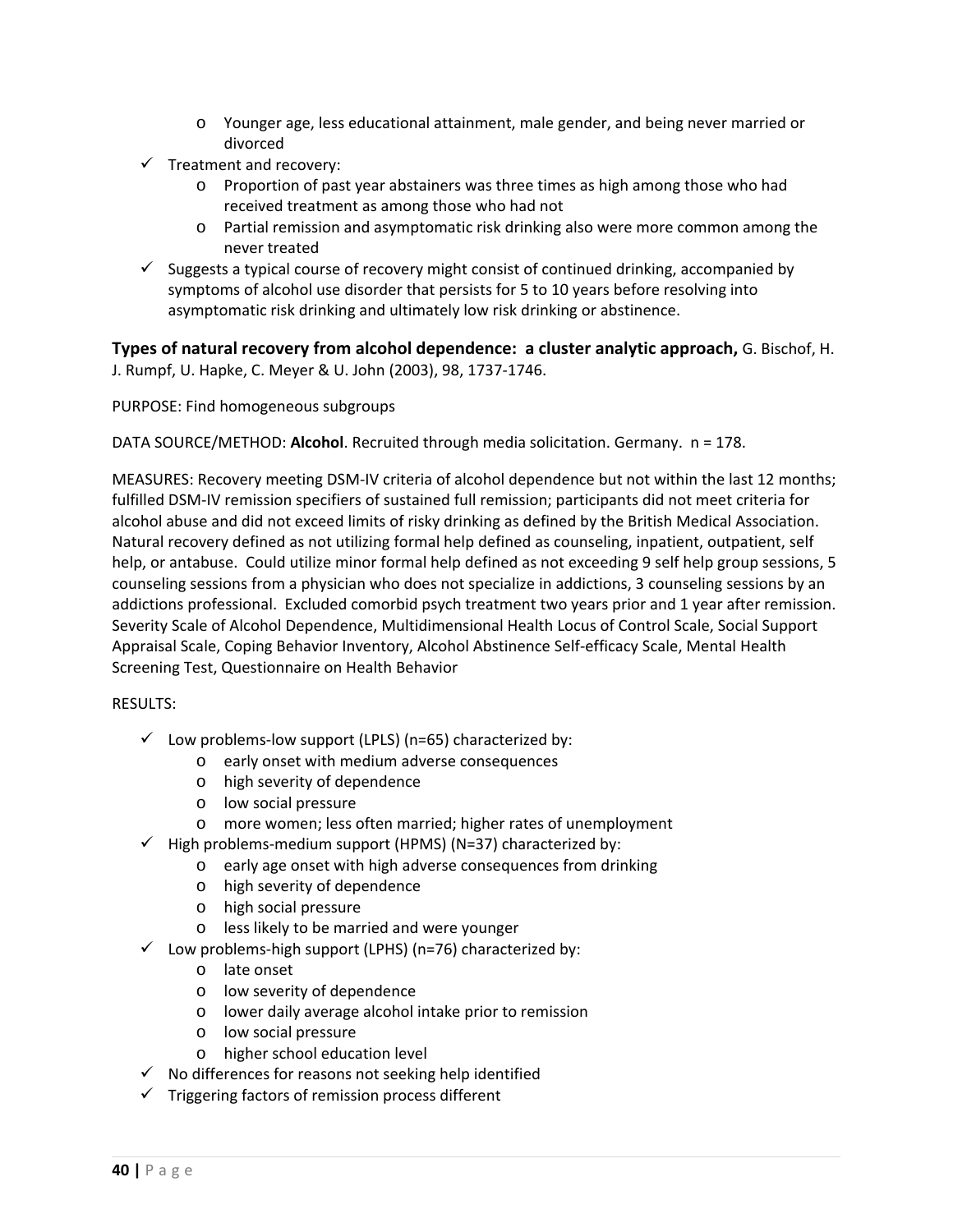- o LPHS higher satisfaction with life domains prior to remission
- o HPMS gave more emphasis on impact of partnership on remission as compared to LPLS,
- o HPMS gave higher emphasis on impact of financial and legal events
- $\checkmark$  Most specific pattern of maintenance HPMS, revealed more about former drinking problems, revealed more support in remaining abstinent, sought social support more often,
- $\checkmark$  HPMS and LPHS revealed more social support by partners and family even after resolution as compare to LPLS

## **Maintenance factors of recovery from alcohol dependence in treated and untreated**

**individuals,** Gallus Bischof, Hans‐Jurgen Rumpf, Ulfert Hapke, Christian Meyer and Ulrich John (2000), Alcoholism Clinical and Experimental Research, 24 (12) 1773‐1777.

PURPOSE: Analyze if natural remitters and subjects assisted by treatment or self help revealed different maintenance mechanisms.

DATA SOURCE/METHOD: Alcohol. From project Transitions in Alcohol Consumption and Smoking. Germany. Recruited through the media. Group 1,  $n = 93$  natural recovers (73.1% male). Group 2,  $n = 42$ remitted with extensive self help group participation (83.3% male).

MEASURES: recovery defined as meeting DSM‐IV criteria of lifetime alcohol dependence but not within last 12 months. All participants fulfilled criteria for sustained full remission. Natural recovery defined as no inpatient or outpatient treatment, no self help group participation, no psychotherapy within 2 years before and 1 year after remission. Intensive self help – at least 50 self help group meetings [time frame not specified]. Lubeck Alcohol Dependence Scale. Social Support Appraisal Scale. Coping Behavior Inventory. Questionnaire on Health Behavior. Alcohol Abstinence Self Efficacy Scale.

#### RESULTS:

- $\checkmark$  At time of interview self help attenders vs. non attenders:
	- o were more likely to be married and older;
	- o reported lower average of daily alcohol intake during their highest consumption
	- o had higher severity of alcohol dependence and less unemployment before recovery
- $\checkmark$  Differences in seeking social support and number of individuals informed about previous drinking problems (higher in self help group)

**Gender differences in natural recovery from alcohol dependence,** Gallus Bischof, Hans‐Jurgen Rumpf, Ulfert Hapke, Christian Meyer & Ulrich John (2000), Journal of Studies on Alcohol, 61, 783‐786.

PURPOSE: Examine gender differences of natural remitters.

DATA SOURCE/METHOD: Alcohol. n = 143. Recruited through media. Predominantly male. German

MEASURES: Natural recovery defined as (a) met DSM‐IV criteria for alcohol dependence in lifetime but not within last 12 months; (b) no inpatient or outpatient treatment or psychotherapy for comorbid psychiatric disorders within 2 years prior and 1 year after remission and maximum of 2 self help meetings. Remission defined as consumption of alcohol without any signs of dependence or risk drinking according to the British Medical Association. Coping Behavior Inventory.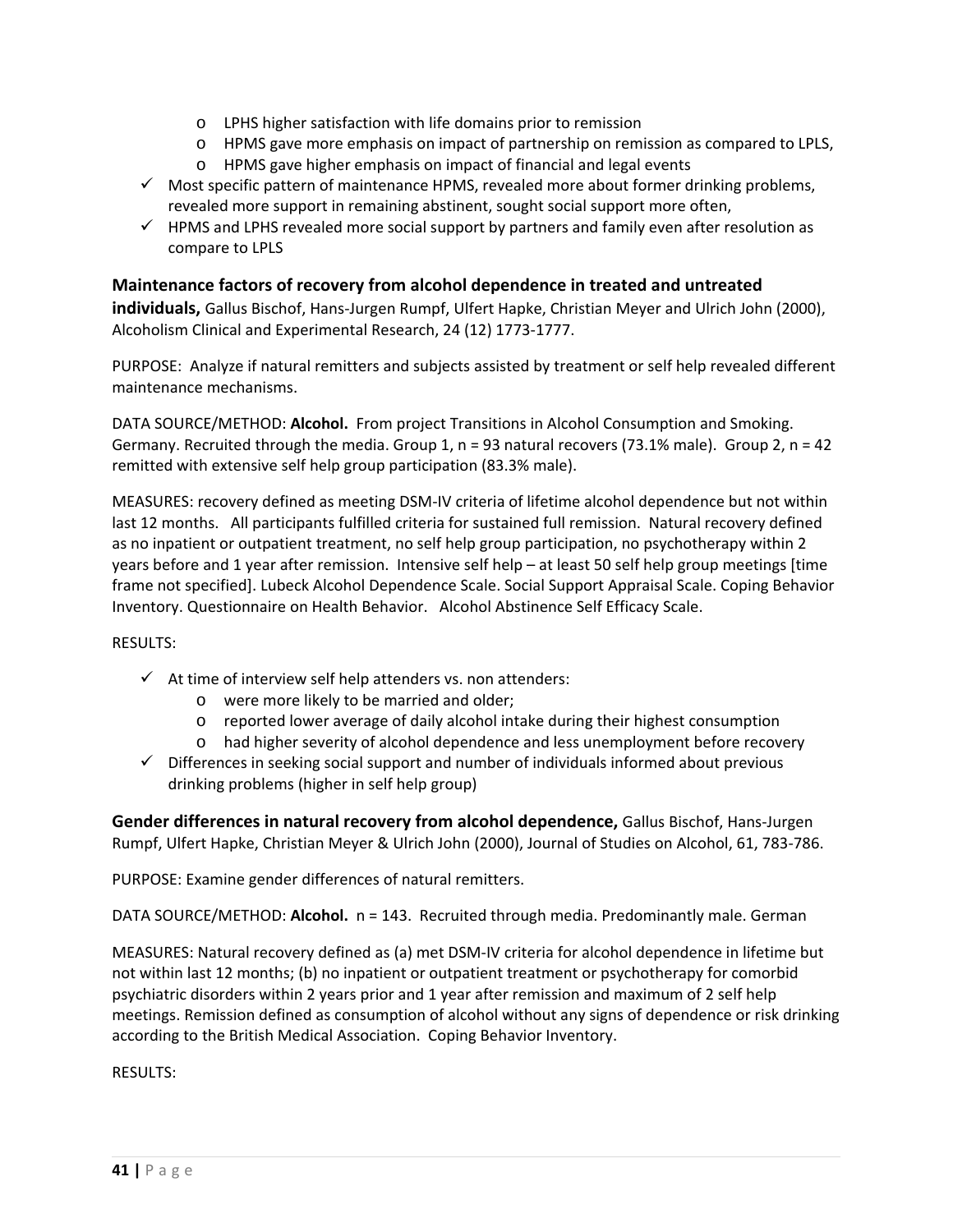- $\checkmark$  Women reported less frequently driving while intoxicated and less social pressure from partner and workplace prior to remission, as compared to men
- $\checkmark$  Women informed fewer individuals about their former drinking problems and perceived less support from their partner in maintaining abstinence

## **Remissions from drug dependence: is treatment a prerequisite?** John A. Cunningham (2000), 59, 211‐213.

PURPOSE: What proportion of respondents had ever accessed addictions treatment services?

DATA SOURCE/METHOD: **Drugs.** 1992 National Longitudinal Alcohol Epidemiological Survey. 18 and over. n = 42,862. Used respondents who had no current diagnosis of past 12 months abuse or dependence but had met the criteria for lifetime diagnosis.

MEASURES: DSM‐IV for 12 months and lifetime drug dependencies. Remission criteria defined as no current diagnosis for the same drug and no current diagnosis for any drug. Self help attendance was counted as treatment.

RESULTS:

- $\checkmark$  43.1% of respondents who had remitted from cannabis utilized treatment
- $\checkmark$  90.7% of respondents who had remitted from heroin utilized treatment

**Depressive symptoms, stress, and coping among women recovering from addiction,** Gayle D. Weaver, Norma H. Turner, Kristi J. O'Dell (2000), Journal of Substance Abuse Treatment, 18, 161‐167.

PURPOSE: Determine level of depressive symptoms, identify the nature and extent of psychosocial stress; examine differences in depressive symptoms by sociodemographic characteristics, psychosocial stress and coping strategies.

DATA SOURCE/METHOD: **Alcohol and drugs.** n = 102 women who have been in recovery 1 to 5 years. From Community University Partnership Project II Survey. Over 18 years of age. Half Anglo American, half African American (AA). Mean age 39.08. Anglos more likely to have college education and higher income.

MEASURES: Women in Recovery Questionnaire. Center for Epidemiologic Studies Depression Scale. Ways of Coping Scale.

- $\checkmark$  Substance use and recovery patterns
	- o Alcohol and crack most commonly used drugs. ¾ report parental substance abuse.
		- **Alcohol primary drug for Anglo, crack African American**
	- o 2/3 had been in recovery for 1 to 2 years
		- Anglos longer recovery (2.7 vs. 2.0)
- $\checkmark$  Comorbidity
	- o Over half of the sample reported that a clinician had diagnosed them with depression; History of depression associated with race, marital status, and years of substance use
	- o 29% of the sample scored 16 or more indicating risk of depression exceeds community based samples of 13% to 20%
- $\checkmark$  Treatment patterns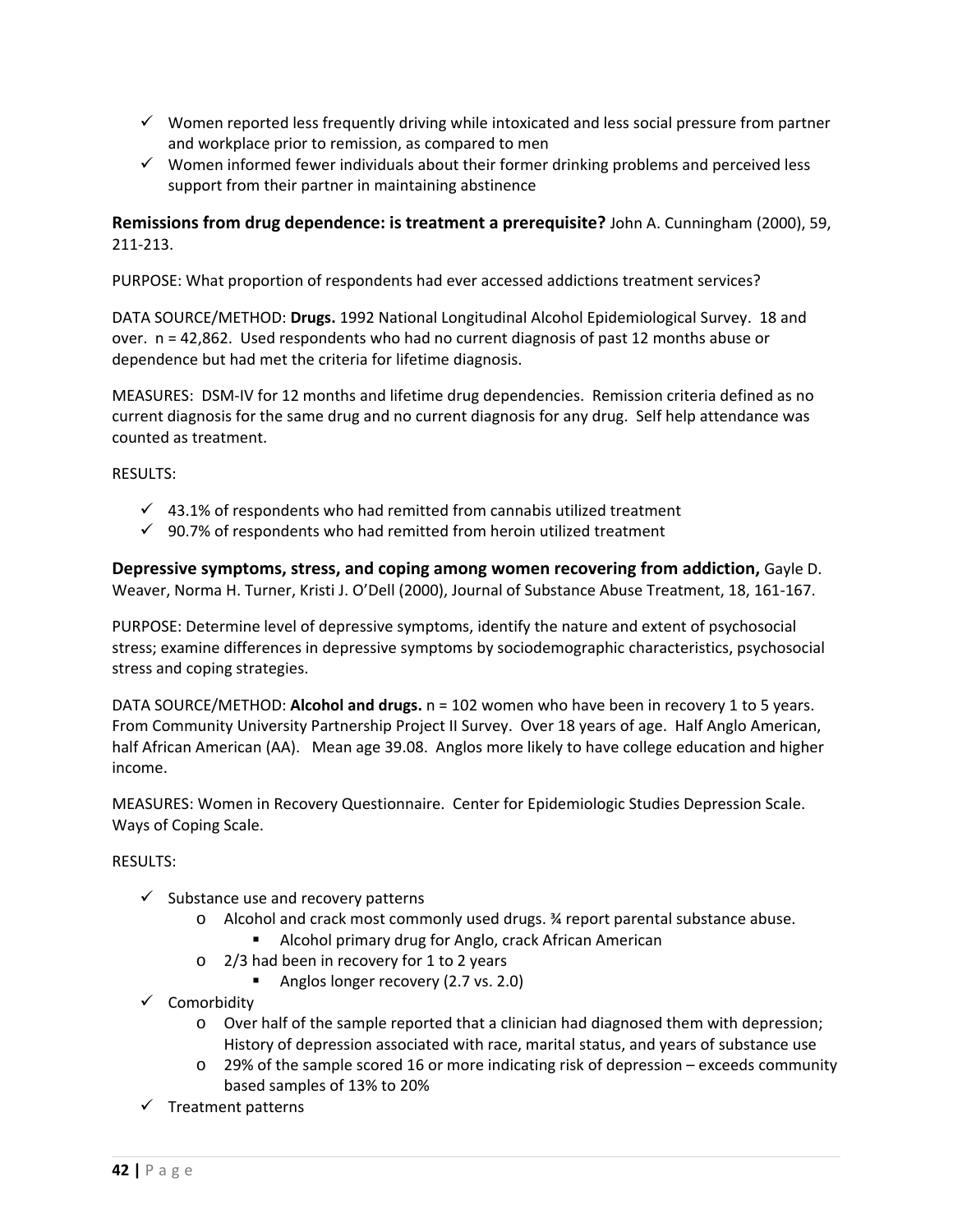- o Majority received formal treatment with the highest percentage in outpatient
- o Among those receiving treatment half had been in multiple times
- $\checkmark$  Factors associated with recovery
	- o Most attributed recovery to 12 step programs, one out of five attributed to treatment
	- o Money, emotional health, physical health, family, intimate relationships and parenting major stresses both pre and post recovery.
	- o Significant decreases in all stress scores post recovery, and significant increase in utilization of positive coping strategies.

**Untreated remissions from drug use: the predominant pathway,** John A. Cunningham (1999), Addictive Behaviors, 24 (2), 267‐270.

PURPOSE: Examine untreated remissions for drug use.

DATA SOURCE/METHOD: **Drugs.** 15 years and older. Canada, 1994 Canadian Alcohol and Drug Survey.

MEASURES:[Not clear if they included people who received treatment for alcohol problems as having received treatment]. Remission defined as no drug but in the last year.

RESULTS:

 $\checkmark$  Vast majority of prior drug users have never come in contact with any drug treatment services

**Patterns of onset and cessation of drug use over the early part of the life course,** David J. DeWitt, David R. Offord & Maria Wong (1997), Health Education and Behavior, 24 (6), 746‐758.

PURPOSE: Examines pattern of onset and cessation of alcohol, illicit drug use, and prescribed drug use among adolescents and young adults.

DATA SOURCE/METHOD: **Alcohol and drugs.** Canada. n = 4,364 ages 15 to 35.

MEASURES: Age of regular and stable drinking age when respondent began drinking the most. Near/daily use defined as the age when respondent began drinking alcohol at least 4 to 6 times per week. Cessation means not having used for at least one year.

- $\checkmark$  Age at onset patterns vary by substance
	- o Major risk period for initiating alcohol and marijuana use is mostly over by the age of 22
	- o For alcohol use and dependence (DSM) the risk of onset begins around age 12 and then rises sharply to reach a peak at age 16. By age 22 the risk has leveled off
	- o Risk period for hallucinogens begins early at age 12 and then rises steeply to peak at age 17
	- o Cocaine/crack risk period begins at ages 15 and 16 and fluctuates with sharp peaks at 18, 20, and 25. By 29 major period of risk begins to stabilize.
- $\checkmark$  Cessation patterns
	- o For regular alcohol consumption, cocaine/crack, and hallucinogen cessation most likely to occur within first 2 years of starting, by 8 to 10 years further cessation is unlikely.
	- o Marijuana and illicit prescription drugs more persistent
	- o Drug users who began before the age of 15 are less likely to quit their habit than those beginning at later ages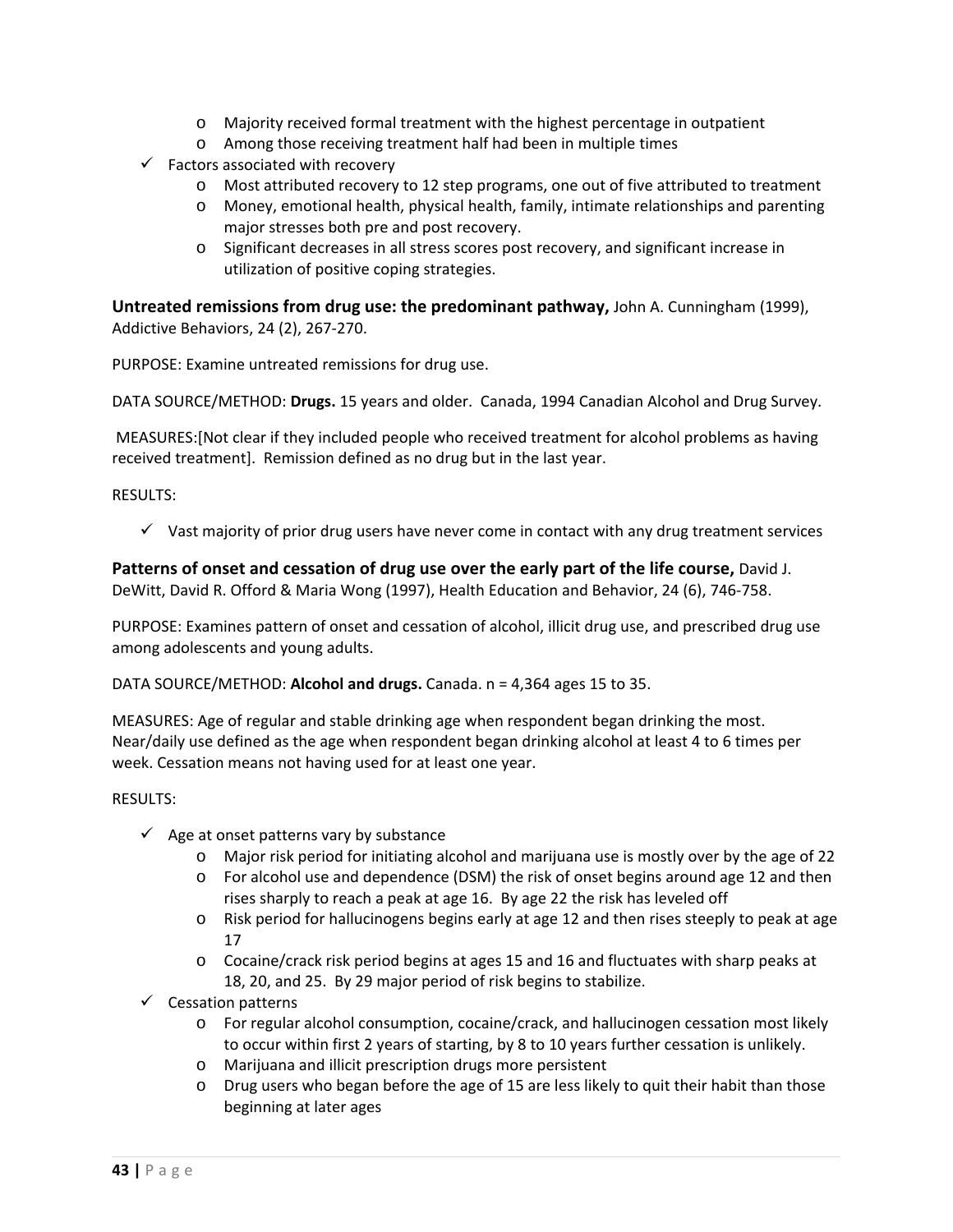## **Recovery from alcohol problems with and without treatment: Prevalence in two population surveys**, Linda C. Sobell, John A. Cunningham, & Mark B. Sobell (1996), American Journal of Public

Health, 86 (7), 966‐972.

PURPOSE: Examines the prevalence of treated and untreated recoveries from alcohol problems

DATA SOURCE/METHOD: **Alcohol.** Data from National Alcohol and Drugs Survey and the Ontario Alcohol and Drug Opinion Survey. National Survey – 15 years of age and older, Ontario survey 18 years of age and older. This study reports on those 20 and older only. n=5526. Men and women.

MEASURES: Resolved abstinent defined as current abstainers who reported past problems with alcohol use and had quit drinking at least one year prior to interview; resolved non‐abstinent defined as current drinkers who reported past problems related to use and reduced drinking to a non‐problem level at least 1 year prior to the interview; current problem drinkers defined as reported experiencing problems related to use within previous year or who drank at a level associated with health risks (men seven drinks per day, women five drinks or more); current social drinkers defined as no problems and no health risk drinking.

"Resolved" respondents further classified by treatment including AA

## RESULTS:

- $\checkmark$  77.5% in National Survey (322) and 77.7% in Ontario Survey (70) resolved alcohol problem without formal treatment or help.
- $\checkmark$  Majority of respondents in both surveys who had used some type of treatment had used AA o Those who used treatment had more alcohol related problems than those who did not
- $\checkmark$  Non-abstinent recoveries may be more likely to occur among respondents who recovered without treatment

**Resolution from alcohol problems with and without treatment: Reasons for change**, John A. Cunningham, Linda C. Sobell, Mark B. Sobell, Geeta Kapur (1995), Journal of Substance Abuse, 7, 365‐ 372.

PURPOSE: Develop a better understanding of the change process; compare reasons for change between those with and without treatment.

DATA SOURCE/METHOD: **Alcohol.** 19 years of age and older. Volunteers recruited at a science center in Canada. n = 235. Men and women.

MEASURES: AA included as treatment option but not formal treatment. CAGE. Prior alcohol problem identified with score of ≥ 2 on CAGE. Resolved abstinent defined as current abstainers who met criteria for problem drinking and had been abstinent for one year or more; resolved non-abstinent defined as current drinkers who met criteria for problem drinking but had reduced drinking to a non‐problem level for a year or more; non problem drinking defined as three or fewer drinks per day for men on drinking days and two for women, since resolution no day of more than 7 drinks, 5 to 7 drinks two days in past year except for holidays.

## RESULTS:

 $\checkmark$  27% (64) met criteria for alcohol problem with successfully resolved for more than 1 year o 11% were resolved abstinent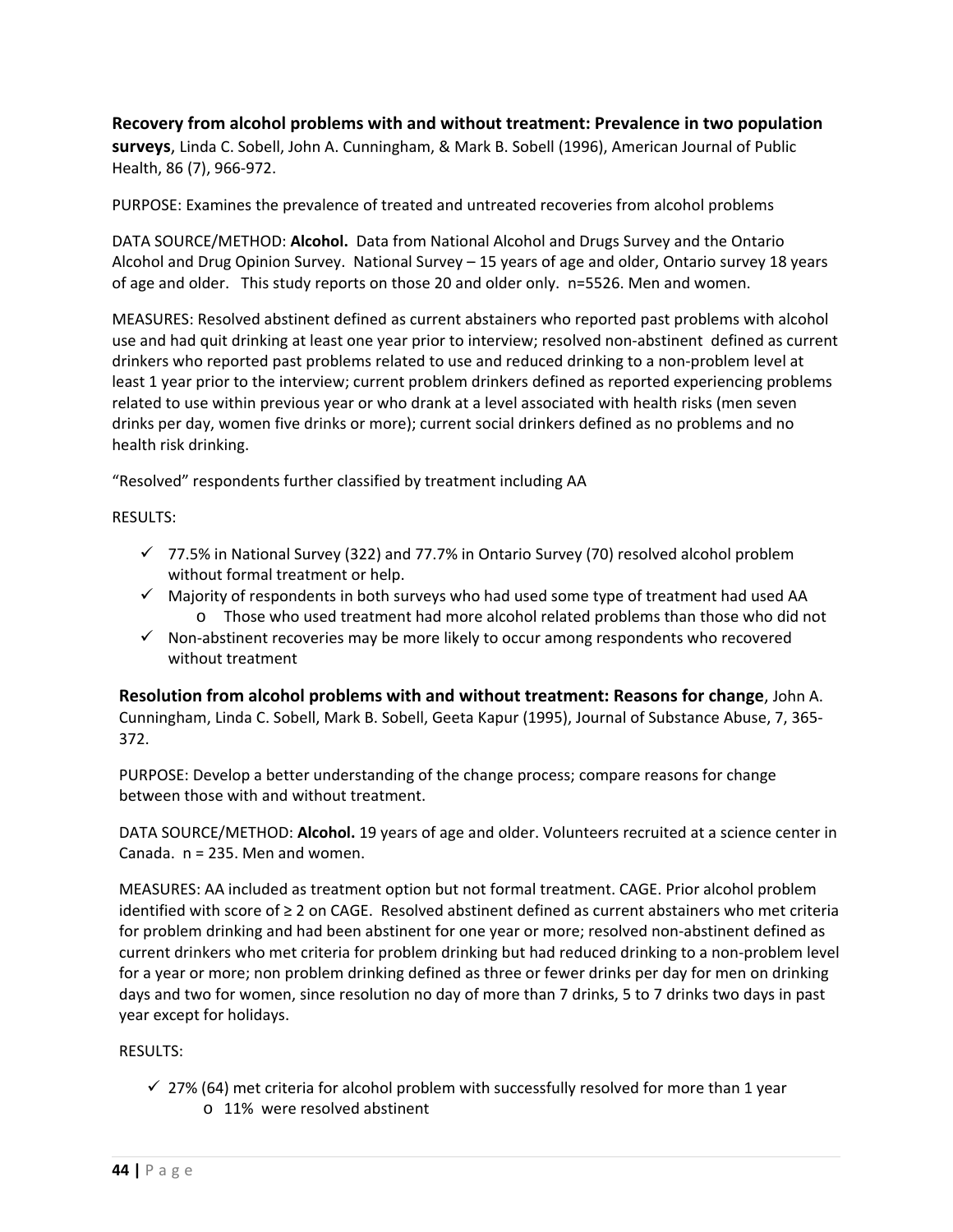- o 16% were resolved non‐abstinent
- o 75% resolved without treatment or self help groups
- $\checkmark$  All resolved non-abstinence occurred without treatment and had moderate drinking prior to resolution
- $\checkmark$  Those who resolved with treatment:
	- o older
	- o higher percentage of meeting CAGE criteria and high risk drinking
	- o more heavy drinking days
	- o rated their alcohol problems as more severe
	- o more likely to say 'hit rock bottom' and 'warning from spouse or other'
	- o endorsed more reasons for resolution than those without treatment

## *STUDIES BASED ON BOTH TREATMENT AND COMMUNITY SAMPLES*

**Recovery with and without treatment: A comparison of resolutions of alcohol and drug problems,** Jan Blomqvist (2002), Addiction Research and Theory, 10(2), 119‐158.

PURPOSE: Explore substance specific characteristics in treated and untreated recovery from addiction problems.

DATA SOURCE/METHOD: **Drugs and alcohol.** Recruitment via media and participants in treatment programs in Stockholm. n = 96. Majority men. More women in the alcohol self remitters.

MEASURES: Life Drinking History. Fulfilling lifetime criteria for alcohol or drug dependence according to DSM‐III‐R and reporting a period of ≥ 5 years of alcohol misuse or amphetamine and/or opiate misuse. For those with drug dependence, recovery defined as ≥ 3 years of abstinence; for those with alcohol dependence recovery is problem free social drinking. Untreated subjects not allowed to attribute any extent of their resolution to any form of drug or alcohol treatment. Treatment defined as any inpatient or outpatient program or any form of counseling by therapists, doctors, social workers, etc.

- $\checkmark$  Help seeking by alcohol misusers often prompted by psychosocial problems other than excessive drinking:
	- o financial, work related, or relationship problems
- $\checkmark$  Barriers to treatment:
	- o concerns about personal integrity and fears of being labeled
- $\checkmark$  Former drug users found to have a more problematic background than alcohol misusers and more involvement in subculture
- $\checkmark$  Self remitters in both groups exhibited more severe and stable misuse pattern with decreased use prior to resolution
- $\checkmark$  Stable recovery was preceded by prolonged experiences of high negative stress and increased negative events
- $\checkmark$  For treated remitters, work, financial problems and "rock bottom" experiences are motivators
- $\checkmark$  Stability and improvements in life areas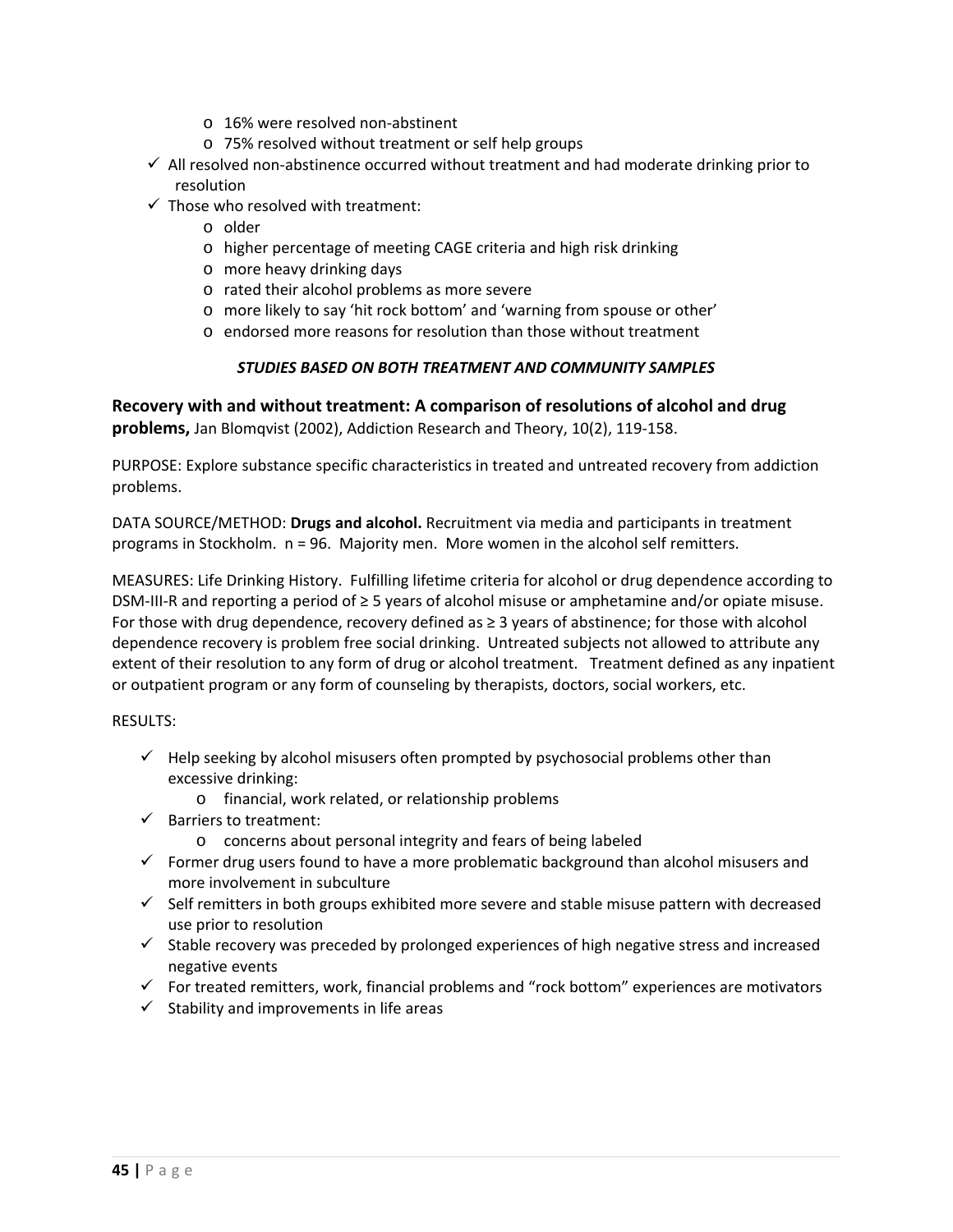- $\checkmark$  Self remitters from alcohol more often to return to previously established life style than self remitters from drug use
- $\checkmark$  Remitters often substituted social networks and often entire way of life

## **Meta‐Analyses**

**The evidence base for the effectiveness of Alcoholics Anonymous: Implications for social work practice,** Amy R. Krentzman (2007), Journal of Social Work Practice in the Addictions, 7 (4), 27‐48.

 $\checkmark$  PURPOSE: Systematically review the literature to assess effectiveness of AA. Seven studies explored three basic research questions: comparisons between AA and professional outpatient treatment; impact of the depth of involvement in AA on outcomes; the role of social support

DATA SOURCE/METHODS: **Alcohol.** Systematic search of the literature. Bibliography of self help group references. n = 7 studies conducted in past 10 years and focus on alcoholism and AA only.

MEASURES: Not applicable

RESULTS:

- $\checkmark$  Humphreys and Moos (1996): AA works as effectively as treatment and can reduce healthcare costs
- $\checkmark$  Timko et al. (2000): AA, formal treatment and the combination of the two are more effective than receiving no help at all
- $\checkmark$  Lemke and Moos (2003): those who attended more meetings and had a sponsor fared better than those who did not
- $\checkmark$  Moos and Moos (2004): individuals who attended AA frequently and for a longer duration were more likely to be abstinent
- $\checkmark$  Conners et al. (2001): AA helps to increase an individuals' confidence in their ability to avoid drinking during tempting situations; drinkers in one's social network can discourage AA participation
- $\checkmark$  Kaskutas et al. (2002): support from AA members doubles the odds of an individual's achieving abstinence

**Attrition in substance abuse prevention : A meta‐analysis of 85 longitudinally followed cohorts,** William B. Hansen, Nancy S. Tobler & John W. Graham (1990), Evaluation Review, 14 (6), 677‐ 685.

PURPOSE: Provide normative data regarding rates of attrition in longitudinal substance abuse prevention research

DATA SOURCE/METHOD: collected from published and unpublished school based substance abuse prevention programs. n = 85 cohorts. Those with 3 years or less of fup.

MEASURES: not applicable

- $\checkmark$  Retention generally decreases over time
- $\checkmark$  Time from pretest does not account for much of the variance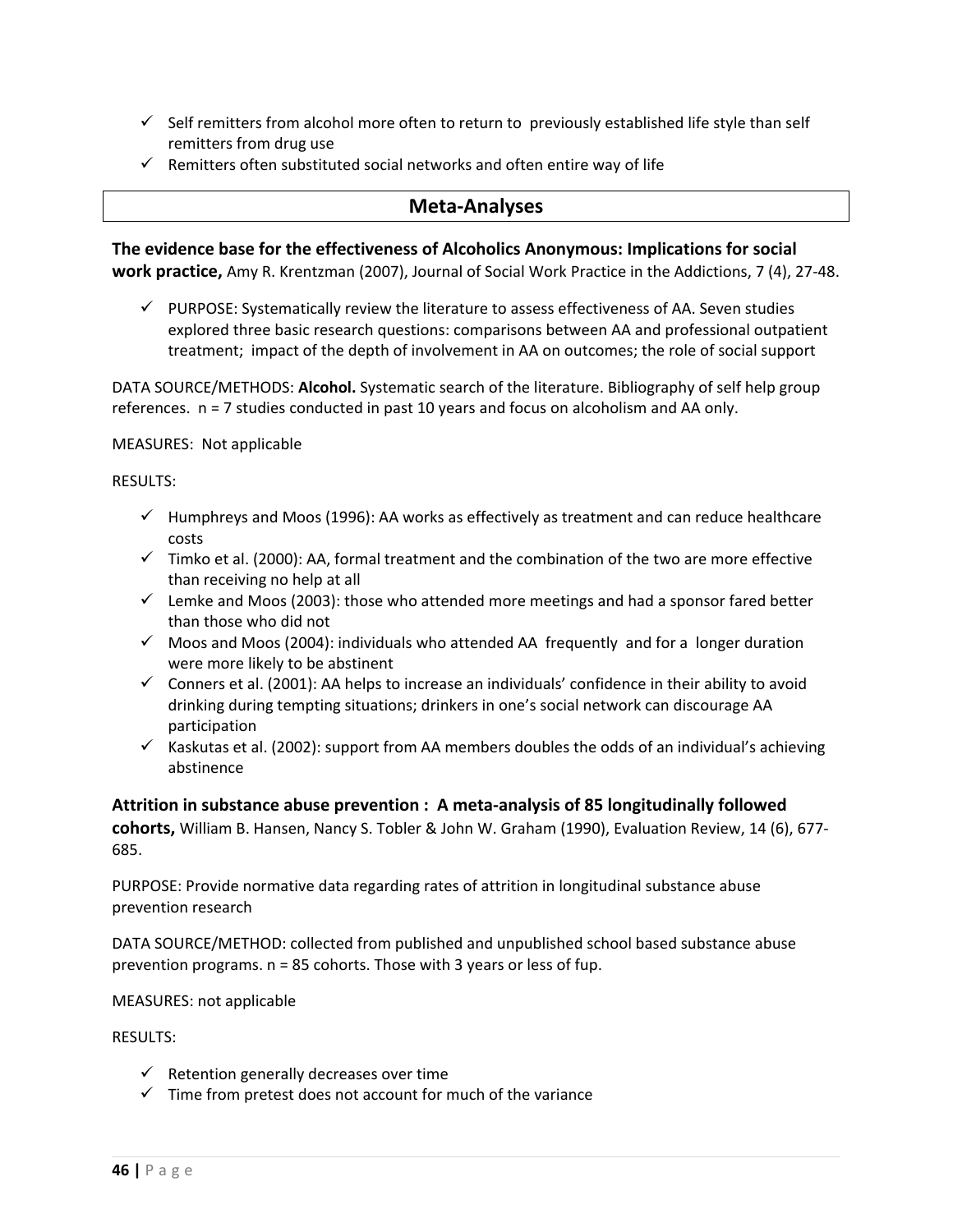$\checkmark$  Authors suggest they have standard deviation units that should be considered when trying to decide if attrition is excessive or not

## **Qualitative Studies**

**Rural women's stories of recovery from addiction,** Judith Grant (2007), Addiction Research and Theory, 15 (5), 521‐541.

PURPOSE: Provide rural women's narratives of their recovering selves, their self perceptions and their processes of change

DATA SOURCE/METHOD: **Alcohol and drugs.** n = 25. Recruited by placing posters in local newspaper and public forums. 20 or older and in recovery 18+ months. Mean age 40 years. Majority Caucasian. Appalachia.

RESULTS:

- $\checkmark$  Stages of recovery
	- o The disgusted self
	- o The aware self
	- o The alternative self
	- o The stable self
- $\checkmark$  Given lack of treatment, participants compensated with own social networks and self help

**African‐American Alcoholics: An interpretive/Constructivist model of affiliation with alcoholics (AA),** Arthur Durant (2005), Journal of Ethnicity in Substance Abuse, 4(1), 5‐21.

PURPOSE: Explores how African American alcoholics modify the steps and traditions of AA to affiliate with the organization.

DATA SOURCE/METHOD: **Alcohol.** Intensive and semi structured interviews with 48 African American alcoholics (27 men), age range 23 to 65. Grounded Theory.

- $\checkmark$  African Americans construct recovery programs in the subculture of AA by converting and modifying the process to meet their affiliation needs.
- $\checkmark$  Six phases of affiliation
	- o Pain make contact with AA as a result of pain, emotional. Specific and overarching metaphor with specific racial and cultural meaning
	- o Learning about AA and accepting drinking problem most had viewed as a "white cult", traditional AA language often replaced by culturally influenced talk, talk changes depending upon if meeting predominantly black or white; have a more difficult time buying into disease concept
	- o Speaking in opposites talk about bads of drinking not yet connected to the goods
	- o Chairing meeting or sponsoring ‐ indicative of considering a commitment to AA
	- o Commitment to AA or the church
	- o Affiliation with AA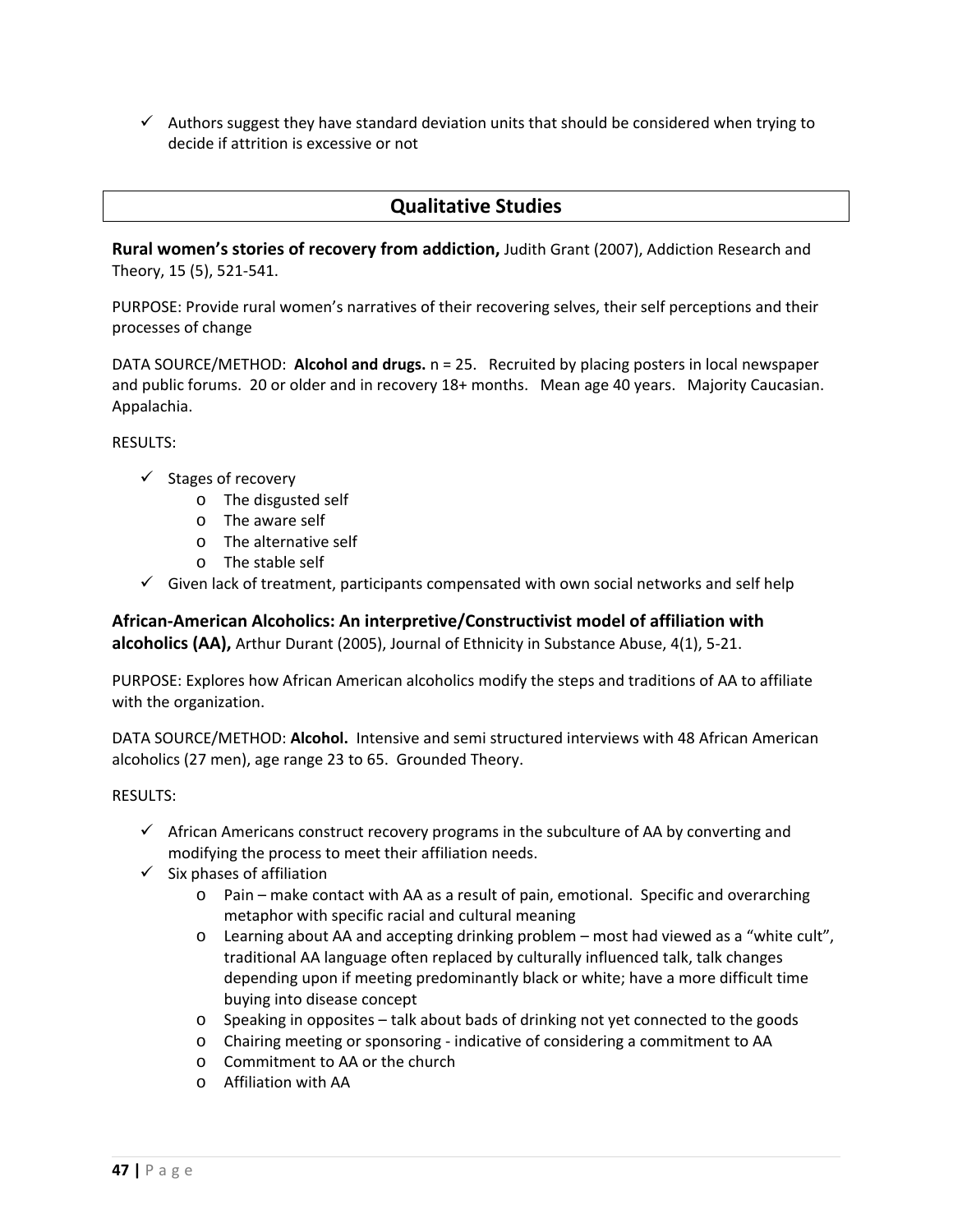## **"I don't have another run left with it": ontological security in illness narratives of recovering on methadone maintenance,** Lee Garth Vigilant, (2005), Deviant Behavior, 26, 399‐416.

PURPOSE: How do methadone patients understand the meaning of recovery in their own illness careers and do these conceptualizations conform to or differ from the expectations of the methadone clinic and the AA/NA sobriety communes.

DATA SOURCE/METHOD: **Drugs.** n **=** 45 patients, qualitative. Recruited through media and snow balling. 21 females. Age range 21‐56. 35 = Euro American.

RESULTS:

- $\checkmark$  Four distinct meaning categories for recovery that were accompanied by distinct practices.
	- o Recovery as being normal and recapturing lost time
		- **Includes sense of gaining control over heroin; governed by constraints of family** and work, etc. and not heroin
		- Not necessarily equated with abstinence
	- o Recovery as a perpetual, ongoing process, without a "recovered state"
		- Belief that recovered state was not possible
		- Resumption of ordinary patterns without the persistent worry of dope sickness
		- Recovery was to be ordinary
		- Continuous process with no end that may include periods of sobriety and heroin use
	- o Recovery as self centered care for the self
		- Recovery framed as a time to reflect upon and resolve the emotional or corporeal crises that catalyzed entrance into heroin subculture
		- Recovery also stands for literal period of self care for the body neglected during heroin use
	- o Recovery as associated change
		- Recovery defined as a time to sever associational ties that were reminders of the heroin lifestyle
		- **Fans of the geographic cure**
- $\checkmark$  Methadone clients deal with two competing recovery paradigms one is methadone clinics which states cessation of opiate use; other AA/NA – can't use anything.
- $\checkmark$  Paradoxical nature of recovery one is perpetually in recovery but never fully recovered

**Recovery processes in a treatment program for women,** Mary Russell & Annemarie Gockel (2005), Journal of Social Work Practice in the Addictions, 5 (4), 27‐46

PURPOSE: Explore women's perceptions regarding the group processes that are most beneficial to recovery.

DATA SOURCE/METHOD: Canada. **Alcohol and drugs.** Ages 20 to 50, primarily Caucasian. Women attending a treatment program. Follow up focus group post treatment.  $N = 32$ .

- $\checkmark$  Main metaphorical theme Building a House of Recovery
- $\checkmark$  Recovery perceived as a process of rebuilding the self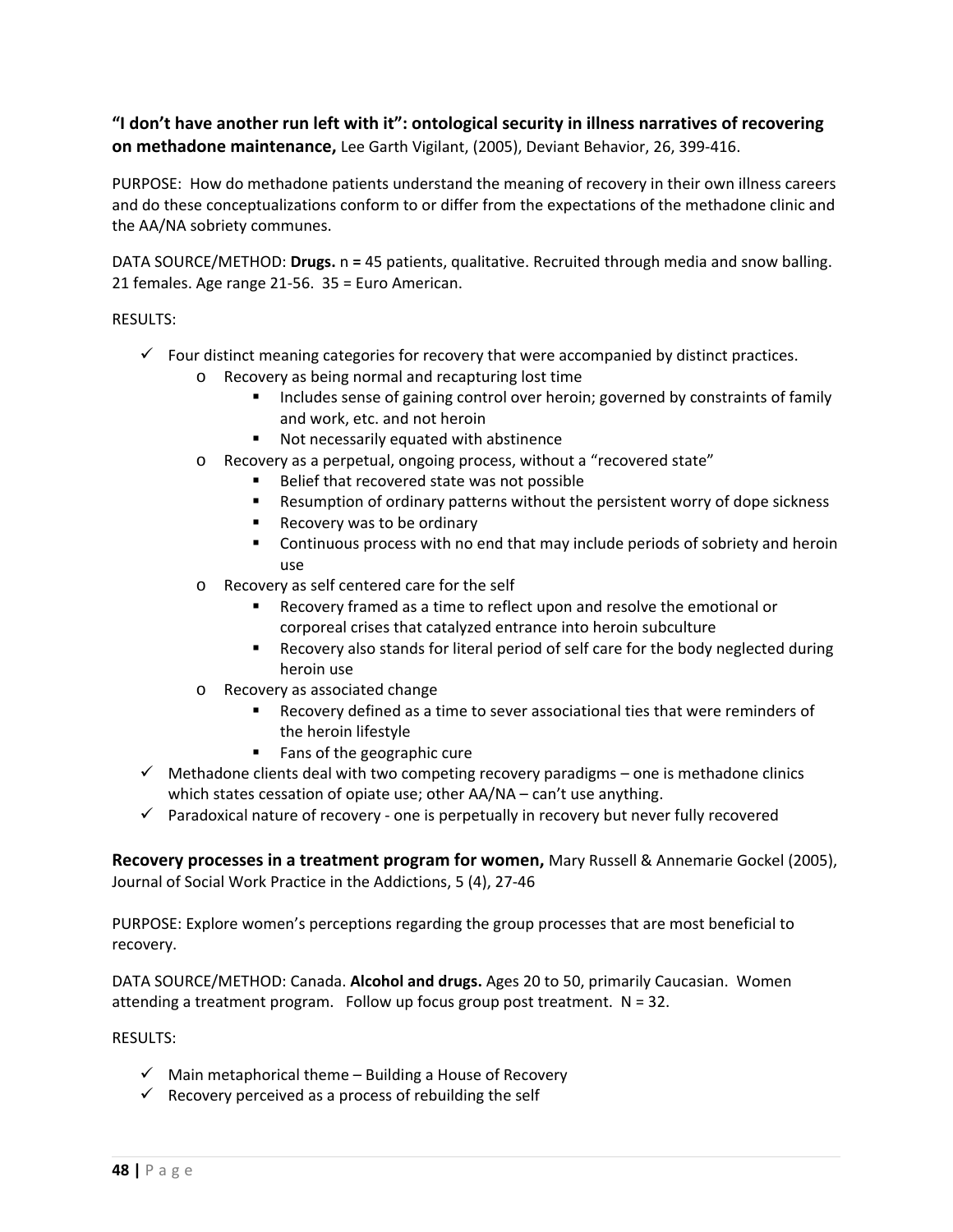- $\checkmark$  Required the use of multiple tools:
	- o Groups
	- o AA groups
	- o individual treatment
- $\checkmark$  Foundation of safety that included appropriate gender mix and acceptance of relapse (nonjudgmental)
- $\checkmark$  Women who had attended both women only groups and mixed gender groups agreed that women only groups provided more safety for initial disclosures while subsequent mixed groups offer other benefits (hearing the opinions of men)
- $\checkmark$  Connections with women formed the mortar
- $\checkmark$  Primary components of rebuilding lives:
	- o Self care (example meditation)
	- o self validation
	- o identification and acceptance of feelings

**Social context and "natural recovery": The role of social capital in the resolution of drug‐ associated problems,** Robert Granfield & William Could (2001), Substance Use & Misuse, 36 (11), 1543‐1570.

PURPOSE: This paper draws insight relevant to the concept of social capital and how this might facilitate natural recovery from alcohol and drug addiction.

DATA SOURCE/METHOD: **Alcohol and drugs.** Interviews with n = 46 former alcohol and drug dependent individuals who overcame without treatment or participation in self help groups (90% no treatment, 10% minimal). Mean age 38.4. Mean length of cessation 6.5 years. Snowballing and advertisement via media. Large city in Western U.S. Majority males.

MEASURES: Alcohol or drug dependent for a period of at least one year with symptoms of cravings, extended periods of daily use, and serious consequences. Had to resolve dependency for a period of at least one year. They were allowed to have participated minimally in treatment if they did not attribute recovery to treatment.

Social Capital ‐ (citing Coleman) a variety of different entities having two characteristics in common: they all consist of some aspect of social structure, and they facilitate certain action of individuals within the structure. Like other forms of capital, social capital is productive, making possible the achievement of certain ends that would not be attainable in its absence [does not give specific examples from Coleman]

- $\checkmark$  Characteristics of the sample:
	- o Social networks not characterized by use of intoxicating substances
	- o Had substantial social capital and stability that limited personal deterioration that often accompanies drug use, able to avoid criminal justice system and able to work
	- o Many remained employed during dependencies
- $\checkmark$  Individuals with strong obligations to other increased motivation to act in particular ways -to constrain drug use
- $\checkmark$  Many of the respondents able to maintain relationships with nonusing friends and family
- $\checkmark$  Emancipation is not equally distributed affected by social structure and social relations
- $\checkmark$  Social capital is one way of operationalizing emancipatory opportunities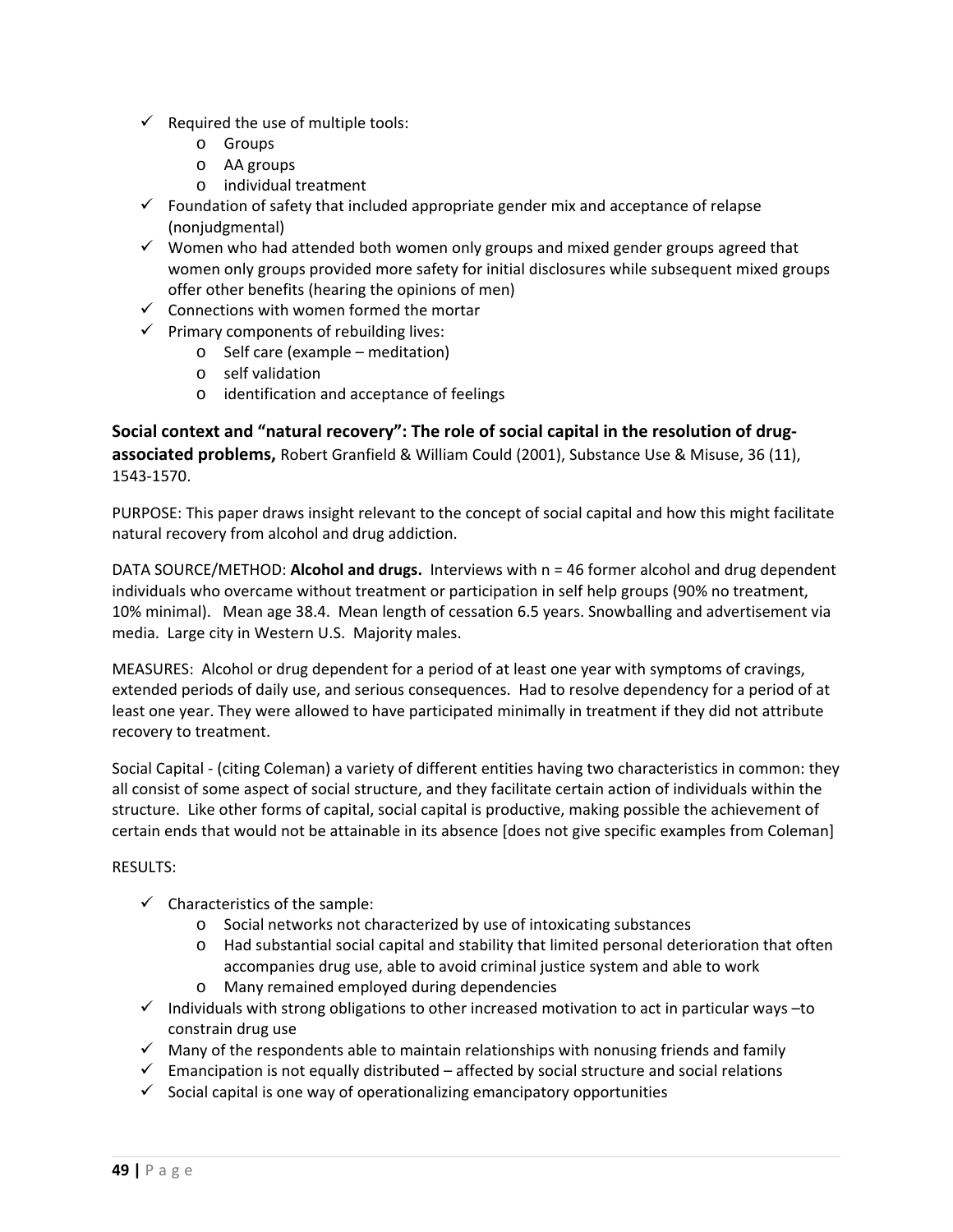- $\checkmark$  Those who possess larger amounts of social capital will be likely candidates for less intrusive forms of treatment
- $\checkmark$  Harm reduction approach to recovery would seek to increase capacity treatment might be more effective if it directed at enhancing social capital
- $\checkmark$  Focus on social context may lead to reevaluation of disease model
- $\checkmark$  Social capital a reminder that clinicians needs to focus on treatment as least intrusive to most intrusive

## **The recovery from dependent drug use: addicts' strategies for reducing the risk of relapse,**

James McIntosh & Neil McKeganey (2000), Drugs: education, prevention and policy, 7 (2), 179‐192.

PURPOSE: Describe the ways that individuals sought to avoid becoming re‐addicted. What are the significant elements in the process of coming off?

DATA SOURCE/METHOD: **Drugs.** n = 70. Semi‐structured interviews. Average age 29.5. Average length of drug use 9.3 years. Majority female. Heroin drug of choice 60%. Average length of time not using 4.3 years. Scotland.

RESULTS:

- $\checkmark$  Individuals have to distance themselves from their former life, and in particular their drug using network, with social and physical strategies:
	- o move, avoid, be careful about times of leaving the house, etc.
	- o develop a range of new non‐drug activities and relationships to replace those they have given up and to reinforce and sustain their new identities
	- o find a meaningful say to occupy time (college, volunteer work, etc)
- $\checkmark$  Acceptance by non-addicts of the individuals new identity was crucial in maintaining recovery from dependent drug use
- $\checkmark$  New life created a barrier against relapse too much to lose stake in the present, stake in the future, confirm and reinforce their new identity as a non-addict and useful member of society
- $\checkmark$  Residual longing remains a constant threat and requires strategies to minimize it:
	- o Substitute another drug for drug of choice (usually alcohol or pot); for most of this sample, this was a short term solution or employed in moderation
	- o Distraction

**Addicts' narratives of recovery from drug use: constructing a non‐addict identity,** James McIntosh & Neil McKeganey (2000), Social Science & Medicine, 50, 1501‐1510.

PURPOSE: Aim was to collect detailed information from drug users themselves on their experience of coming off illegal drugs. Motivated by concern that the correspondence between addicts own accounts of their recovery and those of professional drug workers may be not so much the result of the intrinsic nature of the recovery process as a product of the socially constructed nature of the narratives and the fact that the latter may have been developed in conjunction with those working in the drug treatment industry.

DATA SOURCE/METHOD: **Drugs and Alcohol**. n = 70. Scotland. Recruited through media and services. Average age 29.5. Majority female. 60% heroin drug of choice.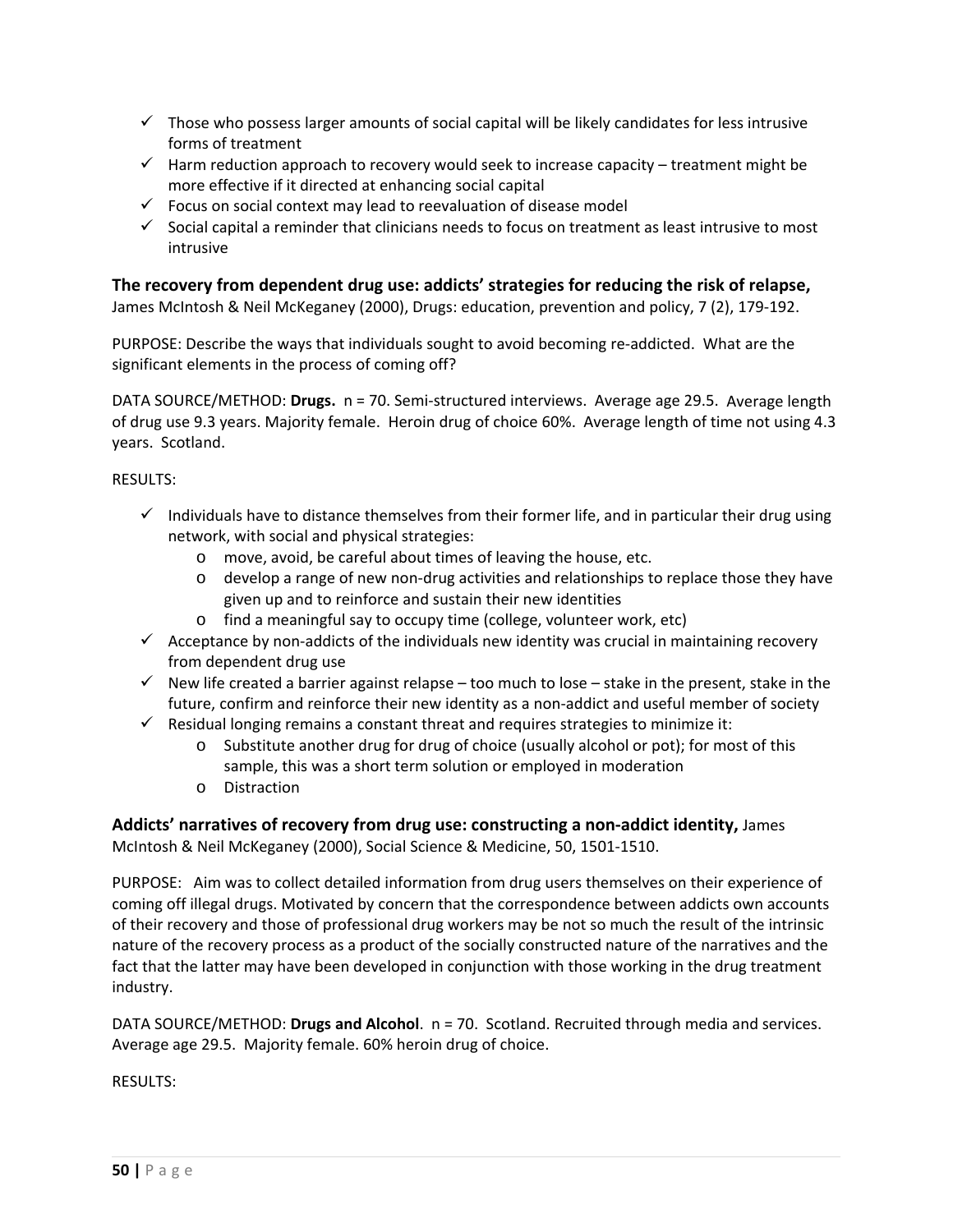- $\checkmark$  Three key areas in which the recovering addicts' narratives could be seen constructing a new non addict identity
	- o Reinterpretation of aspects of drug using lifestyle
		- Reinterpreting various elements of using into a negative light
		- Reinterpretation of relationships with other users
		- Reinterpretation of activities to maintain an addicts life
	- o Reconstruction of the individual's sense of self
		- Contrasted with who they had been in the past and who they hoped to be in the future
		- Differentiating between who they were "at heart" and what they had become
	- **Presenting the future as an opportunity to reclaim control and to fulfill potential** o Provision of convincing explanations for their recovery
		- Emphasis on rock bottom experiences or existential crisis
		- Didn't always have to be a negative experience
- $\checkmark$  Narratives frequently constructed with others

## **Review Articles**

**Factors influencing the course of opiate addiction,** N. Scherbaum & M. Specka (2008), International Journal of Methods in Psychiatric Research, 17 (SI), S39‐S44.

PURPOSE: Conducted lit review to elucidate the factors that affect the course of opiate addiction and to identify factors that place individuals at risk for continued drug use. Criteria: empirical results of long term course of opiate addiction, progress of opiate addicts during and after treatment, variables that predict remission and abstinence, comparisons of treated and untreated samples, and recovery from opiate addiction without formal help. [does not state number of articles reviewed]

- $\checkmark$  High rates of active use are common, even decades after contact with treatment system
- $\checkmark$  No particular age at which the probability of becoming abstinent either increases or decreases; neither age nor chronicity predict recovery from opiate addiction
- $\checkmark$  Any period of abstinence increases likelihood of abstinence at a later point
- $\checkmark$  According to studies on recovery without treatment, recovery occurs a median of six years after active use begins
- $\checkmark$  Opiate addicts in treatment reduce use; when recovery is defined as abstinence, rates of recovery are less that 20%
- $\checkmark$  Length of treatment and adherence positively related to recovery
- $\checkmark$  Treatment retention and treatment progress:
	- o positively associated with age, employment status, partnership status
	- o negatively associated with criminal activity, polysubstance use, psychological distress
- $\checkmark$  Addicts seeking treatment had greater current depression and psychiatric problems than those not seeking treatment
- $\checkmark$  Data suggests that people who enter treatment cannot quit on their own
- $\checkmark$  Most important initial reasons given for quitting among treatment and natural recovery groups:
	- o humiliating experiences, pressure from significant others, drug related death of significant others, health problems
- $\checkmark$  Significant factors associated with maintaining recovery:
	- o new and important personal relationships, sources of social support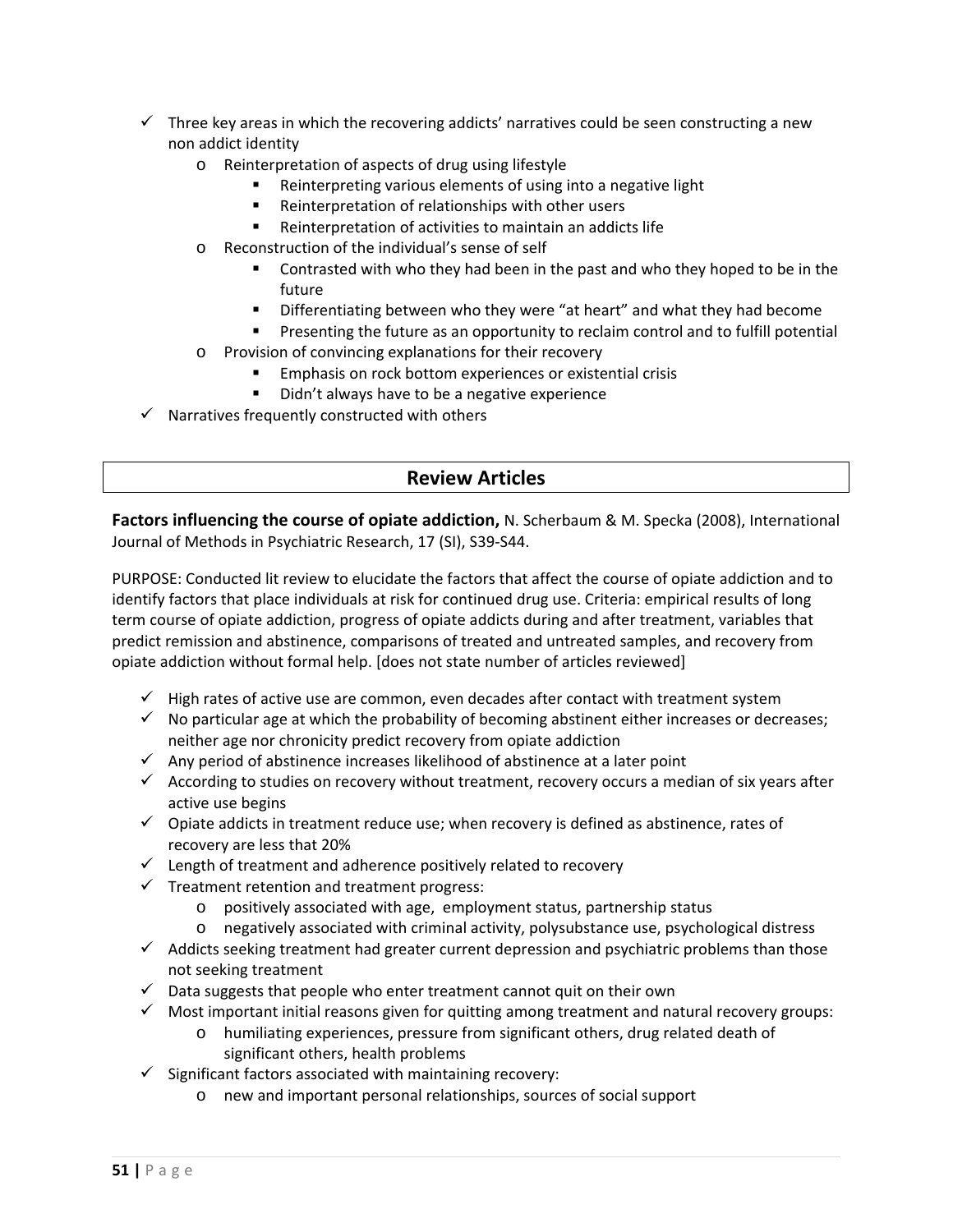**Spirituality and recovery in 12‐step programs: An empirical model,** Marc Galanter (2007), Journal of Substance Abuse Treatment, 33, 265‐272.

PURPOSE: Develop a model of recovery from addiction that is compatible with the spiritual orientation espoused by many members of AA

- $\checkmark$  Two most commonly used, empirically grounded frameworks of recovery
	- o medical model ‐ recovery takes place with resolution of specific symptoms
	- o behavioral psychology focuses on discrete phenomena that can be observed
- $\checkmark$  A third perspective relies on substance dependent individuals own subjective experiences
	- o Relates to spiritual grounded recovery as it emphasizes achievement of meaningful or positive experiences
	- o Recovery can be understood as process where an abstinent addicted person is moving toward a positive adaptation in life
- $\checkmark$  "Spirituality" = that which gives people meaning and purpose in life
- $\checkmark$  Issues related to the spiritual aspect of recovery:
	- o loss of sense of purpose due to excessive substance use
	- o feeling of inadequate social support because of one's addiction
	- o continued use of a substance while experiencing moral qualms
	- o loss of the will to resist temptation when the substance is available

**The life course perspective on drug use: A conceptual framework for understanding drug use trajectories,** Yih‐Ing Hser, Douglas Longshore & M. Douglas Anglin (2007), Evaluation Review, 31 (6), 515‐547.

PURPOSE: This article focuses on the life course drug use trajectories of dependent users, who place the heaviest burden on social services. Attempts to expand drug and treatment career framework by incorporating theoretical and empirical perspectives from several disciplines and address phenomena often characterized as chronic – criminality and illness

- $\checkmark$  Career is defined as a process in which drug use "often escalates to more severe levels, with repeated cycles of cessation and relapse occurring over an extended period," and which needs to be studied through a "longitudinal, dynamic approach"
- $\checkmark$  Life course approach recognizes importance of timing and temporal processes
- $\checkmark$  Trajectories refer to long term patterns of behavior and are marked by a sequence of transitions. Transitions are marked by life events and embedded in trajectories.
- $\checkmark$  Criminology research closely parallels drug abuse research in its conceptualization of dynamic patterns of long term behavior as a combination of static and temporal patterns. Likewise, illness concepts (onset, relapse, remission, etc.).
- $\checkmark$  Life course study for drug use focuses on long term patterns of stability and change, both gradual and abrupt; incorporates intersection of individual events and social change and social structure
- $\checkmark$  Research on drug use careers has produced important theoretical and practical insights not apparent when drug use is studied only in the short term
	- o long term trajectory of drug abuse use may differ depending on the drug used
		- **More research is needed on trajectories of specific drugs**
	- o long term cessation of heroin is slow
- $\checkmark$  Transitions, turning points, and social capital are important concepts to understanding processes of change in the life course of drug dependence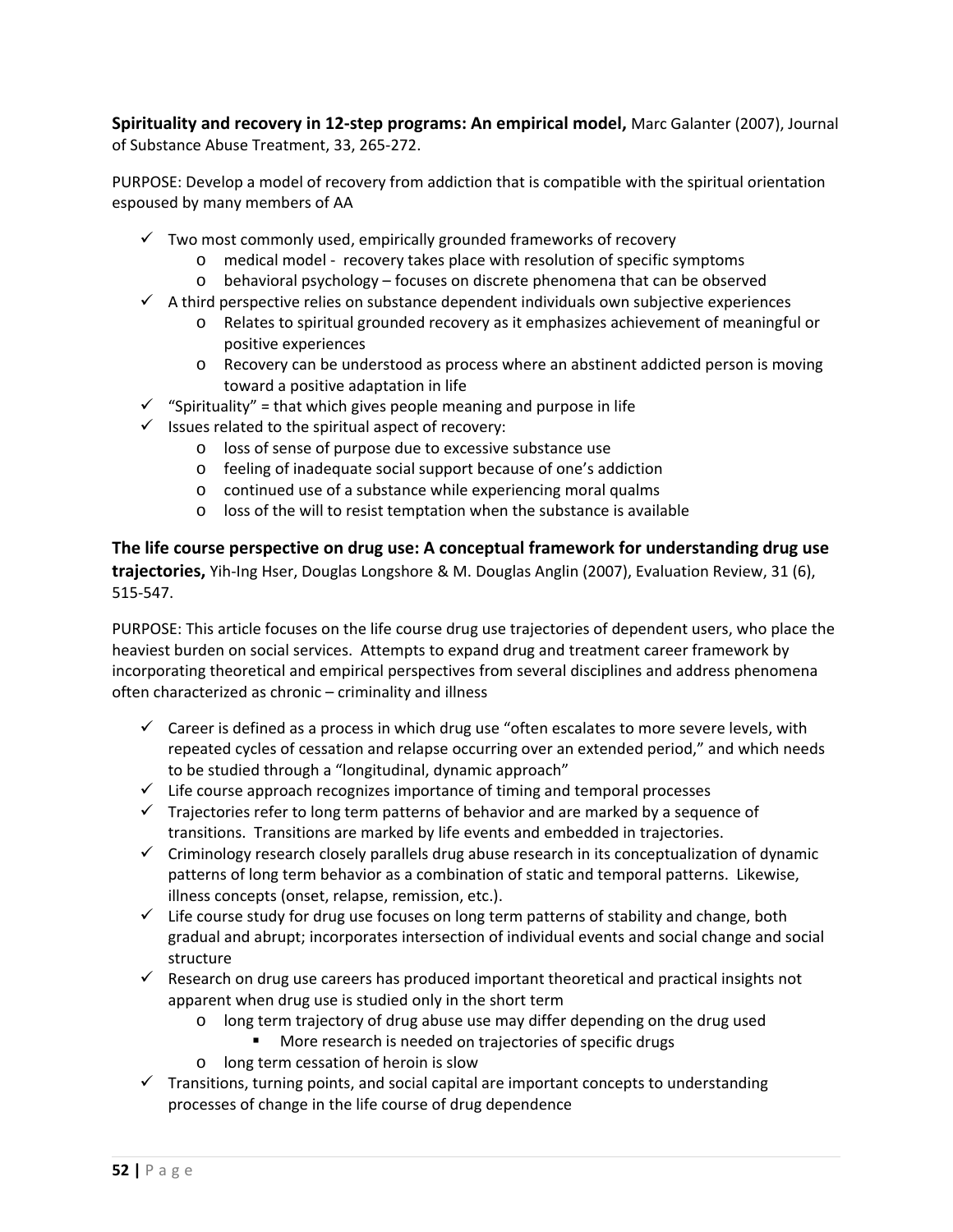- $\checkmark$  High rates of relapse are typical after any given remission or episode of treatment
- $\checkmark$  Stable cessation is among the least studied phenomena in drug abuse research
- $\checkmark$  Individuals with drug problems encountered in medical, criminal justice, welfare, other service systems
- $\checkmark$  For various types of drugs, the average time between drug use initiation and initial entry into treatment is 5 to 10 years
- $\checkmark$  Long term abstinence may be significantly more likely for drug users able to quit drug use after one or two treatment episodes than for those with three or more
	- o Long term prospects for recovery may be greater for people who reenter treatment more promptly after relapsing
	- o Research is needed on interplay between drug use and drug treatment and primary health services, criminal justice, and mental health systems
	- o Past studies show increased success rates that provide an orderly progression of service mix – inpatient, residential, outpatient, self help
- $\checkmark$  Life course perspective consistent with the current discussion on reconceptualizing and restructuring the treatment delivery system so as to shape the system around concepts including "continuity of care," "disease management," and "chronic care model"

## **Active ingredients of substance use‐focused self‐help groups,** Rudolf H. Moos (2007), Addiction, 103, 387‐396.

PURPOSE: Provides an overview of some of the probable active ingredients of self help groups in light of four related theories; social control, social learning theory, behavioral economics and behavioral choice theory, stress and coping theory.

- $\checkmark$  Individuals make more visits to self help than to all mental health professionals combined (citing Kessler et al.)
- $\checkmark$  9% of adults have been to AA; 80% who seek help for dependence participate in AA (Room et al., Dawson et al.)
- $\checkmark$  Social control theory: strong bonds motivate individuals to engage in responsible behavior
	- o Consistent with social control theory, self help groups provide support, goal direction and structure – stress strong bonds
- $\checkmark$  Social learning theory: substance use originates in substance specific attitudes and behaviors or role models
	- o Social learning and coping self help focuses on helping others and engaging in substance free activities
- $\checkmark$  Behavioral economics or behavioral choice: alternative rewards provided by activities other than substance use
- $\checkmark$  Stress and coping: stressful life events lead to distress and alienation and eventually substance misuse
- $\checkmark$  Self help groups have three dimensions that are active relationship, goal orientation, system maintenance.

**Addiction recovery: Its definition and conceptual boundaries,** William White (2007), Journal of Substance Abuse Treatment, 33, 229‐241.

PURPOSE: discusses 10 questions critical to the achievement of recovery definition and offers working definition.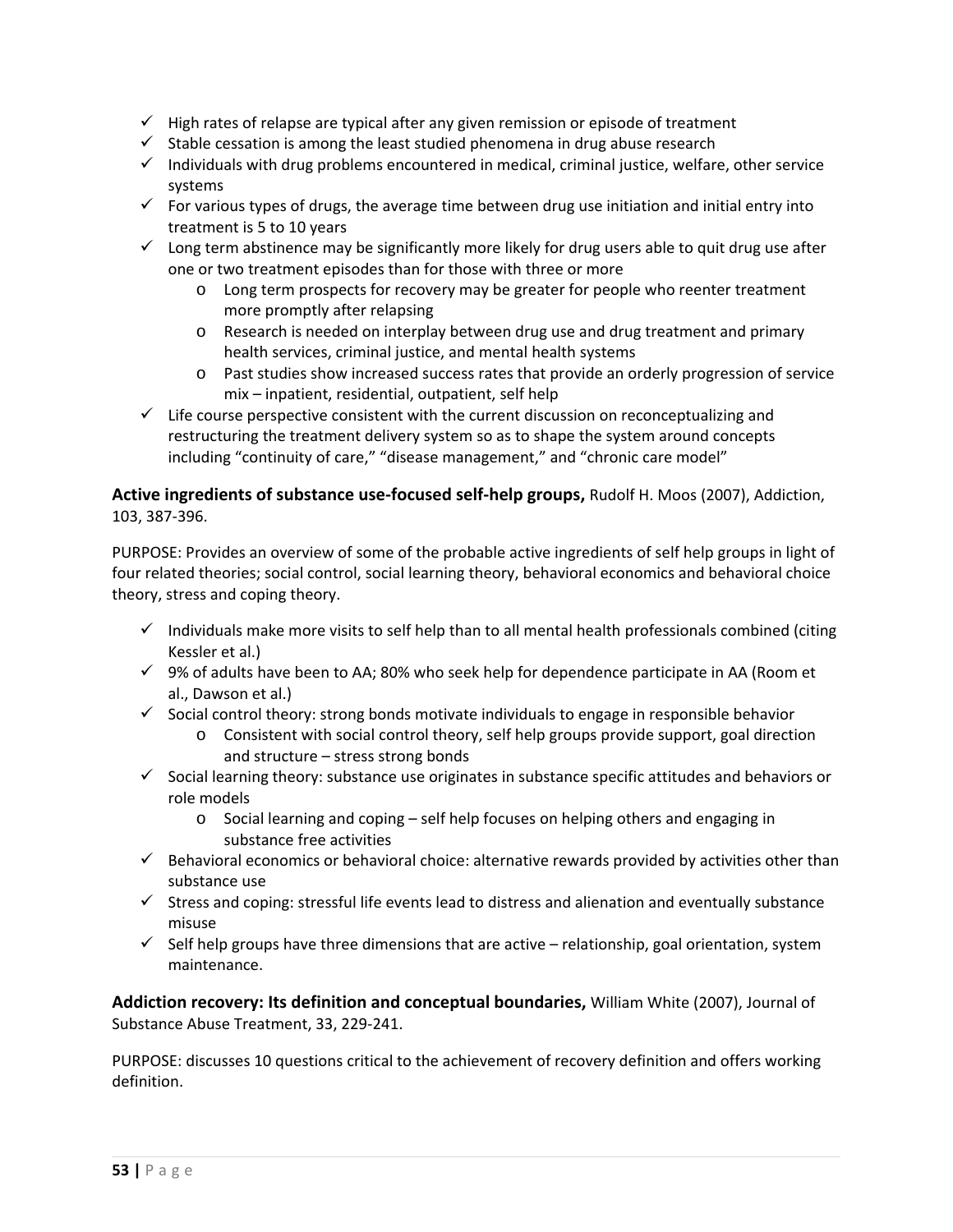- $\checkmark$  Growing evidence of shift away from longstanding pathology and intervention paradigms to solution focused recovery
- $\checkmark$  First challenge is crafting a single definition that can meet four distinct uses of the term: a) as a lived experience, b) experience as the connective tissue within communities of recovery, c) outcome that can be measured, d) as both an organizing vision/goal and benchmark of accountability
- $\checkmark$  Ideal definition would meet six criteria precision, inclusiveness, exclusiveness, measurability, acceptability, simplicity
- $\checkmark$  Who has the authority to define recovery at personal, professional and cultural levels?
- $\checkmark$  Should the term recovery be applied only to the resolution of particular types of AOD problems?
- $\checkmark$  Seems to advocate that the term recovery is best reserved for those persons who have resolved or are in the process of resolving severe AOD based on DSM‐IV, less medicalized terms for others – quit and cessation. Resolution embraces both
	- o Substituting one drug for another is not recovery, may be partial recovery
- $\checkmark$  What are the essential defining ingredients of recovery experience?
- $\checkmark$  Recovery can be both a process and an unplanned sudden event
- $\checkmark$  Does recovery from substance use require complete and enduring abstinence?
- $\checkmark$  Does recovery require abstinence from or a deceleration of all psychoactive drug use?
- $\checkmark$  Does the use of prescribed psychoactive drugs disqualify one from the status of recovery?
- $\checkmark$  Is recovery something more than elimination or deceleration of AOD problems from an otherwise unchanged life?
- $\checkmark$  Is recovery an all or nothing proposition or something that can be achieved in degrees?
- $\checkmark$  Must recovery be conscious, voluntary, and self-managed?
- $\checkmark$  What are the temporal benchmarks of recovery?
- $\checkmark$  Proposed definition of recovery: the experience (a process and sustained status) through which individuals, families, and communities impacted by severe alcohol and other drug (AOD) problems utilize internal and external resources to voluntarily resolve these problems, heal the wounds inflicted by AOD‐related problems, actively manage their continued vulnerability to such problems, and develop a healthy, productive, and meaningful life.

**Controlled drinking, harm reduction and their roles in the response to alcohol –related problems,** Nick , (2006), Addiction Research and Theory, 14 (1), 7‐18.

PURPOSE: Clarify various meanings in the literature of the term 'harm reduction', particularly in relation to alcohol problems and controlled drinking goal of treatment and to elaborate a position on the roles of harm reduction and the controlled drinking goal in the treatment of alcohol problems.

#### DISCUSSION:

- $\checkmark$  More precise definition of the term harm reduction is needed
- $\checkmark$  An attempt to ameliorate the adverse health, social, or economic consequences of moodaltering substances without necessarily requiring a reduction in the consumption of these substances. (European definition)
- $\checkmark$  Controlled drinking is not harm reduction because it requires reduction in drinking
- $\checkmark$  Controlled drinking better thought of as use reduction
- $\checkmark$  The American use of harm reduction is more similar to concepts related to controlled drinking
- $\checkmark$  Controlled drinking in U.S. rests on the premise that abstinence is unobtainable so that harm reduction by controlled drinking preferable to unrealistic goal of harm elimination by total abstinence; reduces controlled drinking goal as second best alternative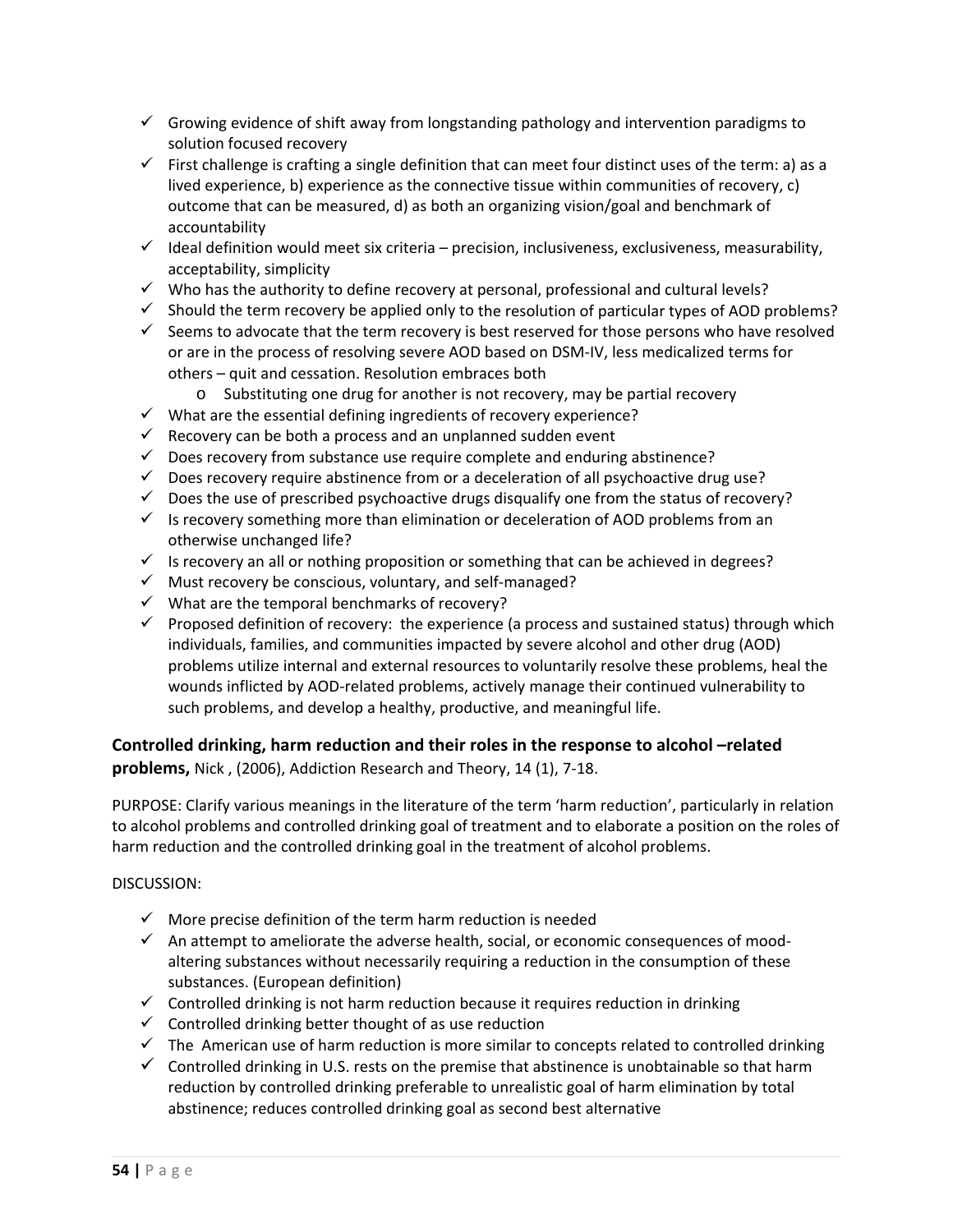**Obstacles to the adoption of low risk drinking goals in the treatment of alcohol problems in the United States: A commentary**, Mark B. Sobell & Linda Carter Sobell, (2006), Addiction Research and Theory, 14 (1), 19‐24.

PURPOSE: Unlikely that counselors (traditional) will offer moderation services in the provision of services to problem drinkers in primary care medical settings.

#### DISCUSSION:

- $\checkmark$  Moderation goals for individuals with alcohol problems has been controversial in U.S. but more accepted in other parts of the world
- $\checkmark$  Disparity not due to lack of research on moderation goals and outcomes but rather lack of dissemination of research findings
- $\checkmark$  Many practitioners believe in traditional concepts of recovery because it is similar to their own recovery approach
- $\checkmark$  Collective literature on moderation and its approach has yielded three important conclusions:
	- o Recoveries of individuals who have been severely dependent on alcohol predominantly involve abstinence
	- o Recoveries of individuals who have not been severely dependent on alcohol predominantly involve reduced drinking
	- o The association of outcome type and dependence severity appears to be independent of advice provided in treatment
- $\checkmark$  The association between successful outcomes and dependence severity applies both to individuals in treatment and to those who recover without treatment
- $\checkmark$  Many outcomes in the literature are reported as reductions in drinking; change is reflected as improvement rather than total abstinence
- $\checkmark$  Although the goal is usually abstinence, published outcomes are reported in terms of harm reduction
- $\checkmark$  In most helping professions training is evidence based and licensure is contingent on passing an evidence based exam; the alcohol field has departed markedly from this model; due to entrenched group of practitioners when credentialing was first introduced.
- $\checkmark$  Limited number of providers in the U.S. now offer moderation services
- $\checkmark$  Moderation Management a self help moderation alternative
- $\checkmark$  Moderation approaches are a reasonable first step for use with those who have no known medical or social contraindications to drinking
- $\checkmark$  Slow in coming to the U.S.

**Alcoholics Anonymous: Cult or cure?**, George E. Vaillant (2005), Australian and New Zealand Journal of Psychiatry, 39, 431‐436.

PURPOSE: Discuss the mechanisms of action, the efficacy and the safety of AA in treatment of alcoholism.

 $\checkmark$  Part of the reason treatment often fails is that addiction does not reside in the cortex of the human brain; lies in what has been called the "reptile brain"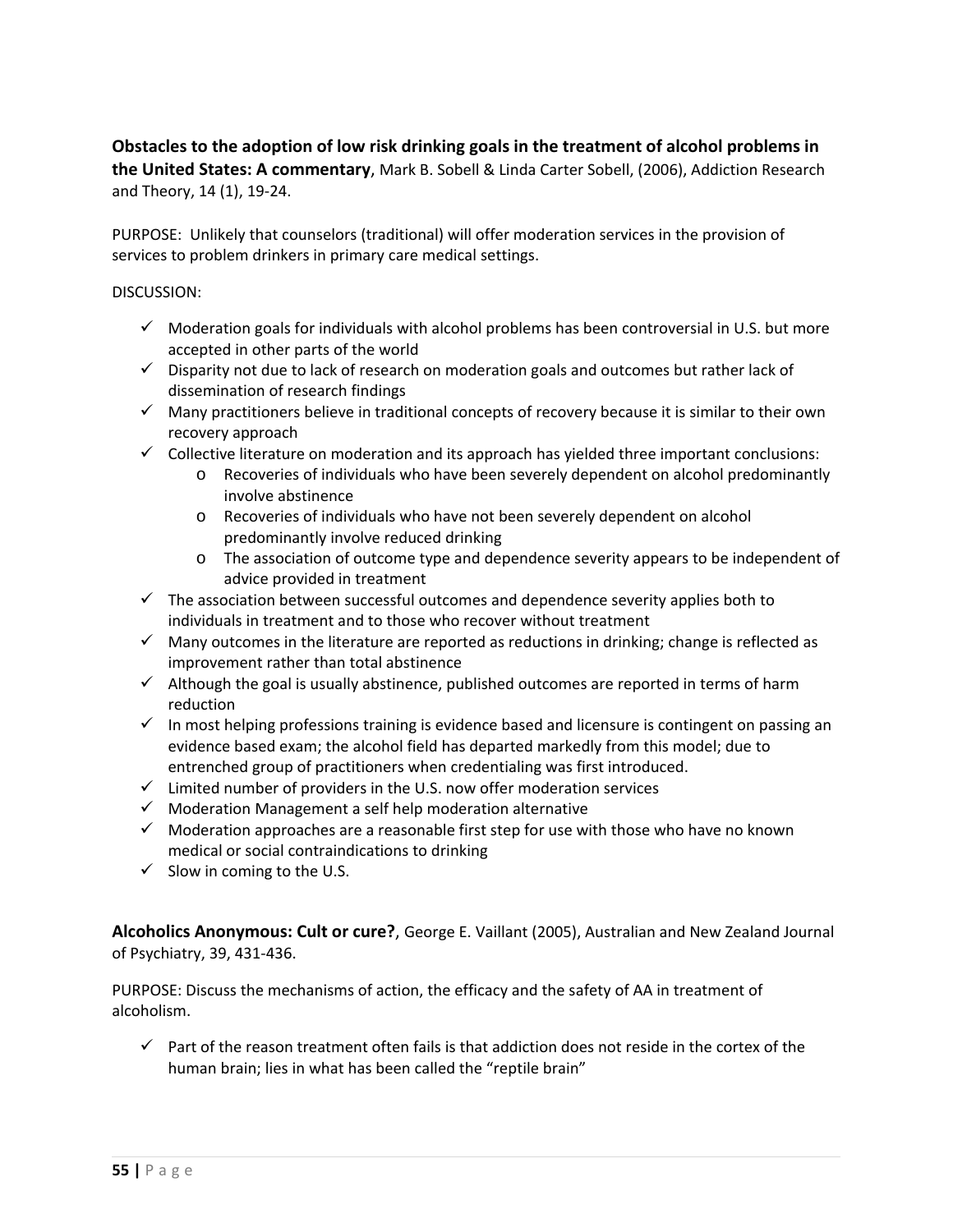- $\checkmark$  Cellular changes in midbrain nuclei... eventually loss of plasticity of neuronal responses to these centers renders abstinence beyond the reach of willpower, conditioning, and psychoanalytic insight
- $\checkmark$  At least 2 of the following four factors are needed to prevent relapse
	- o External supervision ‐ AA provides this through sponsorship, daily reminders
	- o Ritual dependency on competing behavior AA provides through scheduled meetings
	- o New love relationships ‐ AA provides in the form of new bonds
	- o Deepened spirituality ‐ spirituality in AA emphasizes love, tolerance, humility and awe toward the universe
- $\checkmark$  Empirical data on AA is hard to come by
- $\checkmark$  Cites evidence that AA can be effective
	- $\circ$  A 60 year study which shows that men with good outcomes reported attending about 20 times as many AA meetings
	- o Another study which showed that during first two years of treatment AA as effective as cognitive behavioral and motivational enhancement
	- o Two other studies that show efficacy of AA over professional treatment
- $\checkmark$  AA is not a cult
	- o Does not deprive members of medicine
	- o Leadership model is different from cults

**Recovery: Its history and renaissance as an organizing construct concerning alcohol and other drug problems,** William White (2005), Alcoholism Treament Quarterly, 23 (1), 3‐15.

PURPOSE: Traces the history of the concept of recovery in America as applied to alcohol and other drug problems and describes the addiction field's evolution through problem (pathology) and intervention (treatment) paradigms to the call for a recovery paradigm as central governing image.

- $\checkmark$  Problem paradigm (defining the problem in a way that creates and sustains the professional claim to cultural ownership of the problem)
- $\checkmark$  Intervention paradigm (developing, institutionalizing and refining problem resolution technologies with perceived effectiveness and value)
- $\checkmark$  Solution paradigm (achieving sustainable, visible proof that the problem definitions and proffered technologies work)
- $\checkmark$  1935 AA founded, with re-emergence of recovery
	- o AA resolution of alcoholism not as decision or event but ongoing process; where recovery becomes a central organizing construct – more than physical; cognitive, emotional, behavioral and spiritual
- $\checkmark$  Currently experiencing a recovery renaissance which includes varieties of 12 step, alternatives to 12 step, celebration of diversity of American communities of recovery
- $\checkmark$  Calls to get treatment reconnected to the larger and more enduring process of recovery and to shift focus of treatment from initiating recovery in the institutional environment to anchoring recovery within the natural environment
- $\checkmark$  Move from acute models to long term recovery management; Parallels approached used in treatment of other long term chronic conditions
- $\checkmark$  Emergence of recovery concept is a major shift in the central organizing constructs of American responses to AOD problems
- $\checkmark$  Recovery system of care
	- o Based on assumption that solutions already exist in lives of those with AOD problems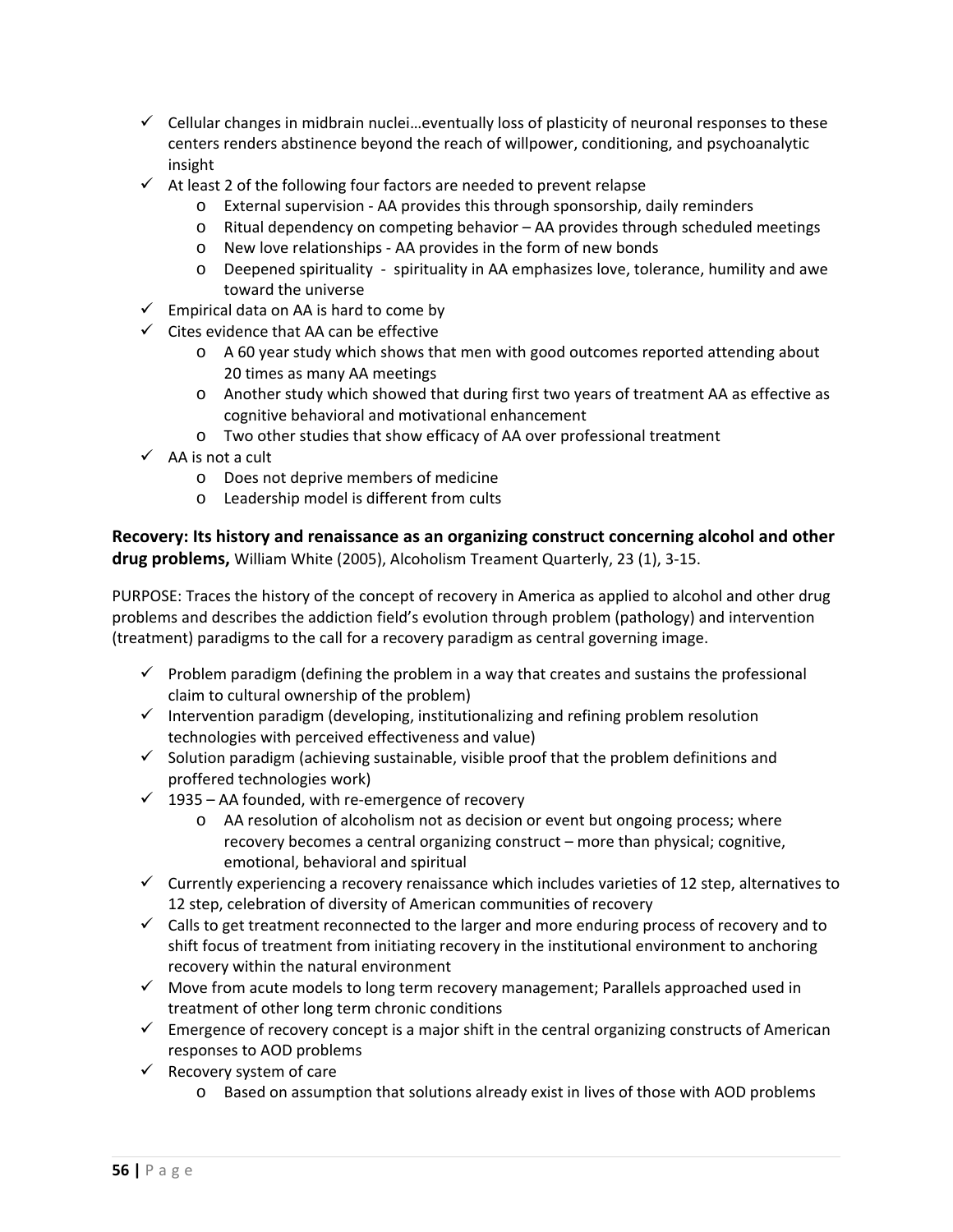- o Intensification of pretreatment recovery services that strengthen engagement, enhance motivation, etc.
- o Intensification of in treatment support services to enhance retention and transfer from institution to the environment
- o Shift from acute stabilization to post treatment management

**The varieties of recovery experience: A primer for addiction treatment professionals and recovery advocates**, William White & Ernest Kurtz (2005), International Journal of Self Help & Self Care, 3 (1‐2), 21‐61.

PURPOSE: Describe current approaches to recovery.

- $\checkmark$  Recovery is the process through which severe alcohol and other drug problems (DSM-IV) are resolved in tandem with the development of physical, emotional, ontological, relational, and occupational health
- $\checkmark$  Terms such as quitting, cessation and resolution more aptly describe the problem solving processes of individuals who have transient and less severe problems
- $\checkmark$  This article focus on the more severe forms of addiction
- $\checkmark$  Cites studies of recovery prevalence with rates ranging from 30% to 72%

[This article is a massive article (it really is a primer) and repeats much of the information previously presented. This would be a good article to read if someone wanted an overview.]

**Applying an ecological framework to understanding drug addiction and recovery,** Holly C. Matto (2004), Journal of Social Work Practice in the Addictions, 4(3), 5‐22.

PURPOSE: Presents a new conceptual model of drug addiction and recovery from an ecological framework – the Acculturation Model which conceptualizes addiction and recovery as a transactional process. Individuals entering into recovery faced with making significant sociocultural transformation

- $\checkmark$  Medical model may have served to reduce social stigma
- $\checkmark$  Medical model does not examine cultural, social factors that perpetuate, cause, and maintain addictions
- $\checkmark$  Focus on illness and deficit compromises sense of worth, dignity, and self determination
- $\checkmark$  Treatment needs to focus on acculturation across cultural membership
- $\checkmark$  Relapse is viewed as sign of significant tension between confluence of two competing cultural memberships

**Natural recovery from alcohol and drug problems: Methodological review of the research with suggestions for future directions,** Linda C. Sobell, Timothy P. Ellingstad & Mark B. Sobell (2000), 95 (5), 749‐764.

PURPOSE: Comprehensively evaluates the methodology of natural recovery articles reported up to 1997.

- $\checkmark$  Natural recovery defined as self change
- $\checkmark$  In the literature recovery without treatment defined as self quitters, self change, spontaneous remission, natural remission, natural resolution, spontaneous recovery, untreated remission, spontaneous resolution, natural recovery, autoremission)
- $\checkmark$  Future natural study recovery studies should:
	- o report respondents demographic characteristics at the time of their recovery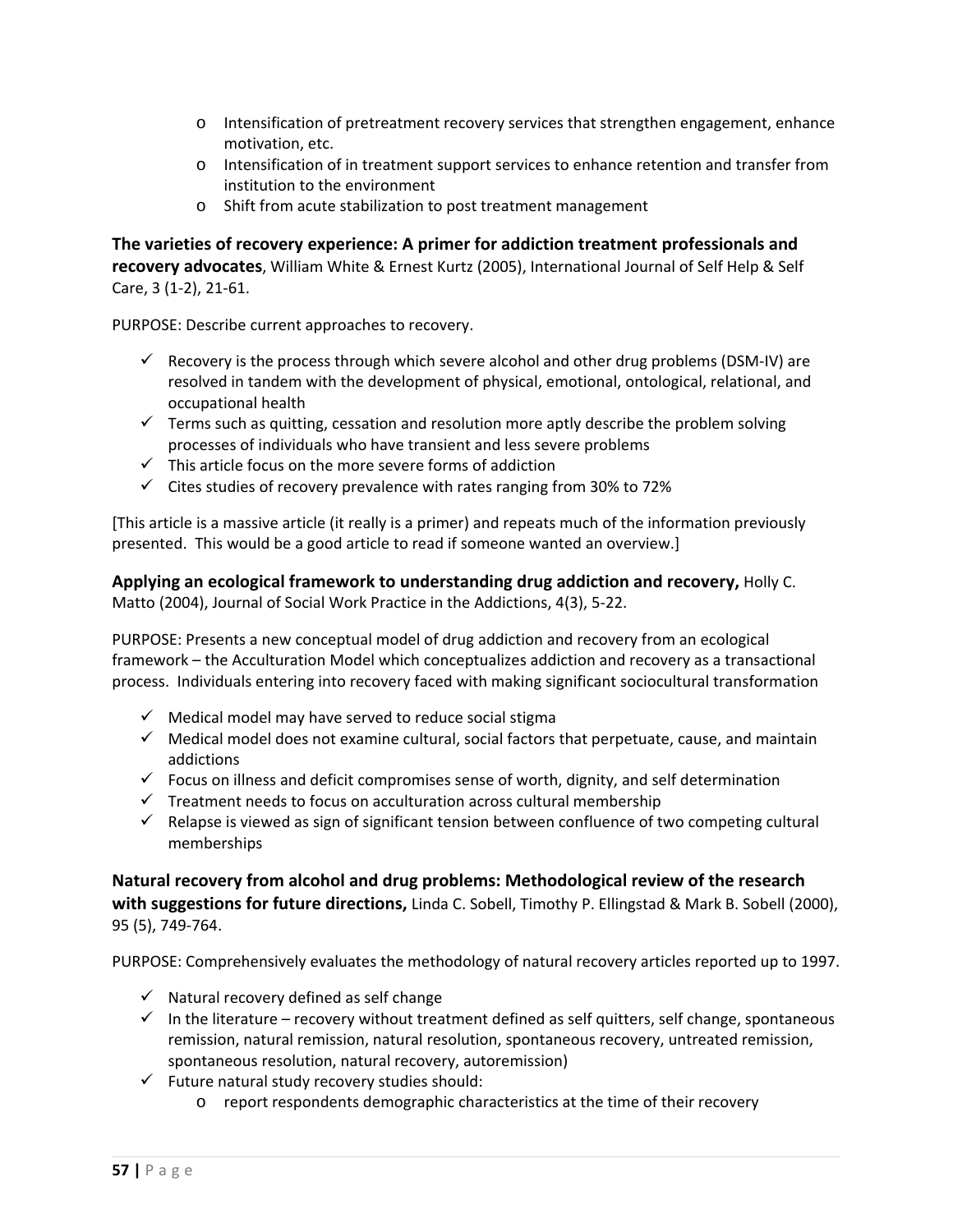- o describe respondents pre recovery problem severity
- o explore in some depth what factors, events or processes are associated with self change process
- o provide corroboration of respondents self reports
- o examine factors related to maintenance
- o conduct interviews with those who have naturally recovered from cocaine, pot, polysubstance
- o include a fup interview to examine stability of natural recovery
- o require a 5 year recovery time frame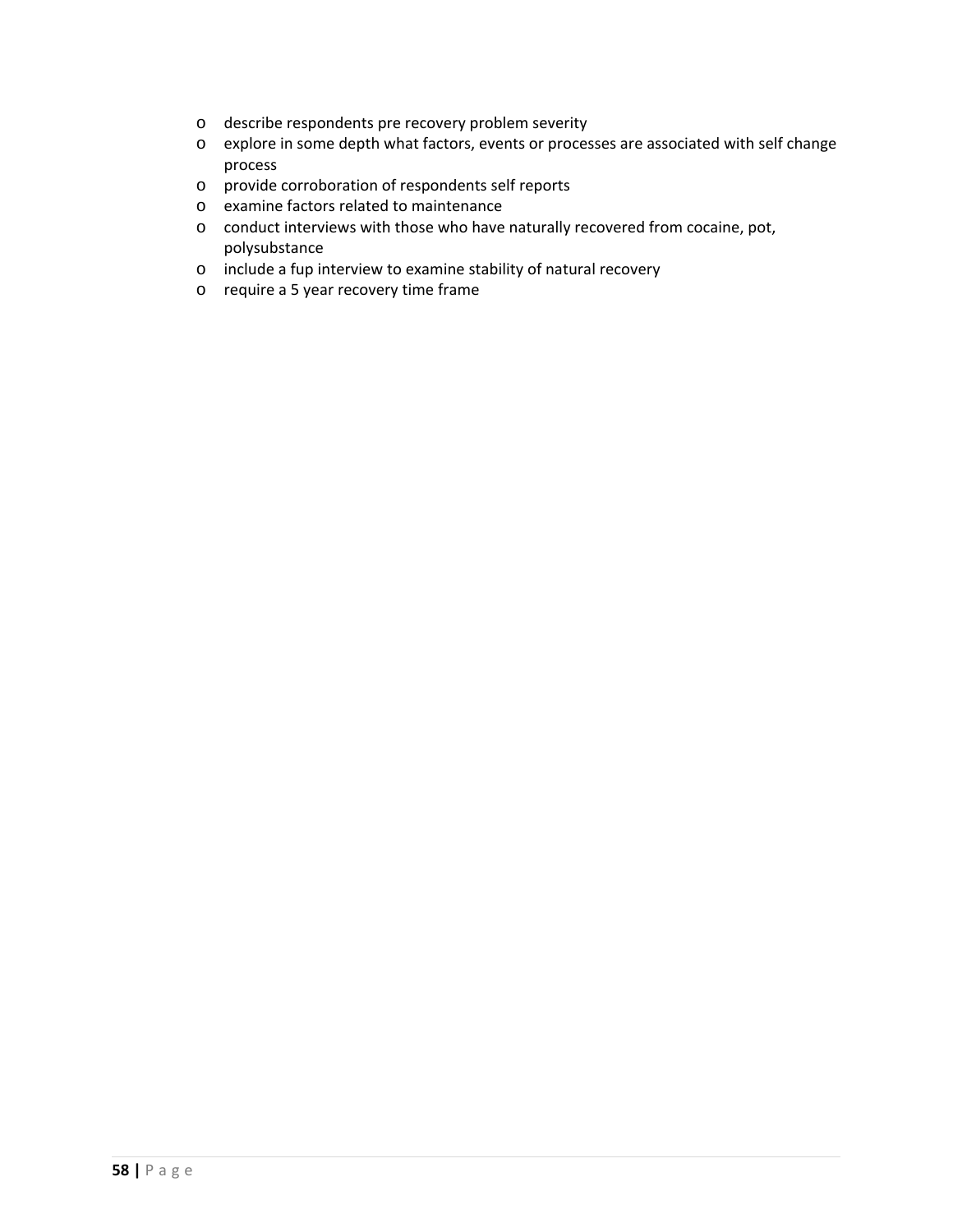## **REFERENCE LIST**

- Atkins, R. G., & Hawdon, J. E. (2007). Religiosity and participation in mutual‐aid support groups for addiction. *Journal of Substance Abuse Treatment*, *33*, 321‐331.
- Bischof, G., Rumpf, H. J., Hapke, U., Meyer, C., & John, U. (2003). Types of natural recovery from alcohol dependence: A cluster analytic approach. *Addiction*, *98*, 1737‐1746.
- Bischof, G., Rumpf, H., Hapke, U., Meyer, C., & John, U. (2000). Gender differences in natural recovery from alcohol dependence. *Journal of Studies on Alcohol*, *61*, 783‐786.
- Bischof, G., Rumpf, H., Hapke, U., Meyer, C., & John, U. (2000). Maintenance factors of recovery from alcohol dependence in treated and untreated individuals. *Alcoholism: Clinical and Experimental Research*, *24* (12), 1773‐1777.
- Bischof, G., Rumpf, H., Meyer, C., Hapke, U., & John, U. (2007). Stability of subtypes of natural recovery from alcohol dependence after two years. *Addiction*, *102*, 904‐908.
- Blomqvist, J. (2002). Recovery with and without treatment: A comparison of resolutions of alcohol and drug problems. *Addiction Research and Theory*, *10* (2), 119‐158.
- Booth, B. M., Curran, G. M., & Han, X. (2004). Predictors of short‐term course of drinking in untreated rural and urban at‐risk drinker: Effects of gender, illegal drug use and psychiatric comorbidity. *Journal of Studies on Alcohol*, *65*, 63‐73.
- Booth, B. M., Fortney, S. M., Fortney, J. C., Curran, G. M., & Kirchner, J. E. (2001). Short-term course of drinking in an untreated sample of at‐risk drinkers. *Journal of Studies on Alcohol*, *62*, 580‐588.
- Buu, A., Mansour, M., Wang, J., Refior, S. K., Fitzgerald, H. E., & Zucker, R. A. (2007). Alcoholism effects on social migration and neighborhood effects on alcoholism over the course of 12 years. *Alcoholism: Clinical and Experimental Research*, *31* (9), 1545‐1551.
- Chen, K., & Kandel, D. B. (1995). The natural history of drug use from adolescence to the mid‐thirties in a general population sample. *American Journal of Public Health*, *85* (1), 41‐47.
- Cohen, E., Feinn, R., Arias, A., & Kranzler, H. (2007). Alcohol treatment utilization: Findings from the National Epidemiologic Survey on Alcohol and Related Conditions. *Drug and Alcohol Dependence*, *86*, 214‐221.
- Cunningham, J. A. (2000). Remissions from drug dependence: Is treatment a prerequisite? *Drug and Alcohol Dependence*, *59*, 211‐213.
- Cunningham, J. A. (2005). Short‐term recovery from alcohol abuse or dependence: Any evidence of a relationship with treatment use in a general population sample? *Alcohol and Alcoholism*, *40* (5), 419‐421.
- Cunningham, J. A., Sobell, L. C., Sobell, M. B., & Kapur, G. (1995). Resolution from alcohol problems with and without treatment: Reasons for change. *Journal of Substance Abuse*, *7*, 365‐372.
- Cunningham, J. (1999). Untreated remissions from drug use: The predominant pathway. *Addictive Behaviors*, *24* (2), 267‐270.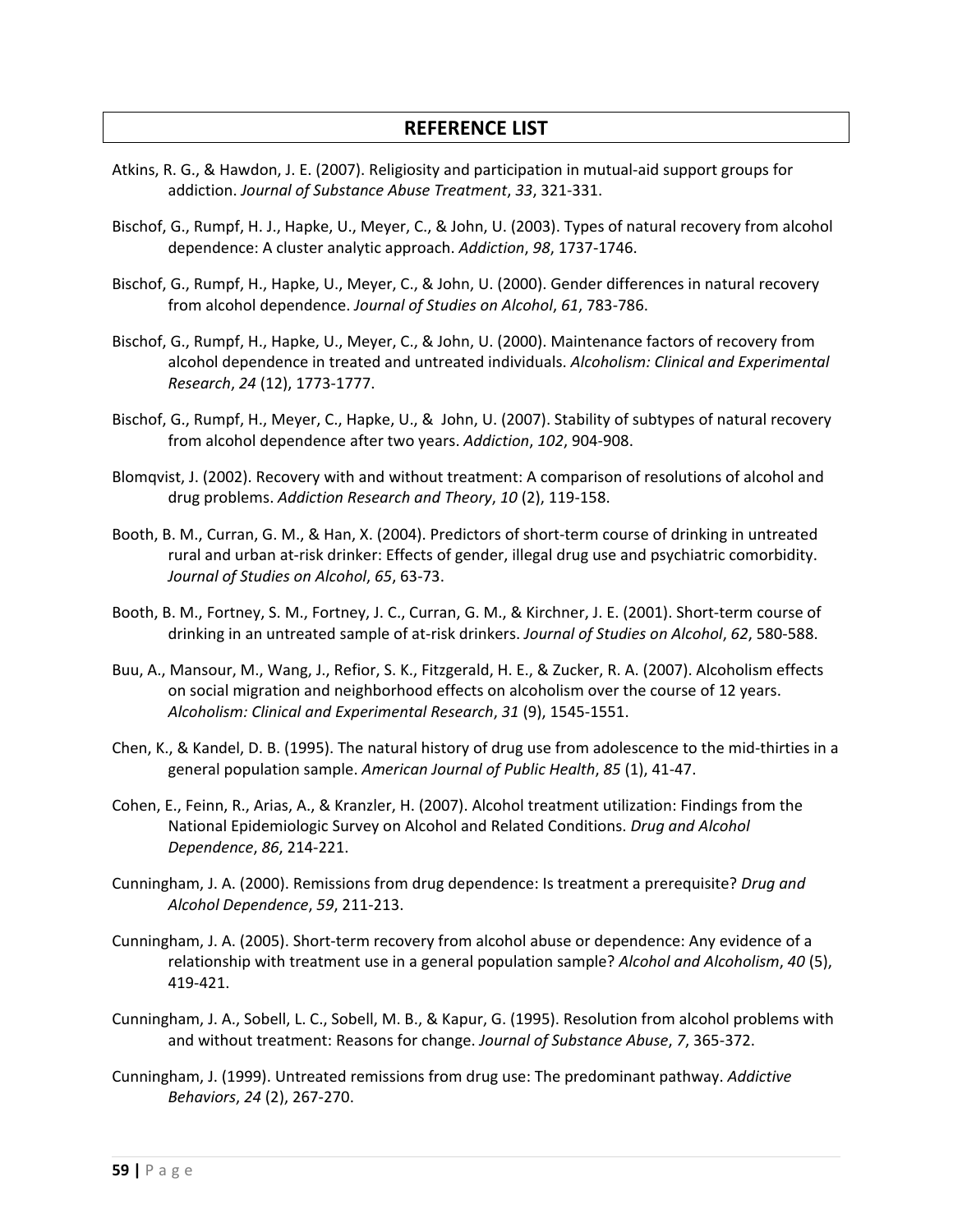- Dawson, D. A., Grant, B. F., & Stinson, F. S. (2006). Maturing out of alcohol dependence: The impact of transitional life events. *Journal of Studies on Alcohol*, *67*, 195‐203.
- Dawson, D. A., Grant, B. F., Stinson, F. S., & Chou, P. S. (2005). Estimating the effect of help-seeking on achieving recovery from alcohol dependence. *Addiction*, *101*, 824‐834.
- Dawson, D. A., Grant, B. F., Stinson, F. S., Chou, P. S., Huang, B., & Ruan, W. J. (2005). Recovery from DSM‐IV alcohol dependence: United States, 2001‐2002. *Addiction*, *100*, 281‐292.
- de Bruijn, C., van den Brink, W., de Graaf, R., & Vollebergh, W. A. (2005). The three year course of alcohol use disorders in the general population: DSM‐IV, ICD‐10 and the Craving WIthdrawal Model. *Addiction*, *101*, 385‐392.
- Dennis, M. L., Foss, M. A., & Scott, C. K. (2007). An eight‐year perspective on the relationship between the duration of abstinence and other aspects of recovery. *Evaluation Review*, *31* (6), 585‐612.
- DeWit, D. J., Offord, D. R., & Wong, M. (1997). Patterns of onset and cessation of drug use over the early part of the life course. *Health Education & Behavior*, *24* (6), 746‐758.
- Durant, A. (2005). African‐American alcoholics: An interpretive/constructivist model of affiliation with Alcoholics Anonymous (AA). *Journal of Ethnicity in Substance Abuse*, *4* (1), 5‐19.
- Feigin, R., & Sapir, Y. (2005). The relationship between sense of coherence and attribution of responsibility for problems and their solutions and cessation of substance abuse over time. *Journal of Psychoactive Drugs*, *37* (1), 63‐73.
- Finney, J. W., & Moos, R. H. (1991). The long-term course of treated alcoholism: I. Mortality, relapse and remission rates and comparisons with community controls. *Journal of Studies on Alcohol*, *52* (1), 44‐54.
- Flynn, P. M., Joe, G. W., Broome, K. M., Simpson, D. D., & Brown, B. S. (2003). Looking back on cocaine dependence: Reasons for recovery. *American Journal of Addictions*, *12*, 398‐411.
- Galanter, M. (2007). Spirituality and recovery in 12‐step programs: An empirical model. *Journal of Substance Abuse Treatment*, *33*, 265‐272.
- Godley, S. H., Dennis, M. L., Godley, M. D., & Funk, R. R. (2004). Thirty‐month relapse trajectory cluster groups among adolescents discharged from out‐patient treatment. *Addiction*, *99* (Suppl.2), 129‐ 139.
- Granfield, R., & Cloud, W. (2001). Social context and "natural recovery": The role of social capital in the resolution of drug associated problems. *Substance Use & Misuse*, *36* (11), 1543‐1570.
- Grant, J. (2007). Rural women's stories of recovery from addiction. *Addiction Research and Theory*, *15* (5), 521‐541.
- Greenfield, S. F., Kolodziej, M. E., Sugarman, D. E., Muenz, L. R., Vagge, L. M., He, D. Y., et al. (2002). History of abuse and drinking outcomes following inpatient alcohol treatment: A prospective study. *Drug and Alcohol Dependence*, *67*, 227‐234.
- Gunter, T. D., Black, D. W., Zwick, J., & Arndt, S. (2004). Drug and alcohol treatment services effective for methamphetamine abuse. *Annals of Clinical Psychiatry*, *16*, 195‐200.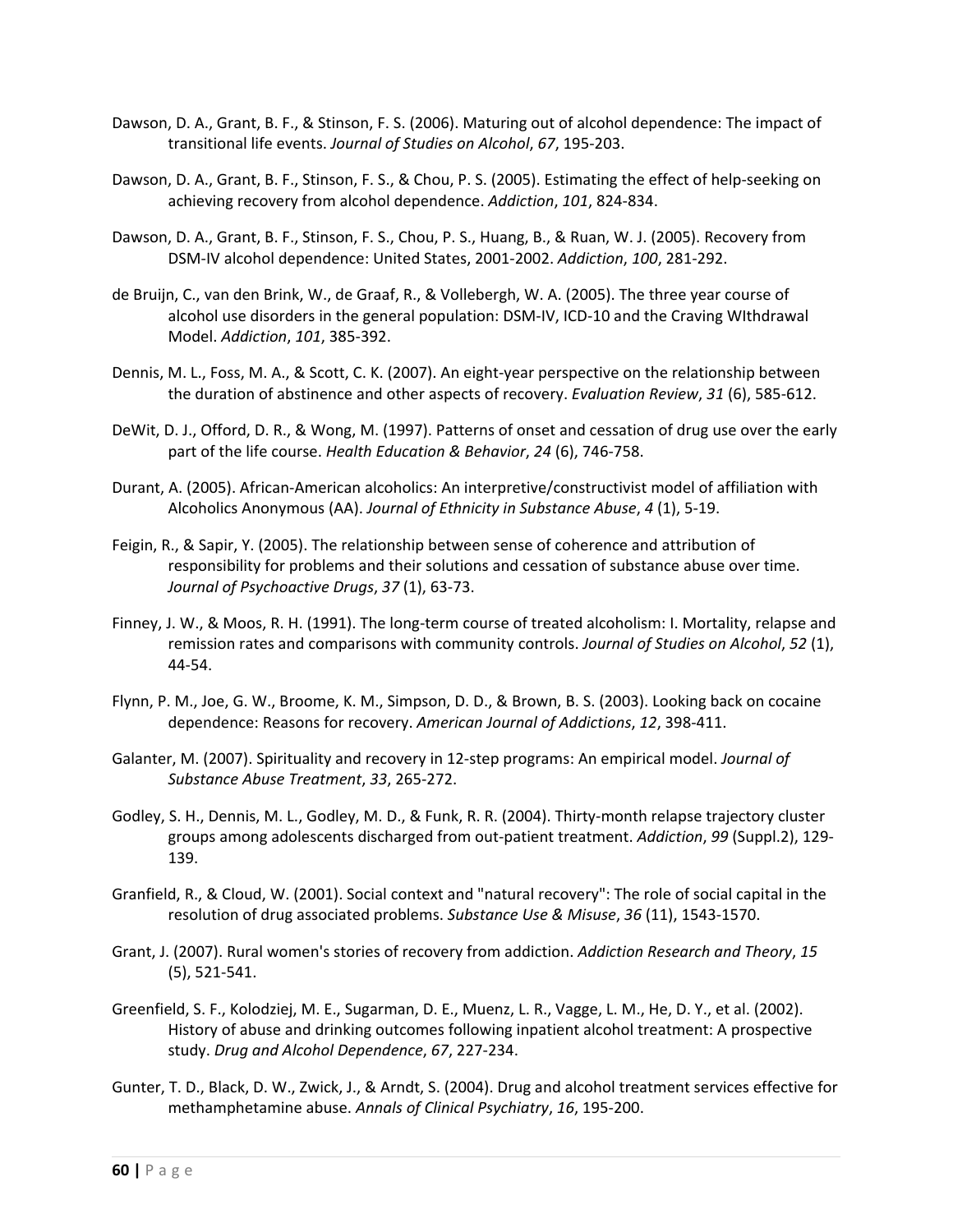- Hansen, W. B., Tobler, N. S., & Graham, J. W. (1990). Attrition in substance abuse prevention research a meta‐analysis of 85 longitudinally followed cohorts. *Evaluation Review*, *14* (6), 677‐685.
- Hasin, D. S., Grant, B., & Endicott, J. (1990). The natural history of alcohol abuse: Implications for definitions of alcohol use disorders. *American Journal of Psychiatry*, *147* (11), 1537‐1541.
- Heather, N. (2006). Controlled drinking, harm reduction and their roles in the response to alcoholrelated problems. *Addiction Research and Theory*, *14* (1), 7‐18.
- Hser, Y. (2007). Predicting long‐term stable recovery from heroin addiction: Findings from a 33‐year follow‐up study. *Journal of Addictive Diseases*, *26* (1), 51‐60.
- Hser, Y., Huang, D., Chou, C., & Anglin, M. D. (2007). Trajectories of heroin addiction. *Evaluation Review*, *31* (6), 548‐563.
- Hser, Y., Huang, D., Chou, C., Teruya, C., & Anglin, M. D. (2003). Longitudinal patterns of treatment utilization and outcomes among methamphetamine abusers: A growth curve modeling approach. *Journal of Drug Issues*, *Fall*, 921‐937.
- Hser, Y., Joshi, V., Anglin, M. D., & Fletcher, B. (1999). Predicting posttreatment cocaine abstinence for first‐time admissions and treatment repeaters. *American Journal of Public Health*, *89* (5), 666‐ 671.
- Hser, Y., Longshore, D., & Anglin, M. D. (2007). The life course perspective on drug use a conceptual framework for understanding drug trajectories. *Evaluation Review*, *31* (6), 515‐547.
- Humphreys, K., & Moos, R. H. (2007). Encouraging posttreatment self‐help group involvement to reduce demand for continuing care services: Two‐year clinical and utilization outcomes. *Alcoholism: Clinical and Experiemental Research*, *31* (1), 64‐68.
- Kelly, J. F., Stout, R., Zywiak, W., & Schneider, R. (2006). A 3‐year study of addiction mutual‐help group participation following intensive outpatient treatment. *Alcoholism: Clinical and Experimental Research*, *30* (8), 1381‐1392.
- Krentzman, A. (2007). The evidence base for the effectiveness of Alcoholics Anonymous: Implications for social work practice. *Journal of Social Work Practice in the Addictions*, *7* (4), 27‐48.
- Laudet, A. B. (2008). Recovery capital as prospective predictor of sustained recovery, life satisfaction, and stress among former poly‐substance users. *Substance Use and Misuse*, *43*, 27‐54.
- Laudet, A. (2007). What does recovery mean to you? Lessons from the recovery experience for research and practice. *Journal of Substance Abuse Treatment*, *33*, 243‐256.
- Laudet, A., Stanick, V., & Sands, B. (2007). An exploration of the effect of on‐site 12‐step meetings on post‐treatment outcomes among polysubstance‐dependent outpatient clients. *Evaluation Review*, *31* (6), 613‐646.
- LePage, J. P., & Garcia‐Rea, E. A. (2008). The association between healthy lifestyle behaviors and relapse rates in a homeless veteran population. *The American Journal of Drug and Alcohol Abuse*, *34*, 171‐176.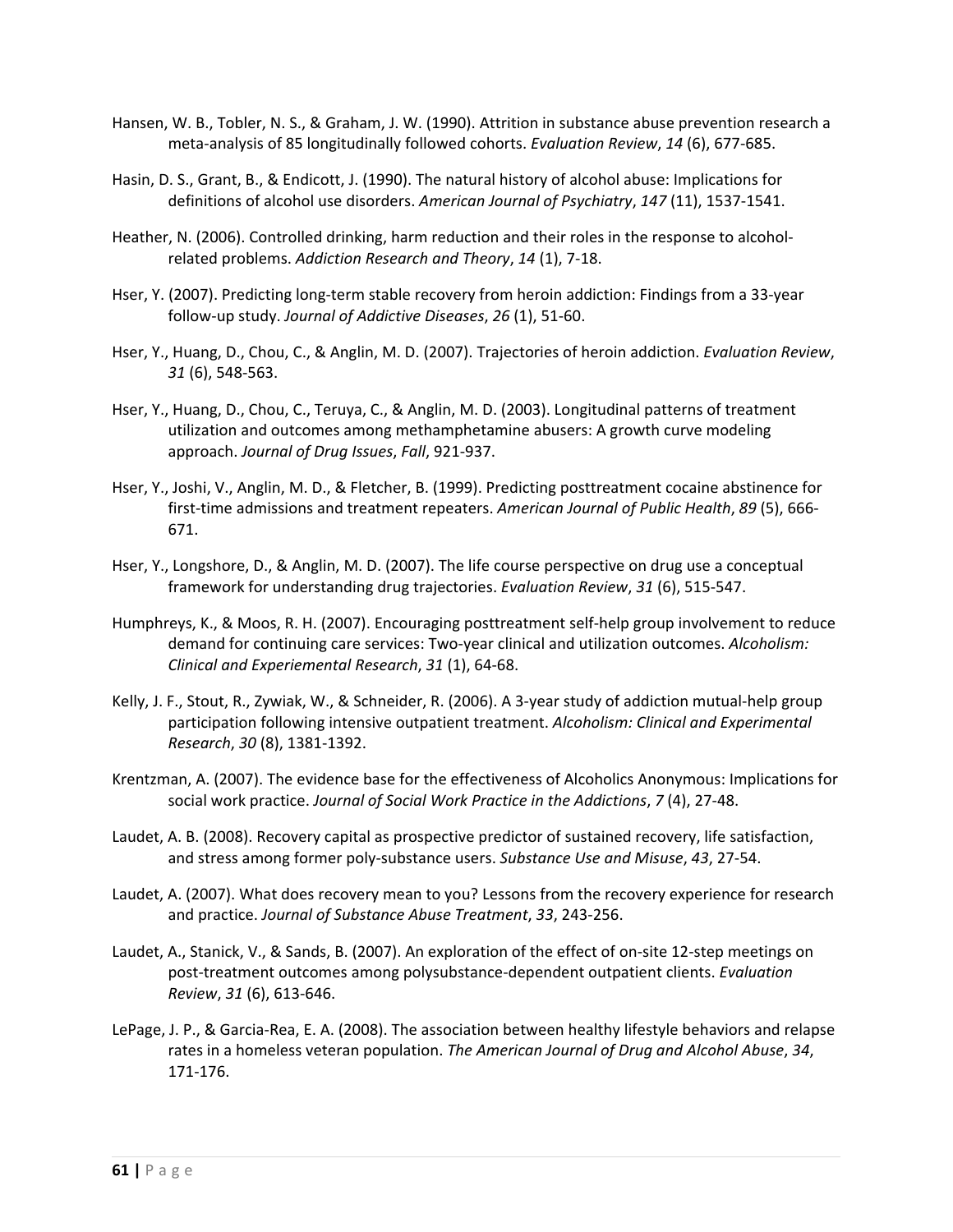- Matto, H. (2004). Applying an ecological framework to understanding drug addiction and recovery. *Journal of Social Work Practice in the Addictions*, *4* (3), 5‐22.
- Matto, H., Miller, K., & Spera, C. (2007). Examining the relative importance of social context referents in predicting intention to change substance abuse behavior using the EASE. *Addictive Behaviors*, *32*, 1826‐1834.
- McAweeney, M. J., Zucker, R. A., Fitzgerald, H. E., Puttler, L. I., & Wong, M. M. (2005). Individual and partner predictors of recovery from alcohol‐use disorder and a nine year interval: Findings from a community sample of alcoholic married men. *Journal of Studies on Alcohol*, *66*, 220‐228.
- McIntosh, J., & McKeganey, N. (2000). Addicts' narratives of recovery from drug use: Constructing a non‐ addict identity. *Social Science & Medicine*, *50*, 1501‐1510.
- McIntosh, J., & McKeganey, N. (2000). The recovery from dependent drug use: Addicts' strategies for reducing the risk of relapse. *Drugs: Education, Prevention and Policy*, *7* (2), 179‐192.
- McKellar, J., Stewart, E., & Humphreys, K. (2003). Alcoholics Anonymous involvement and positive alcohol-related outcomes: Cause, consequence, or just a correlate? A prospective 2-year study of 2,319 alcohol‐dependent men. *Journal of Counseling and Clinical Psychology*, *71* (2), 302‐308.
- Moos, R. H. (2007). Active ingredients of substance use‐focused self‐help groups. *Addiction*, *103*, 387‐ 396.
- Moos, R. H., & Moos, B. S. (2004). Long‐term influence of duration and frequency of participation in Alcoholics Anonymous on individuals with alcohol use disorders. *Journal of Consulting and Clinical Psychology*, *72* (1), 81‐90.
- Moos, R. H., & Moos, B. S. (2003). Risk factors for nonremission among initially untreated individuals with alcohol use disorders. *Journal of Studies on Alcohol*, *64*, 555‐563.
- Moos, R. H., & Moos, B. S. (2007). Treated and untreated alcohol‐use disorders. *Evaluation Review*, *31* (6), 564‐584.
- Powell, B. J., Landon, J. F., Cantrell, P. J., Penick, E. C., Nickel, E. J., Liskow, B. I., et al. (1998). Prediction of drinking outcomes for male alcoholics after 10 to 14 years. *Alcoholism: Clinical and Experimental Research*, *22* (3), 559‐566.
- Powell, B. J., Penick, E. C., Read, M. R., & Ludwig, A. M. (1985). Comparison of three outpatient treatment interventions: A twelve‐month follow‐up of men alcoholics. *Journal of Studies on Alcohol*, *46* (4), 309‐312.
- Ritsher, J. B., McKellar, J. D., Finney, J. W., Otilingam, P. G., & Moos, R. H. (2002). Psychiatric comorbidity, continuing care and mutual help as predictors of five‐year remission from substanec use disorders. *Journal of Studies on Alcohol*, *63*, 709‐715.
- Rumpf, H., Bischof, G., Hapke, U., Meyer, C., & John, J. (2006). Stability of remission from alcohol dependence without formal help. *Alcohol and Alcoholism*, *41* (3), 311‐314.
- Russell, M., & Gockel, A. (2005). Recovery processes in a treatment program for women. *Journal of Social Work Practice in the Addictions*, *5* (4), 27‐46.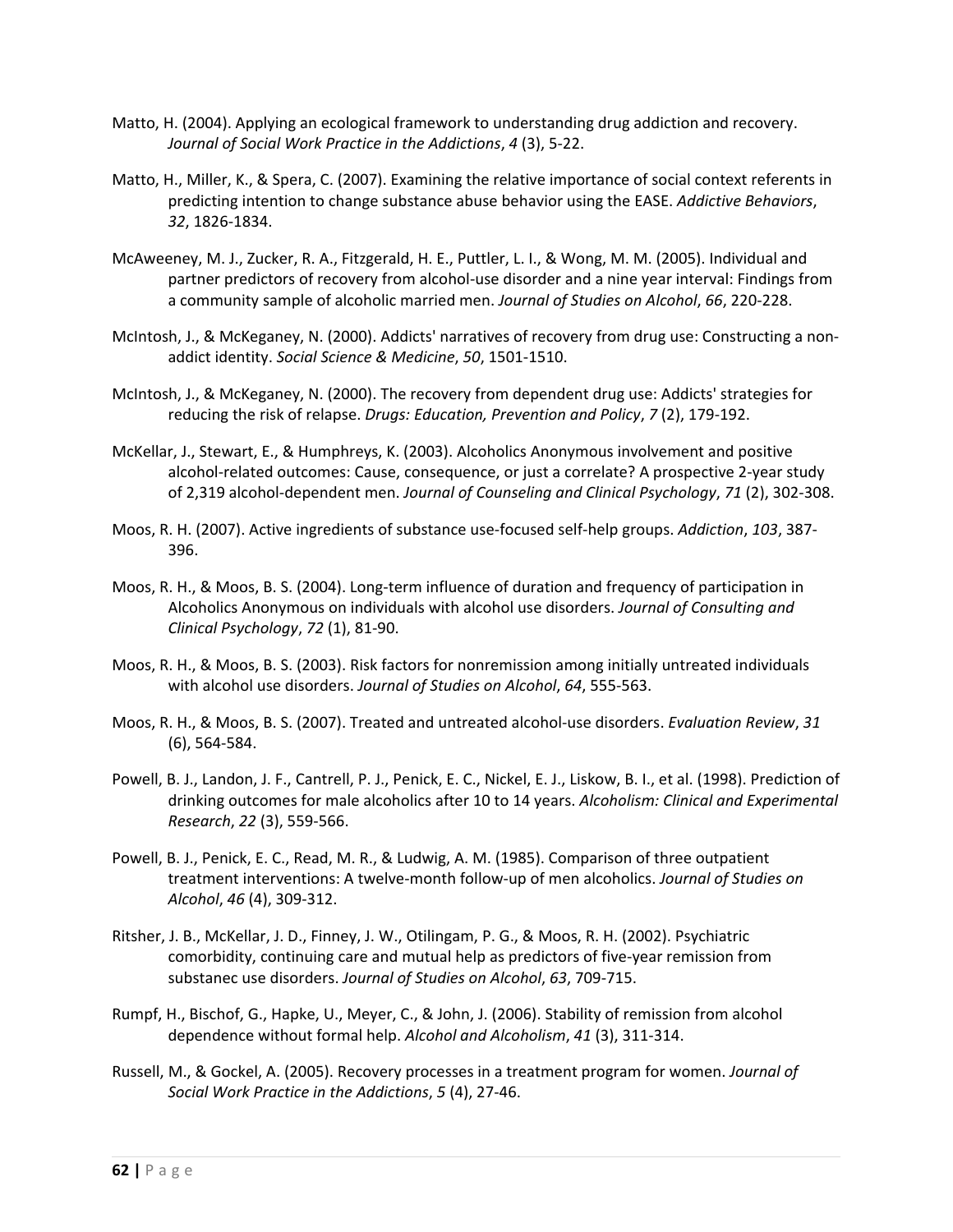- Scherbaum, N., & Specka, M. (2008). Factors influencing the course of opiate addiction. *International Journal of Methods in Psychiatric Research*, *17* (SI), S39‐S44.
- Scott, C. K., Dennis, M. L., & Foss, M. A. (2005). Utilizing recovery management checkups to shorten the cycle of relapse, treatment reentry, and recovery. *Drug and Alcohol Dependence, 78*, 325‐338.
- Sobell, L. C., Cunningham, J. A., & Sobell, M. B. (1996). Recovery from alcohol problems with and without treatment; prevalence in two population surveys. *American Journal of Public Health, 86* (7), 966‐ 972.
- Sobell, L., Ellingstad, T. P., & Sobell, M. B. (2000). Natural recovery from alcohol and drug problems: Methodological review of the research with suggestions for future directions. *Addiction, 95* (5), 749‐764.
- Sobell, M. B., & Sobell, L. C. (2006). Obstacles to the adoption of low risk drinking goals in the treatment of alcohol problems in the United States: A commentary. *Addiction Research & Theory*, *14* (1), 19‐24.
- Staines, G., Magura, S., Rosenblum, A., Fong, C., Kosanke, N., Foote, J., et al. (2003). Predictors of drinking outcomes among alcoholics. *American Journal of Drug and Alcohol Abuse, 29* (1), 203‐ 218.
- Tuten, M., & Jones, H. E. (2003). A partner's drug‐using status impacts women's drug treatment outcome. *Drug and Alcohol Dependence, 70*, 327‐330.
- Vaillant, G. (2005). Alcoholics anonymous: cult or cure? *Australian and New Zealand Journal of Psychiatry, 39*, 431‐436.
- Vaillant, G. E. (2003). A 60‐year follow‐up of alcoholic men. *Addiction, 98*, 1043‐1051.
- Vaillant, G. E., & Milofsky, E. S. (1982). Natural history of male alcoholism. *Archives of General Psychiatry*, *39*, 127‐133.
- Venner, K. L., & Feldstein, S. W. (2006). Natural history of alcohol dependence and remission events for a Native American Sample. *Journal of Studies on Alcohol*, *67*, 675‐684.
- Vigilant, L. G. (2005). "I don't have another run left with it": Ontological security in illness narratives of recovering on methadone maintenance. *Deviant Behavior*, *26*, 399‐416.
- Watson, C. G., Hancock, M., Malovrh, P., Gearhart, B. A., & Raden, M. (1996). A 48‐week natural history follow‐up of alcoholics who do and do not engage in limited drinking after treatment. *The Journal of Nervous and Mental Disease*, *184* (10), 623‐627.
- Weaver, G. D., Turner, N. H., & O'Dell, K. J. (2000). Depressive symtpoms, stress, and coping among women recovering from addiction. *Journal of Substance Abuse Treatment*, *18*, 161‐167.
- Weisner, C., Matzger, H., & Kaskutas, L. (2003). How important is treatment? One‐year outcomes of treated and untreated alcohol‐dependent individuals. *Addiction*, *98*, 901‐911.
- White, W. (2007). Addiction recovery: Its definition and conceptual boundaries. *Journal of Substance Abuse Treatment*, *33*, 229‐241.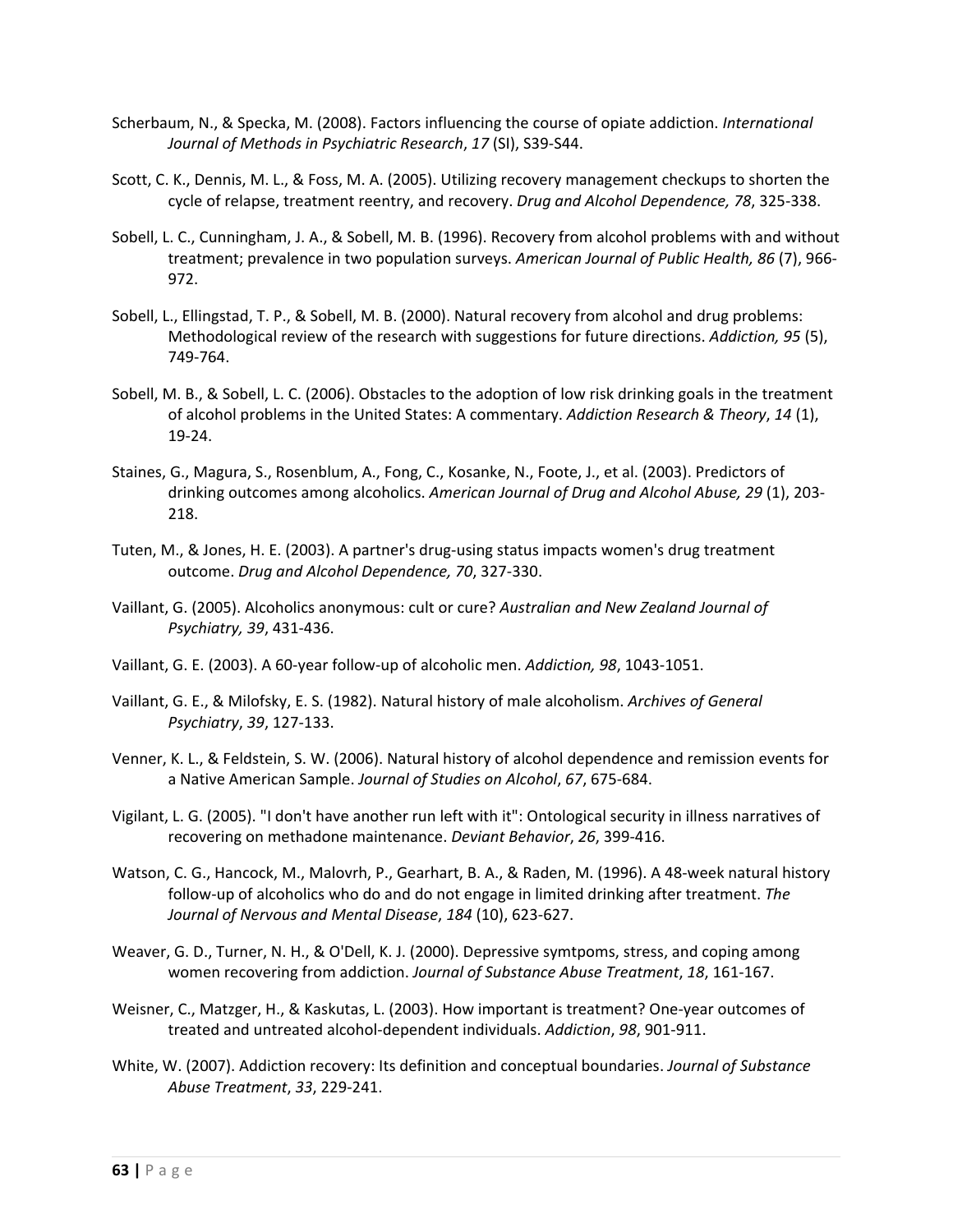- White, W. (2005). Recovery: Its history and renaissance as an organizing construct concerning alcohol and other drug problems. *Alcoholism Treament Quarterly*, *23* (1), 3‐15.
- White, W., & Kurtz, E. (2005). The varieties of recovery experience: A primer for addiction treatment professionals and recovery advocates. *International Journal of Self Help & Self Care*, *3* (1‐2), 21‐ 61.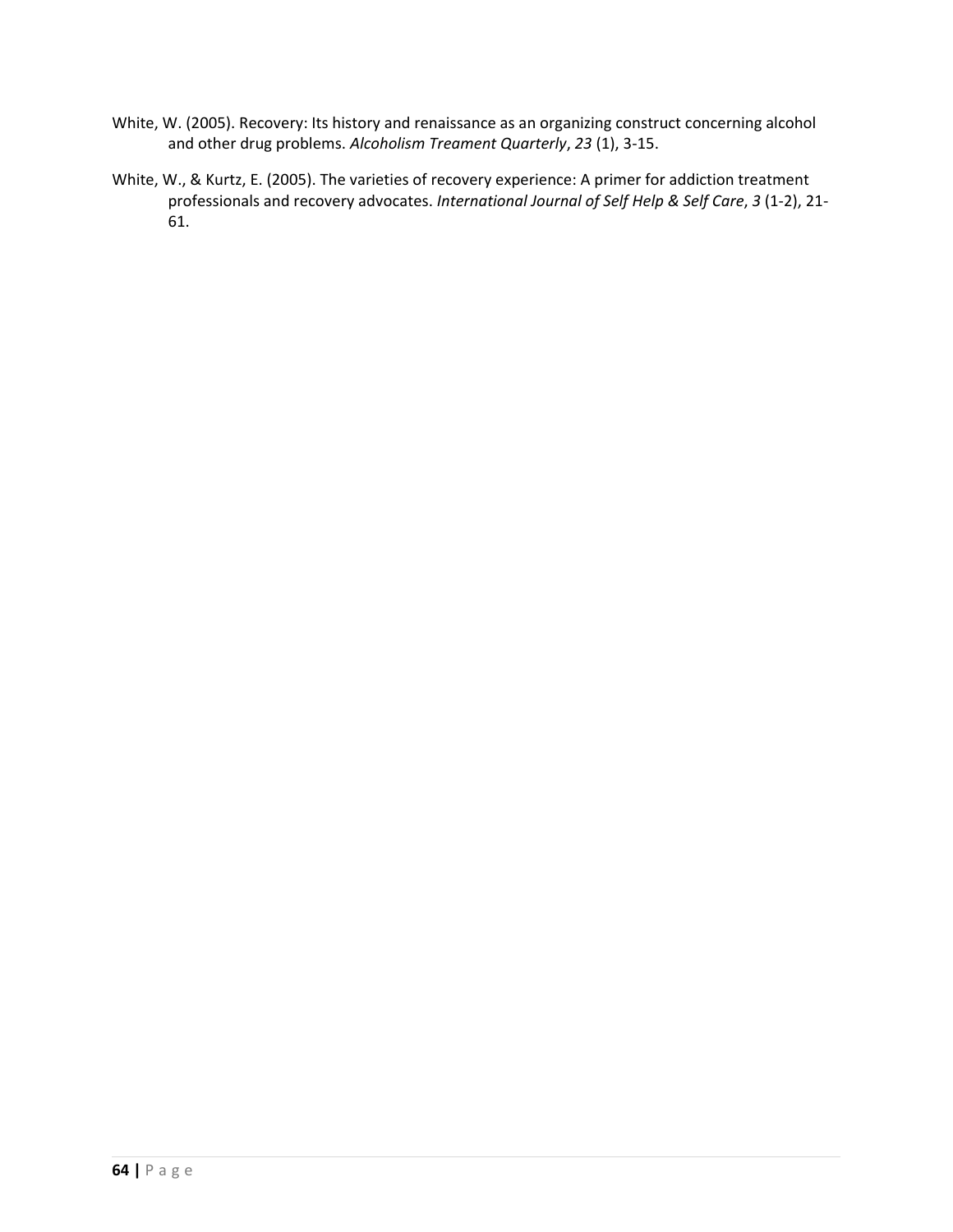#### **Adolescents:**

p. 13 Godley et al. (2004) p. 28 Chen & Kandel (1995) **African American:** p. 9 Dennis et al. (2007) p. 15 Flynn et al. (2003) p. 19 Hser et al. (1999)

p. 22 Laudet & White (2008)

p. 31 Weisner et al. (2003)

p. 32 Laudet (2007)

p. 33 LePage & Garcia‐Rea (2008)

p. 42 Weaver et al. (2000)

p. 47 Durant (2005)

#### **Alcohol:**

p. 9 Dennis et al. (2007) p. 11 Humphreys & Moos (2007) p. 12 Laudet et al. (2007) p. 12 Kelly et al. (2006) p. 13 Scott et al. (2005) p. 13 Godley et al. (2004) p. 14 Moos & Moos (2004) p. 16 McKellar et al. (2003) p. 17 Moos & Moos (2003) p. 17 Staines et al. (2003) p. 18 Greenfield et al. (2002) p. 19 Ritsher et al. (2002) p. 20 Powell et al. (1998) p. 21 Watson et al. (1996) p. 21 Finney & Moos (1991) p. 22 Powell et al. (1985) p. 22 Laudet & White (2008) p. 23 Bischof et al. (2007) p. 24 Buu et al. (2007) p. 25 Rumpf et al. (2006) p. 25 de Bruijn et al. (2005) p. 25 McAweeney et al. (2005) p. 26 Booth et al. (2004) p. 27 Vaillant (2003) p. 28 Booth et al. (2001) p. 28 Chen & Kandel (1995) p. 29 Hasin et al. (1990) p. 29 Vaillant & Milofsky (1982) p. 30 Moos & Moos (2007) p. 31 Weisner et al. (2003) p. 32 Laudet (2007) p. 33 LePage & Garcia‐Rea (2008)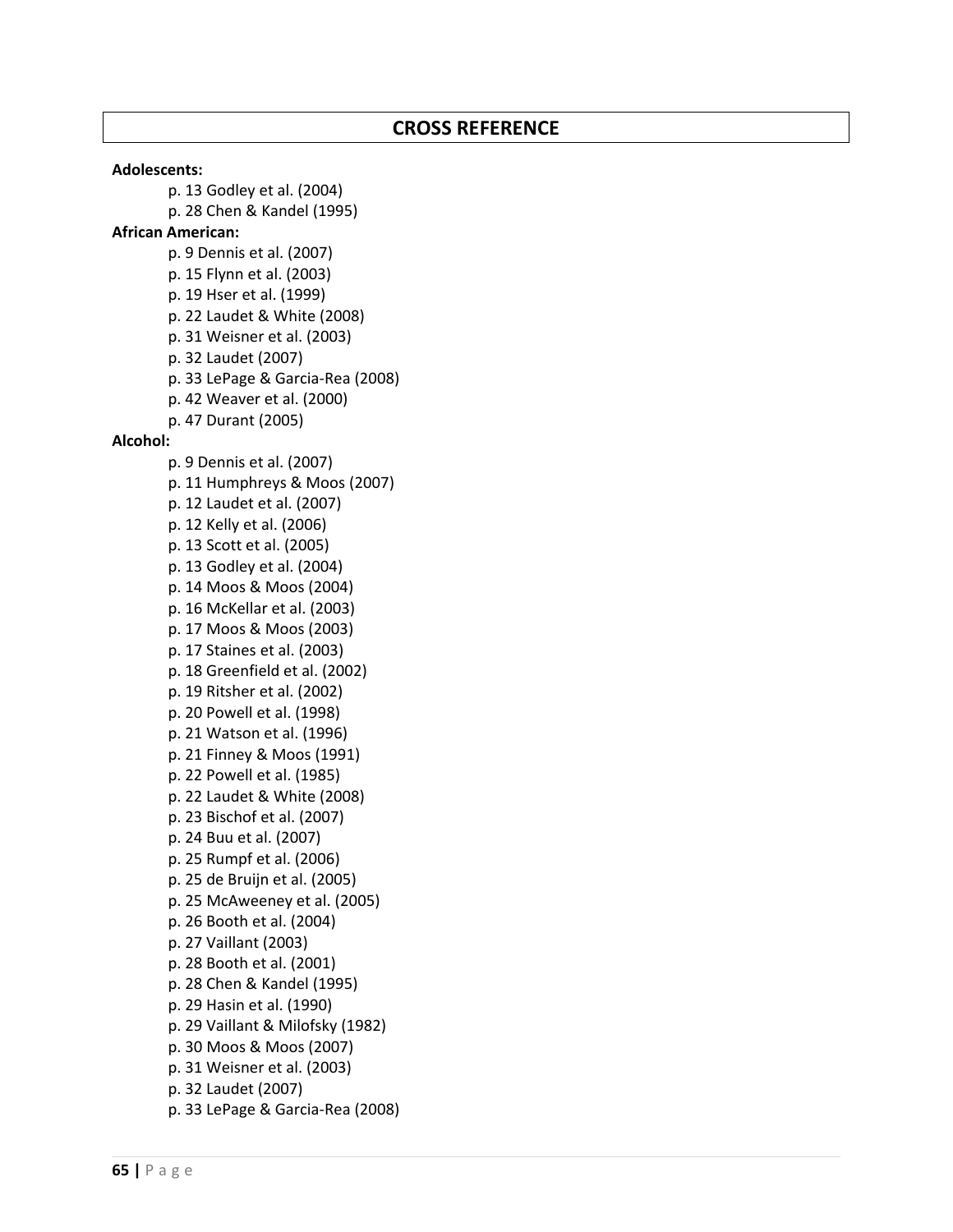p. 33 Atkins Jr. & Hawdon (2007) p. 34 Matto et al. (2007) p. 35 Dawson et al. (2006) p. 36 Cohen et al. (2007) p. 37 Dawson et al. (2006) p. 38 Venner & Feldstein (2006) p. 38 Cunningham (2005) p. 39 Dawson et al. (2005) p. 40 Bischof et al. (2003) p. 41 Bischof et al. (2000) p. 41 Bischof et al. (2000) p. 42 Weaver et al. (2000) p. 43 DeWitt et al. (1997) p. 44 Sobell et al. (1996) p. 44 Cunningham et al. (1995) p. 45 Blomqvist (2002) p. 46 Krentzman (2007) p. 46 Hansen et al. (1990) p. 47 Grant (2007) p. 47 Durant (2005) p. 48 Russell & Gockel (2005) p. 49 Granfield & Could (2001) p. 50 McIntosh & McKeganey (2000) p. 52 Galanter (2007) p. 53 White (2007) p. 54 Heather (2006) p. 55 Sobell & Sobell (2006) p. 55 Vaillant (2005) p. 56 White (2005) p. 57 White & Kurtz (2005) p. 57 Sobell et al. (2000) **Alcohol and Drugs/Polysubstance:**

**Alcohol cont:**

p. 9 Dennis et al. (2007) p. 11 Humphreys & Moos (2007) p. 12 Laudet et al. (2007) p. 13 Scott et al. (2005) p. 13 Godley et al. (2004) p. 19 Ritsher et al. (2002) p. 22 Laudet & White (2008) p. 28 Chen & Kandel (1995) p. 32 Laudet (2007) p. 33 LePage & Garcia‐Rea (2008) p. 33 Atkins Jr. & Hawdon (2007) p. 34 Matto et al. (2007) p. 42 Weaver et al. (2000) p. 43 DeWitt et al. (1997) p. 45 Blomqvist (2002)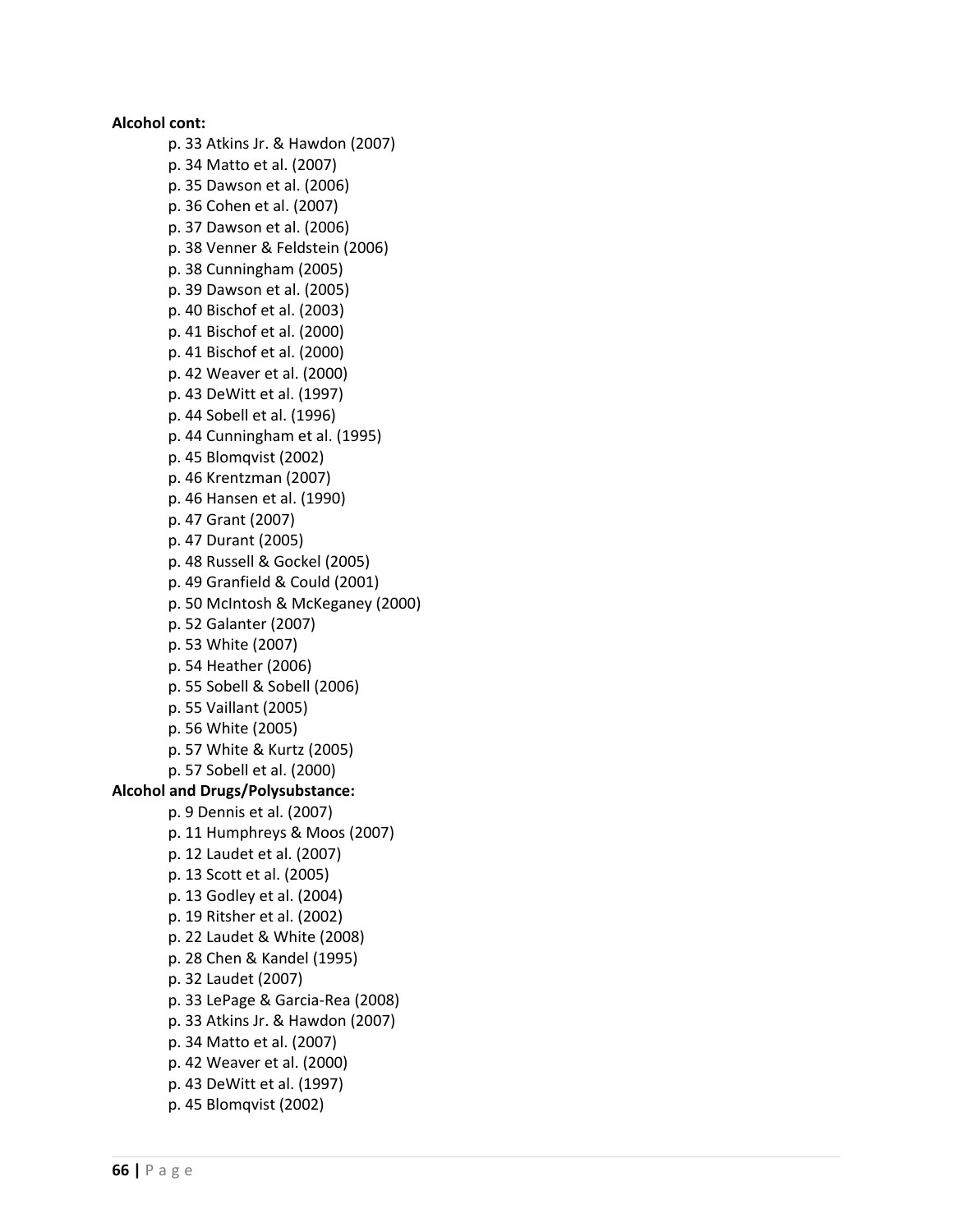**Alcohol and Drugs/Polysubstance cont:** p. 46 Hansen et al. (1990) p. 47 Grant (2007) p. 48 Russell & Gockel (2005) p. 49 Granfield & Could (2001) p. 50 McIntosh & McKeganey (2000) p. 53 Moos (2007) p. 53 White (2007) p. 56 White (2005) p. 57 White & Kurtz (2005) p. 57 Sobell et al. (2000) **Alcoholics Anonymous/Other 12 Step/Self Help:** p. 11 Humphreys & Moos (2007) p. 12 Laudet et al. (2007) p. 14 Moos & Moos (2004) p. 15 Flynn et al. (2003) p. 16 McKellar et al. (2003) p. 17 Moos & Moos (2003) p. 17 Staines et al. (2003) p. 22 Powell et al. (1985) p. 22 Laudet & White (2008) p. 25 McAweeney et al. (2005) p. 27 Vaillant (2003) p. 28 Booth et al. (2001) p. 29 Vaillant & Milofsky (1982) p. 30 Moos & Moos (2007) p. 31 Weisner et al. (2003) p. 32 Laudet (2007) p. 33 Atkins Jr. & Hawdon (2007) p. 35 Dawson et al. (2006) p. 35 Feigin & Sapir (2005) p. 36 Cohen et al. (2007) p. 39 Dawson et al. (2005) p. 40 Bischof et al. (2003) p. 41 Bischof et al. (2000) p. 41 Bischof et al. (2000) p. 42 Cunningham (2000) p. 42 Weaver et al. (2000) p. 44 Sobell et al. (1996) p. 44 Cunningham et al. (1995) p. 46 Krentzman (2007) p. 47 Durant (2005) p. 48 Vigilant (2005) p. 48 Russell & Gockel (2005) p. 52 Galanter (2007) p. 53 Moos (2007) p. 55 Vaillant (2005) p. 56 White (2005)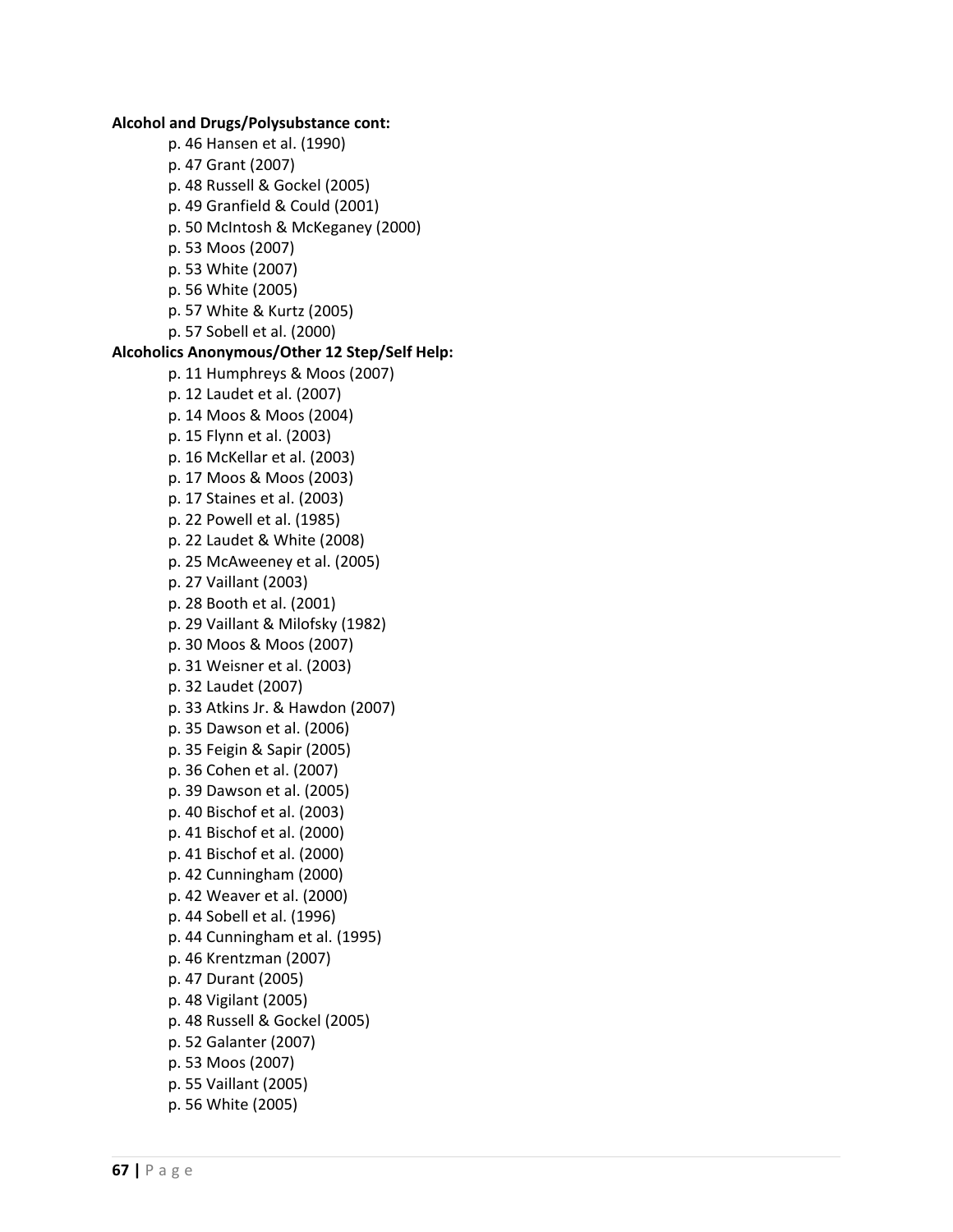**Cocaine:** p. 15 Flynn et al. (2003) p. 19 Hser et al. (1999) **Drugs:** p. 9 Dennis et al. (2007) p. 10 Hser et al. (2007) p. 10 Hser (2007) p. 11 Humphreys & Moos (2007) p. 12 Laudet et al. (2007) p. 13 Scott et al. (2005) p. 13 Godley et al. (2004) p. 14 Gunter et al. (2004) p. 15 Flynn et al. (2003) p. 16 Hser et al. (2003) p. 19 Ritsher et al. (2002) p. 19 Hser et al. (1999) p. 22 Laudet & White (2008) p. 28 Chen & Kandel (1995) p. 32 Laudet (2007) p. 33 LePage & Garcia‐Rea (2008) p. 33 Atkins Jr. & Hawdon (2007) p. 34 Matto et al. (2007) p. 35 Feigin & Sapir (2005) p. 36 Tuten & Jones (2003) p. 42 Cunningham (2000) p. 42 Weaver et al. (2000) p. 43 Cunningham (1999) p. 43 DeWitt et al. (1997) p. 45 Blomqvist (2002) p. 46 Hansen et al. (1990) p. 47 Grant (2007) p. 48 Vigilant (2005) p. 48 Russell & Gockel (2005) p. 49 Granfield & Could (2001) p. 50 McIntosh & McKeganey (2000) p. 50 McIntosh & McKeganey (2000) p. 51 Scherbaum & Specka (2008) p. 52 Hser et al. (2007) p. 53 Moos (2007) p. 53 White (2007) p. 56 White (2005) p. 57 White & Kurtz (2005) p. 57 Matto (2004) p. 57 Sobell et al. (2000) **Female:** p. 9 Dennis et al. (2007) p. 14 Gunter et al. (2004)

**Female cont:**